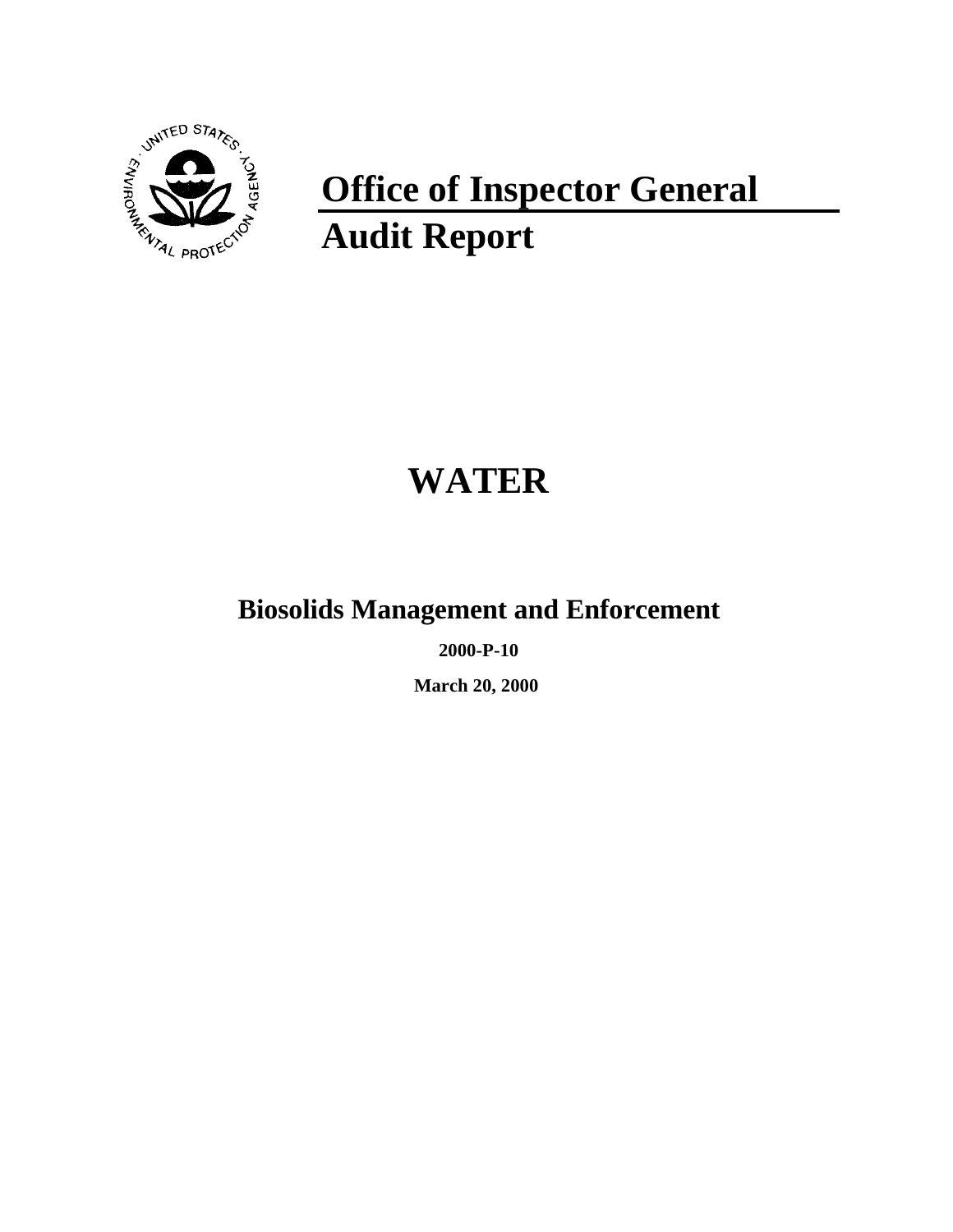**Inspector General Division Conducting the Audit**

**Regions covered All**

**Program Offices Involved Office of Water** 

**Headquarters Audit Division Washington, D.C.**

**Office of Enforcement and Compliance Assurance**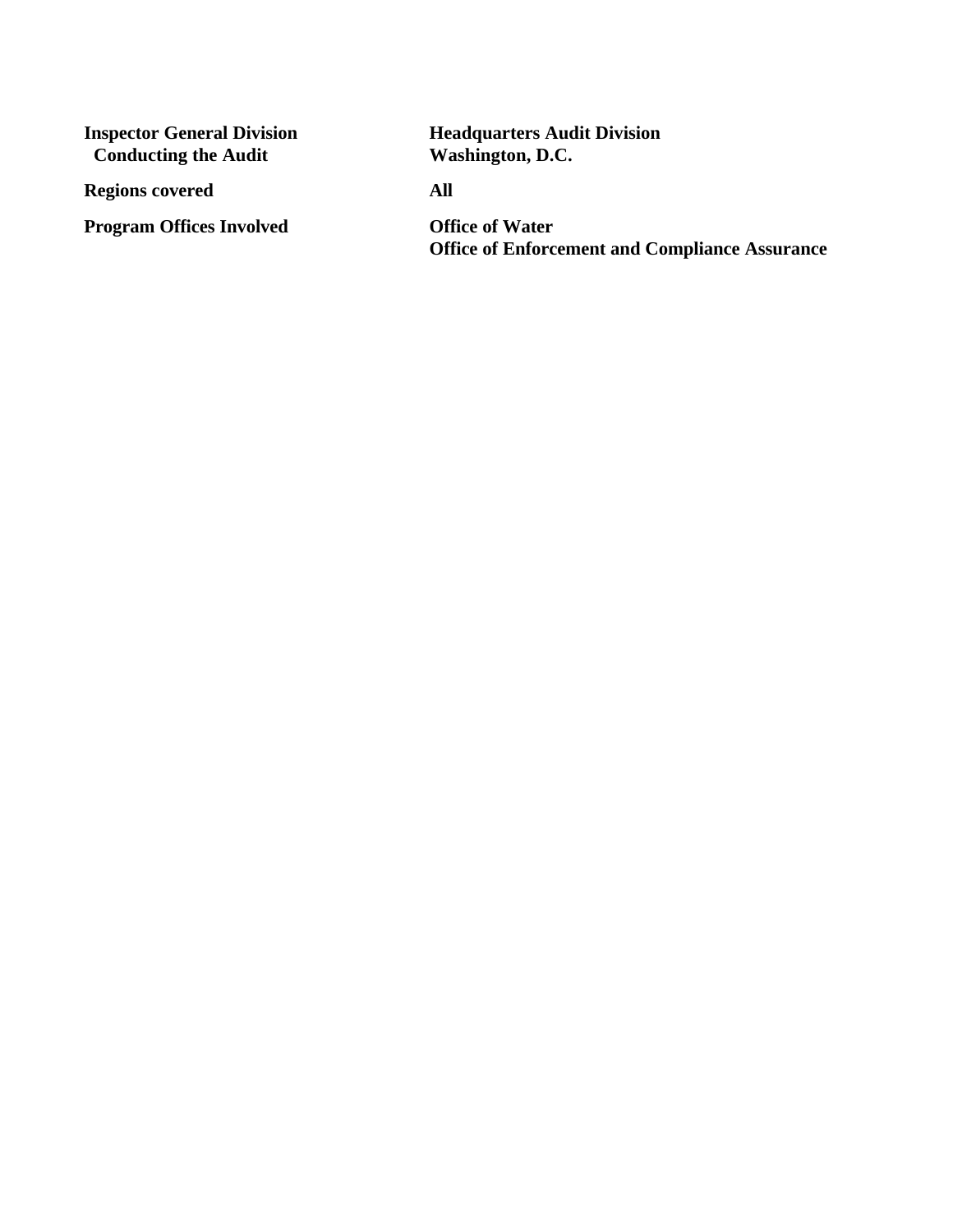

Washington, D.C. 20460

OFFICE OF THE INSPECTOR GENERAL

### **MEMORANDUM**

**SUBJECT**: Biosolids Management and Enforcement Audit Report No. 2000-P-10

- **FROM**: Michael Simmons Deputy Assistant Inspector General for Internal Audits (2421)
- **TO**: J. Charles Fox Assistant Administrator for Water (4101)

Steven A. Herman Assistant Administrator for Enforcement and Compliance Assurance (2201A)

Our final audit report on Biosolids Management and Enforcement is attached. The objectives of our review were to determine whether (1) EPA oversight of biosolids land application can be more effective, and (2) the Government Performance and Results Act goal for biosolids is appropriate and readily reportable. Our report contains recommendations related to both objectives.

This audit report describes findings and corrective actions the Office of the Inspector General (OIG) recommends to improve biosolids management and enforcement. It represents the opinion of the OIG. Final determinations on matters in this audit report will be made by EPA managers in accordance with established EPA audit resolution procedures. Accordingly, the findings described in this audit report are not binding upon EPA in any enforcement proceeding brought by EPA or the Department of Justice.

## **ACTION REQUIRED**

In accordance with EPA Order 2750, the Assistant Administrator for Water, as the primary Action Official, is required to provide a written response to the audit report within 90 days of the final audit report date. The response to the final report should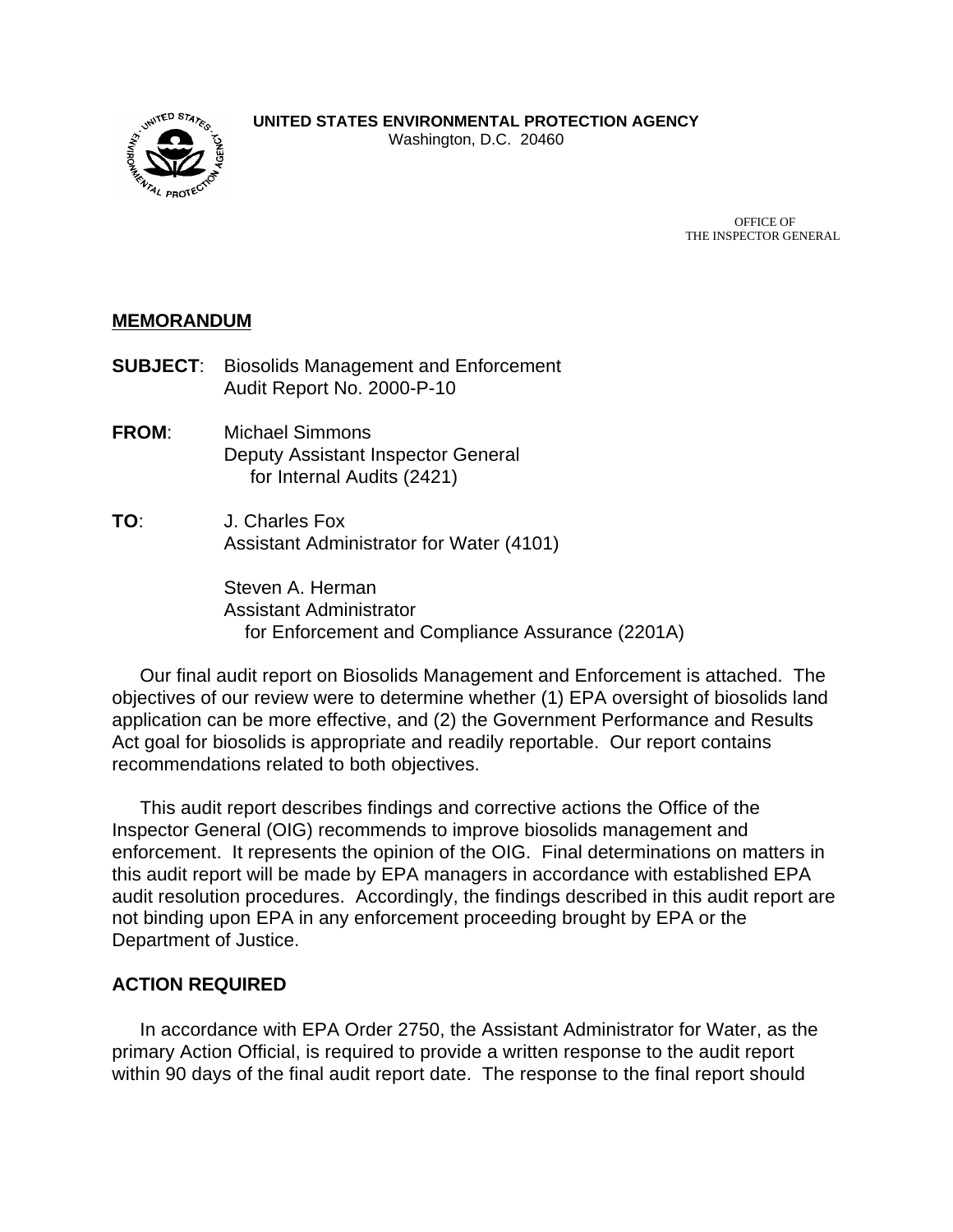identify any completed or planned actions related to the report's recommendations. For corrective actions planned but not completed by the response date, reference to specific milestone dates will assist in deciding whether to close this report.

We have no objection to the further release of this report to the public. Should you or your staff have any questions, please contact John T. Walsh, Divisional Inspector General, Headquarters Audit Division, on (202) 260-5113.

**Attachment**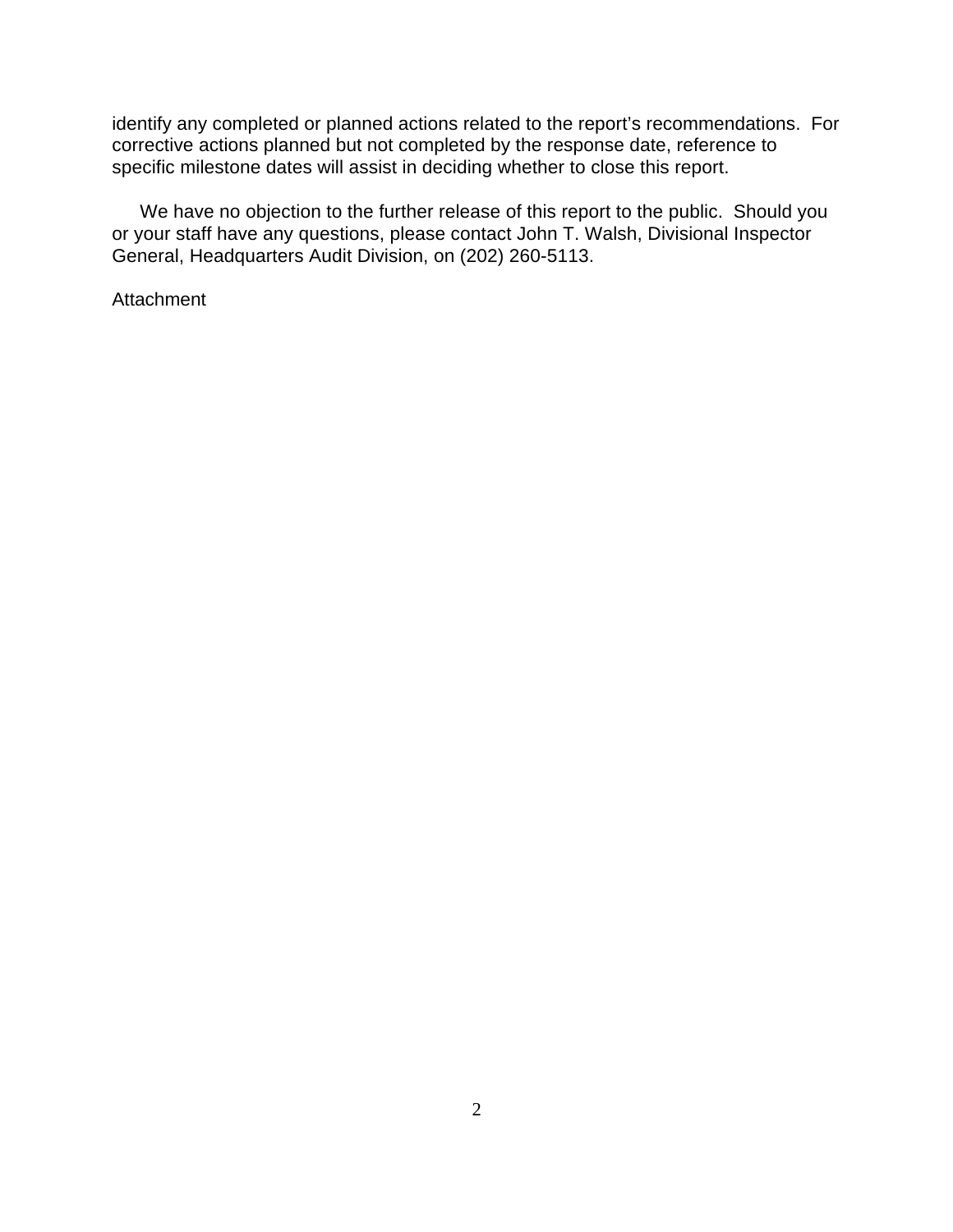# **EXECUTIVE SUMMARY**

| <b>INTRODUCTION</b> | Domestic sewage sludge is the solid, semi-solid, or<br>liquid by-product generated during the treatment of<br>wastewater at municipal wastewater treatment plants.<br>These sewage treatment plants are referred to as<br>"publicly owned treatment works," or POTWs.<br>Domestic septage is the liquid or solid material<br>removed from a septic tank, cesspool, portable toilet,<br>type III marine sanitation device, or similar treatment<br>works that receives only domestic septage. Sewage<br>sludge includes domestic septage. The term<br>"biosolids" refers to sewage sludge that has been<br>treated and can be beneficially recycled. EPA<br>encourages land application of biosolids rather than<br>landfilling or incineration, and if applied properly,<br>biosolids help condition soil and provide a beneficial<br>use of waste. Land application means spraying or<br>spreading the material on the surface of the land,<br>injecting it below the surface, or incorporating it into<br>the soil. Section 405(d) of the Clean Water Act<br>required EPA to establish regulations for the use and<br>disposal of sewage sludge. EPA issued the final rule,<br>40 CFR Part 503, Standards For The Use Or<br>Disposal of Sewage Sludge, on February 19, 1993.<br>The biosolids program is delegated to Texas,<br>Oklahoma and Utah. In all other states, EPA is<br>responsible for biosolids oversight. |
|---------------------|--------------------------------------------------------------------------------------------------------------------------------------------------------------------------------------------------------------------------------------------------------------------------------------------------------------------------------------------------------------------------------------------------------------------------------------------------------------------------------------------------------------------------------------------------------------------------------------------------------------------------------------------------------------------------------------------------------------------------------------------------------------------------------------------------------------------------------------------------------------------------------------------------------------------------------------------------------------------------------------------------------------------------------------------------------------------------------------------------------------------------------------------------------------------------------------------------------------------------------------------------------------------------------------------------------------------------------------------------------------------------------------------------------------------------|
| <b>OBJECTIVES</b>   | We conducted this review in response to an Office of<br>Water (OW) request for an audit. The objectives of<br>our audit were to determine whether (1) EPA<br>oversight of biosolids land application can be more<br>effective, and (2) the Government Performance and<br>Results Act goal for biosolids is appropriate and<br>readily reportable. In this audit we did not review the<br>science and risk assessments related to Part 503.                                                                                                                                                                                                                                                                                                                                                                                                                                                                                                                                                                                                                                                                                                                                                                                                                                                                                                                                                                               |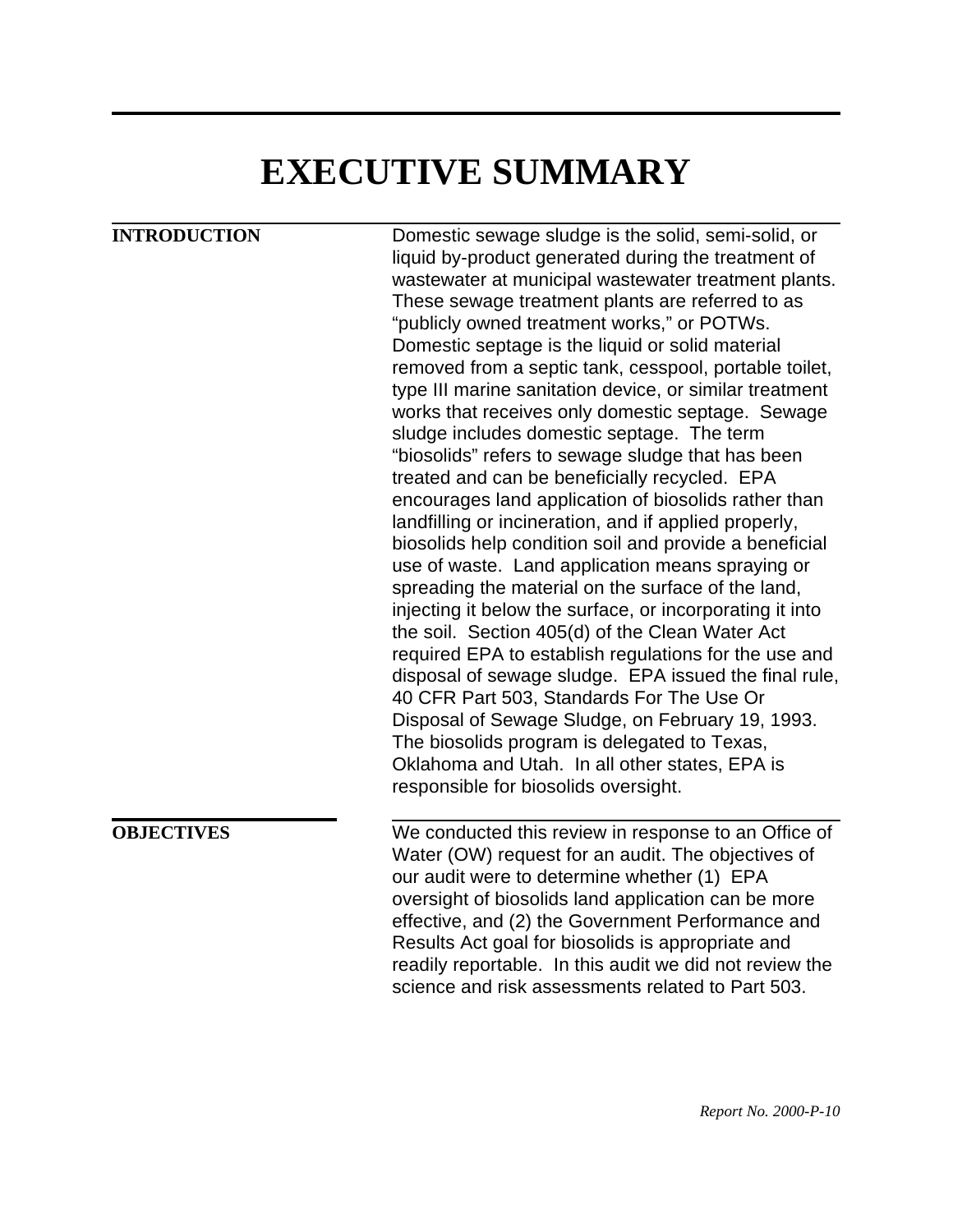**RESULTS IN BRIEF** EPA does not have an effective program for ensuring compliance with the land application requirements of Part 503. Accordingly, while EPA promotes land application, EPA cannot assure the public that current land application practices are protective of human health and the environment.

> Under Part 503, about 3,700 of the nation's 16,000 POTWs must annually report to EPA regions: information describing the concentration of pollutants, the presence of pathogens (e.g., bacteria, viruses, parasites), and the sludge's attractiveness to vectors (e.g., rodents, flies, mosquitoes) that could transmit pathogenic organisms to humans. In FY1998, EPA reviewed only about 38% of the Part 503 reports submitted by POTWs. EPA performs few biosolids related inspections of POTW operations, virtually no inspections of land application sites, and few records inspections at POTWs or land appliers. EPA regions do not maintain data on the cumulative amounts of pollutants at land application sites, even though Part 503 requires maintaining this data. There is no regional oversight of septage land application. The biosolids program has been delegated to only three states, and there is virtually no federal oversight of state biosolids programs in nondelegated states. Therefore, EPA does not have sufficient information to determine compliance levels with the Part 503 regulatory requirements. This almost complete absence of a federal presence in the biosolids program results from the low priority given to biosolids management by EPA's Office of Water (OW), and the decision of EPA's Office of Enforcement and Compliance Assurance (OECA) not to commit enforcement resources to biosolids. This may result in increased risks to the environment and human health, and cause a loss of public confidence in the biosolids program.

> EPA is required by the Government Performance and Results Act of 1993 (GPRA) to set long-term and annual goals, and to measure the results of its programs in annual reports to Congress. EPA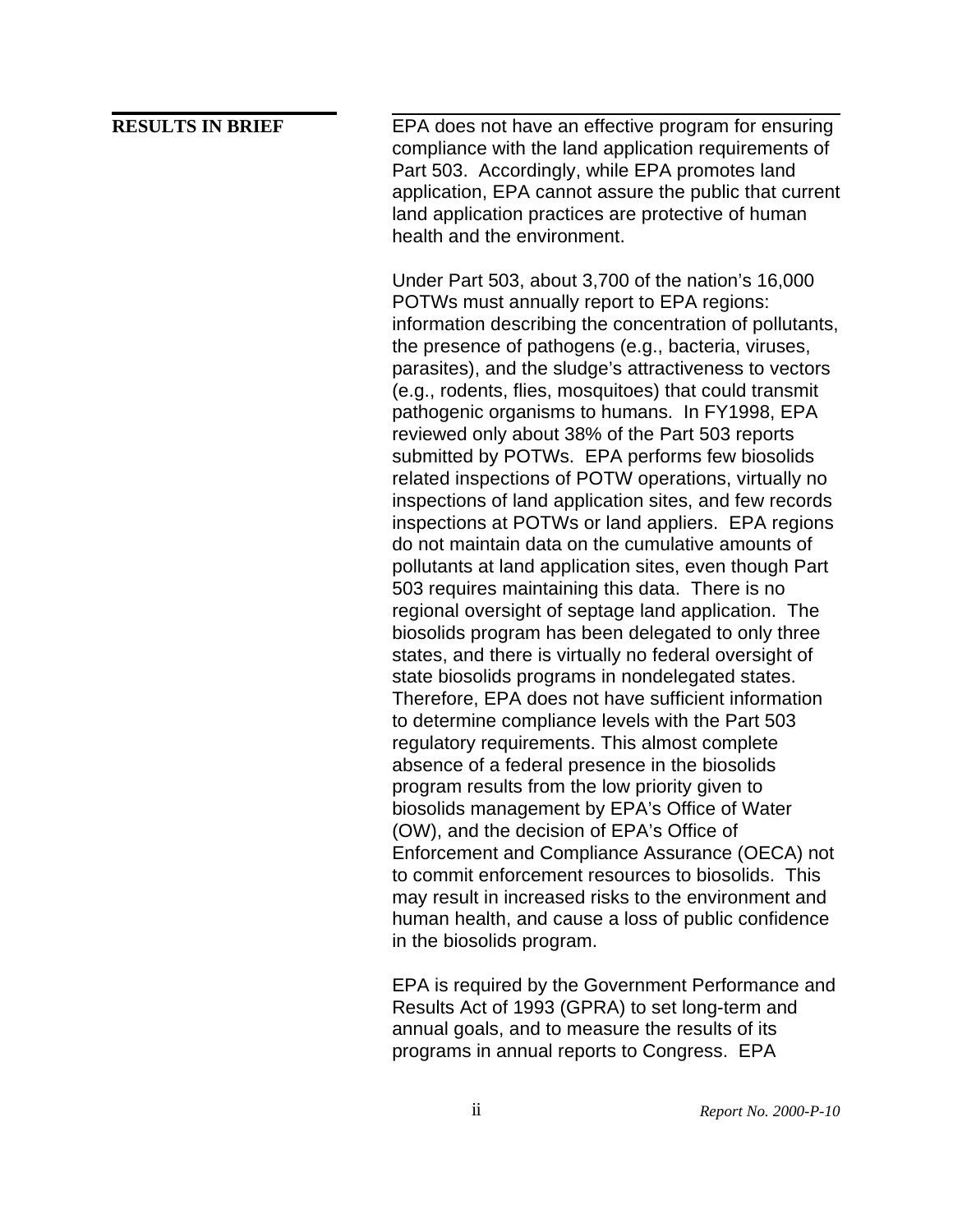established a FY1999 annual performance goal that 50% of biosolids be beneficially reused. However, OW's Clean Water Action Plan does not reflect the priority to be given to biosolids land application even though OW has established a GPRA land application goal. EPA established this goal without defining "beneficial reuse." The goal also does not measure reductions in point source pollution, the subobjective under which the goal was established. Further, the goal was established without identifying the resources needed to achieve the goal, without clear guidance to the regions on what data to gather, and without describing verification and validation procedures. Consequently, EPA regions are measuring progress in different ways. Totaling these inconsistent measurements does not provide a meaningful picture of the national state of biosolids use and disposal practices, and is not a useful decision making tool for the biosolids program.

**FINAL REPORT** Although we believe our draft report **RECOMMENDATION** recommendations best address the concerns raised in this report, recognizing the realities of competing priorities and limited resources, we provide revised recommendations for Chapter 2 of this report. These recommendations are preliminary steps which will improve the biosolids program.

> We recommend that the Assistant Administrators for OW and OECA provide, by the end of fiscal 2001, an analysis of whether the Agency's proposed actions provide a sufficient basis for assessing compliance with Part 503 and assuring the public of the protectiveness of land application practices. Our suggested scope for this analysis, when completed, will provide a basis for determining additional steps that might be required to ensure that management of biosolids is protective of human health and the environment. We may conduct a follow-up review of biosolids land application practices which would focus on the effectiveness of the Agency's actions and the quality of its analysis.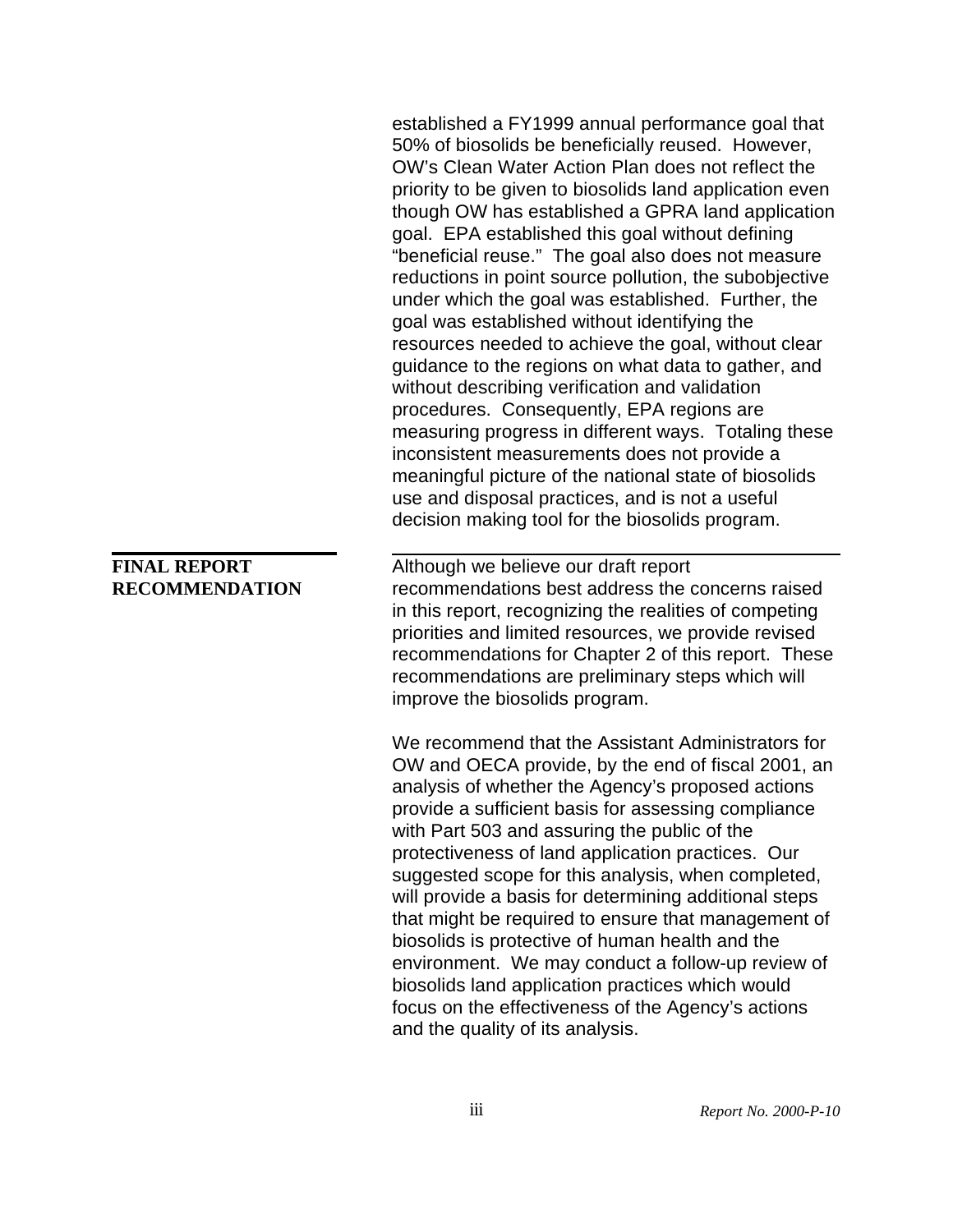# **TABLE OF CONTENTS**

|                                                              | Page           |
|--------------------------------------------------------------|----------------|
|                                                              |                |
|                                                              | Vii            |
| <b>FINDINGS AND RECOMMENDATIONS</b>                          |                |
| <b>CHAPTER 1</b>                                             |                |
|                                                              | 1              |
|                                                              | 1              |
|                                                              | $\mathbf{1}$   |
|                                                              | $\overline{4}$ |
|                                                              | $\overline{4}$ |
| <b>CHAPTER 2</b>                                             |                |
| Better Monitoring And Coordination Must Accompany            |                |
|                                                              | 6              |
|                                                              | 6              |
| <b>EPA Performs Few Biosolids Inspections</b>                |                |
|                                                              |                |
| EPA Regions Do Not Maintain Needed Site Inventories          | 11             |
| EPA Regions Conduct No Oversight of Septage Land Application | 12             |
| Delegation Of The Biosolids Program Has Not Progressed       | 15             |
|                                                              | 16             |
|                                                              | 20             |
|                                                              | 21             |
|                                                              | 21             |
|                                                              | 23             |
| <b>CHAPTER 3</b>                                             |                |
| Biosolids Goals And Performance Measures Are Not Useful      |                |
|                                                              | 25             |
|                                                              | 25             |
| The Biosolids Goal Does Not Contribute To                    |                |
|                                                              | 26             |
|                                                              | 29             |
| The Midyear Progress Report For Biosolids Has Limitations    | 29             |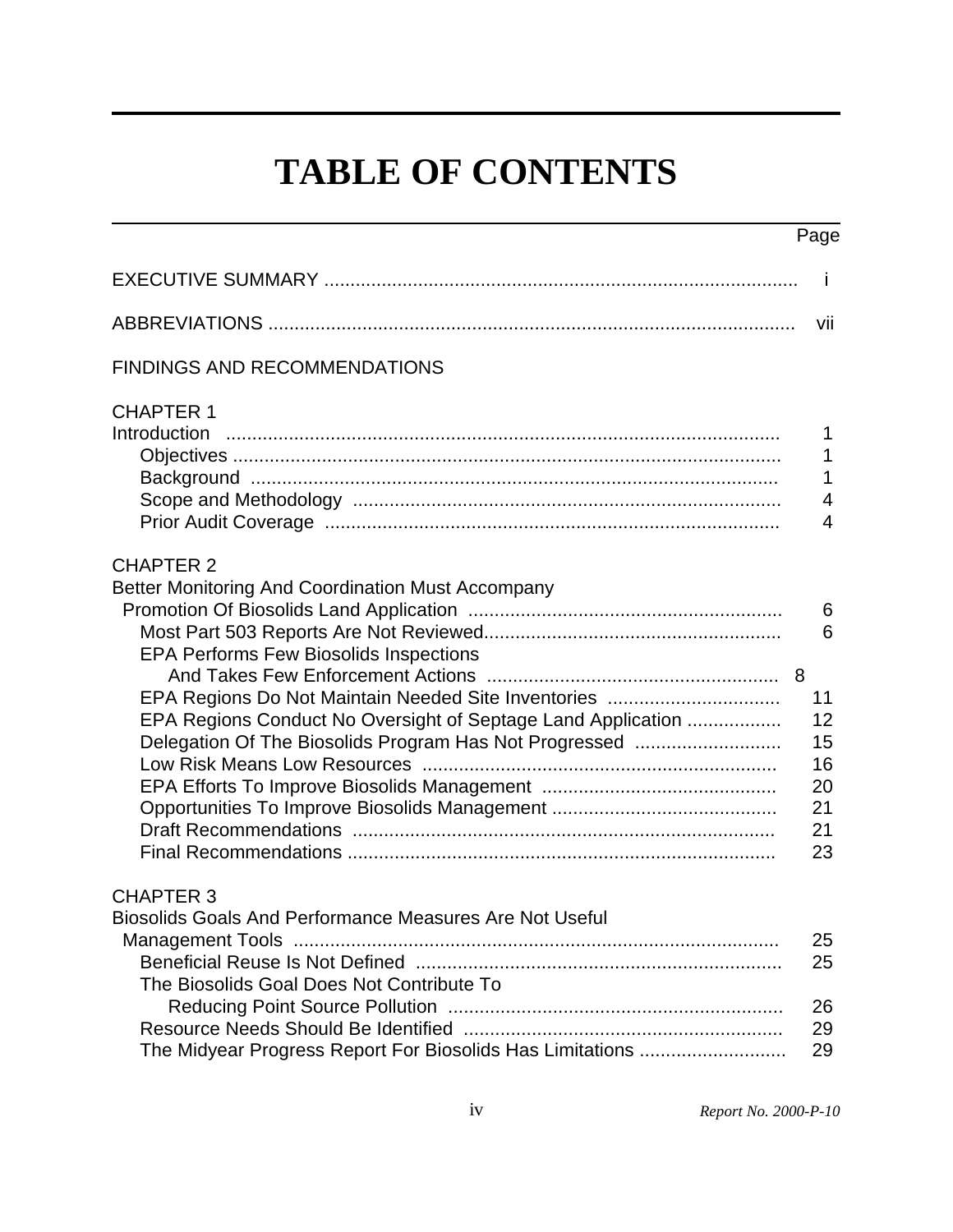| 30<br>30. |
|-----------|
| 33        |
| 48.       |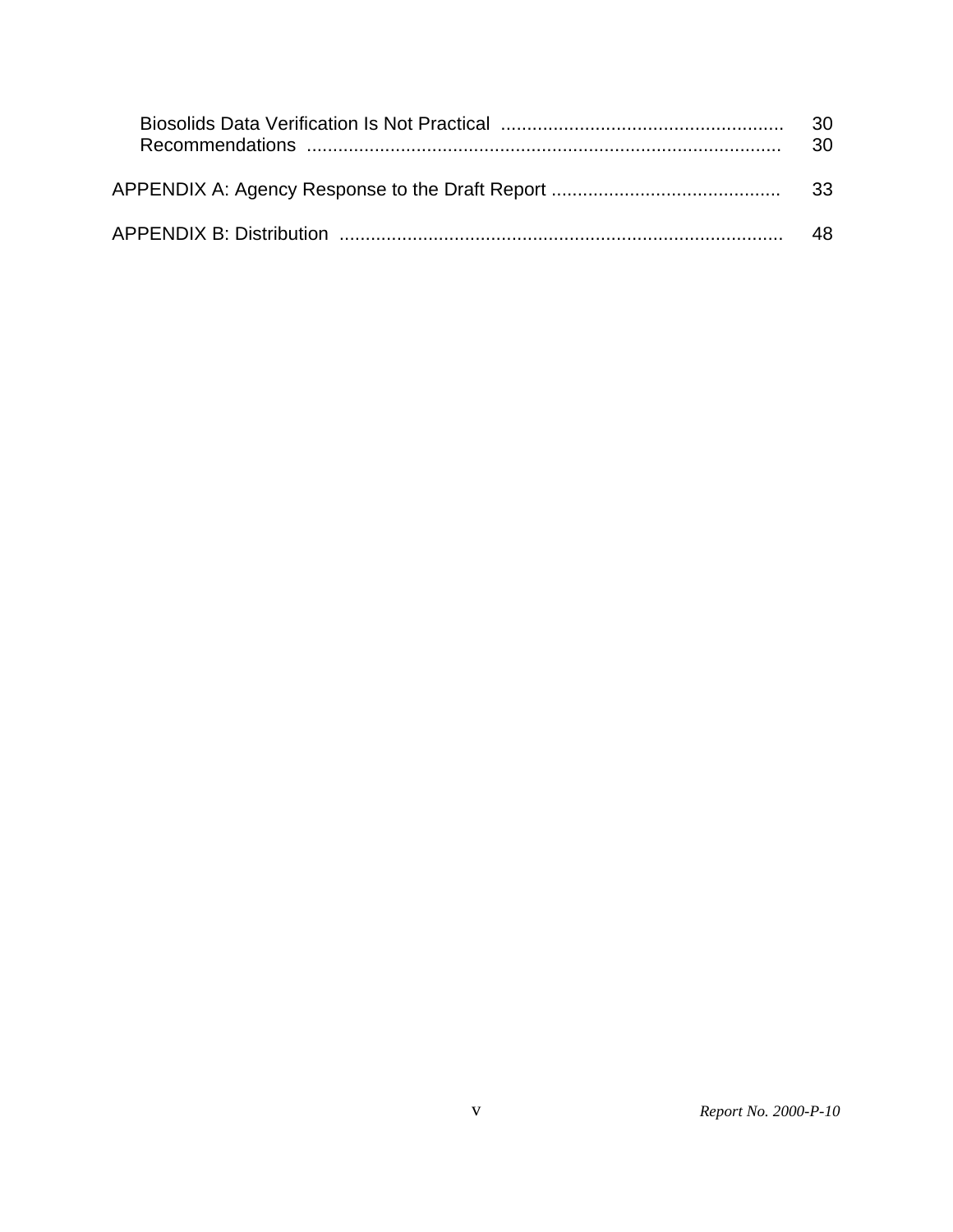# **ABBREVIATIONS**

| <b>CPLR</b>  | <b>Cumulative Pollutant Loading Rate</b>        |
|--------------|-------------------------------------------------|
| <b>CWA</b>   | <b>Clean Water Act</b>                          |
| BDMS.        | <b>Biosolids Data Management System</b>         |
| <b>EMS</b>   | <b>Environmental Management System</b>          |
| <b>FTE</b>   | <b>Full Time Equivalent</b>                     |
| <b>GAO</b>   | <b>General Accounting Office</b>                |
| <b>GPRA</b>  | Government Performance and Results Act          |
| <b>MOA</b>   | Memorandum Of Agreement                         |
| <b>NBP</b>   | <b>National Biosolids Partnership</b>           |
| <b>NPDES</b> | National Pollutant Discharge Elimination System |
| <b>OECA</b>  | Office of Enforcement and Compliance Assurance  |
| <b>ORD</b>   | Office of Research And Development              |
| <b>OW</b>    | Office of Water                                 |
| <b>PCS</b>   | <b>Permits Compliance System</b>                |
| <b>POTW</b>  | <b>Publicly Owned Treatment Works</b>           |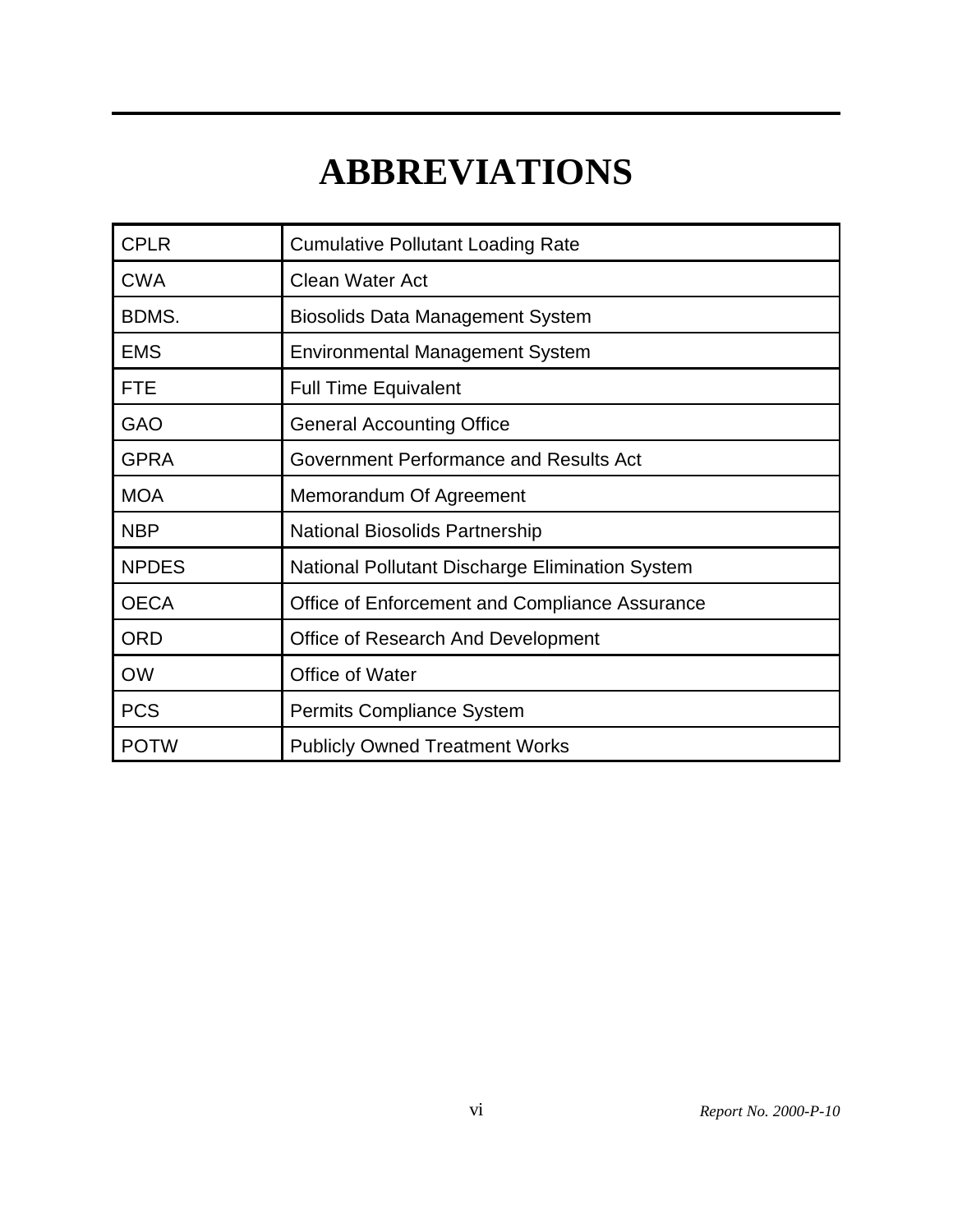[This page was intentionally left blank]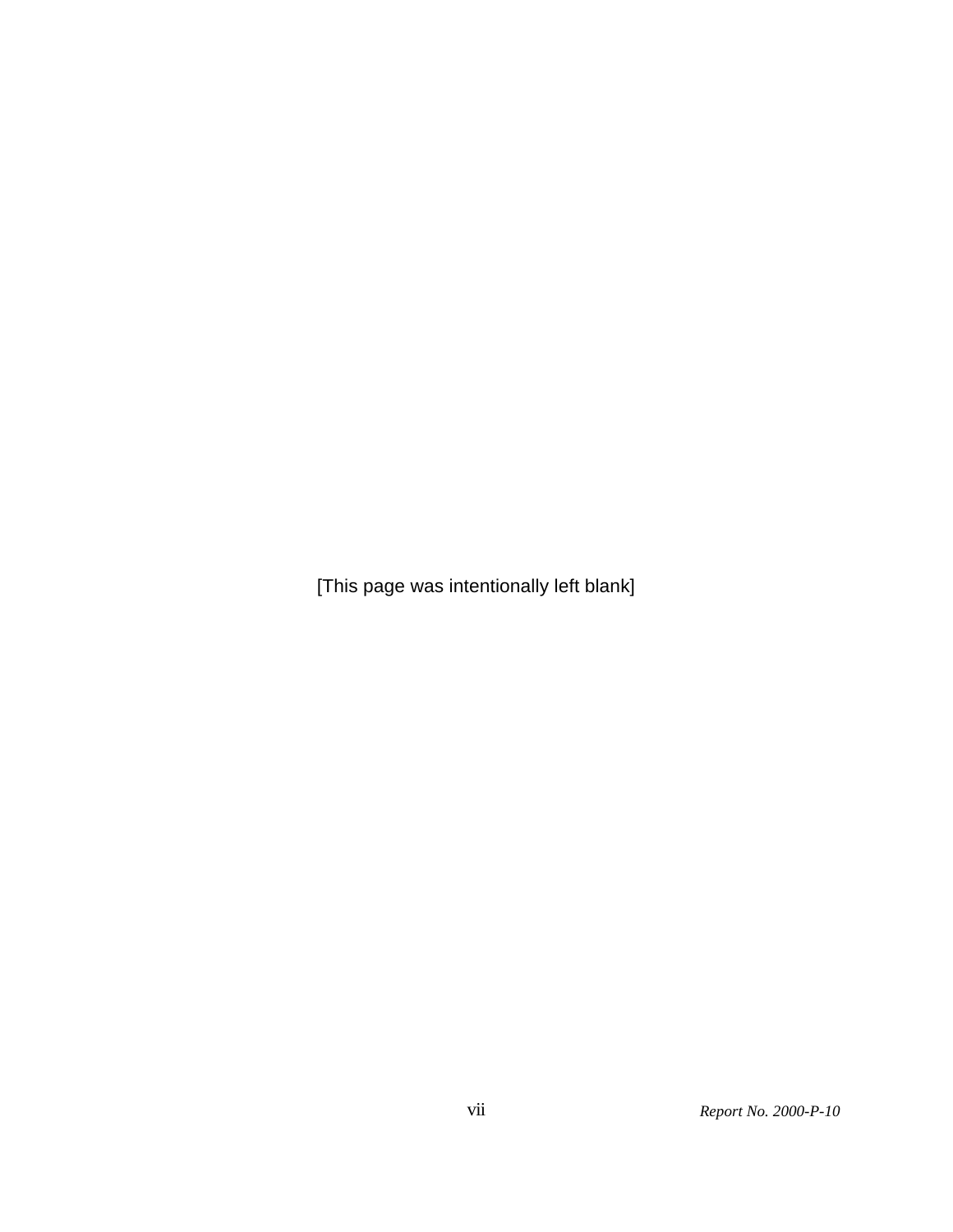# **CHAPTER 1**

# **INTRODUCTION**

| <b>Background</b><br>In 1977, Congress reauthorized the 1972 Federal<br>Water Pollution Control Act as the Clean Water Act<br>(CWA). The CWA prohibits discharging pollutants<br>from a point source <sup>1</sup> into waters of the United States,<br>except in accordance with a National Pollutant<br>Discharge Elimination System (NPDES) permit.<br>Facilities, including wastewater treatment plants, that<br>discharge directly into waters of the United States<br>must comply with NPDES permits while entities, such<br>as industrial facilities, that contribute to the volume of<br>wastewater treated by direct dischargers, must<br>comply with pretreatment standards. The process<br>that a wastewater facility uses to treat water so that it<br>can be directly discharged results in the production of<br>"residuals" or sewage sludge. CWA §405(d) required<br>EPA to establish regulations for the use and disposal<br>of sewage sludge. The final rule, 40 CFR Part 503,<br>Standards For The Use Or Disposal Of Sewage<br>Sludge, was issued on February 19, 1993.<br>Domestic sewage sludge is the solid, semi-solid, or<br>liquid by-product generated during the treatment of<br>wastewater at municipal wastewater treatment plants.<br>These sewage treatment plants are referred to as<br>"publicly owned treatment works," or POTWs.<br>Domestic septage is the liquid or solid material<br>removed from a septic tank, cesspool, portable toilet, |
|----------------------------------------------------------------------------------------------------------------------------------------------------------------------------------------------------------------------------------------------------------------------------------------------------------------------------------------------------------------------------------------------------------------------------------------------------------------------------------------------------------------------------------------------------------------------------------------------------------------------------------------------------------------------------------------------------------------------------------------------------------------------------------------------------------------------------------------------------------------------------------------------------------------------------------------------------------------------------------------------------------------------------------------------------------------------------------------------------------------------------------------------------------------------------------------------------------------------------------------------------------------------------------------------------------------------------------------------------------------------------------------------------------------------------------------------------------------------------------|

<sup>&</sup>lt;sup>1</sup>Point sources are discrete conveyances such as pipes or man-made ditches.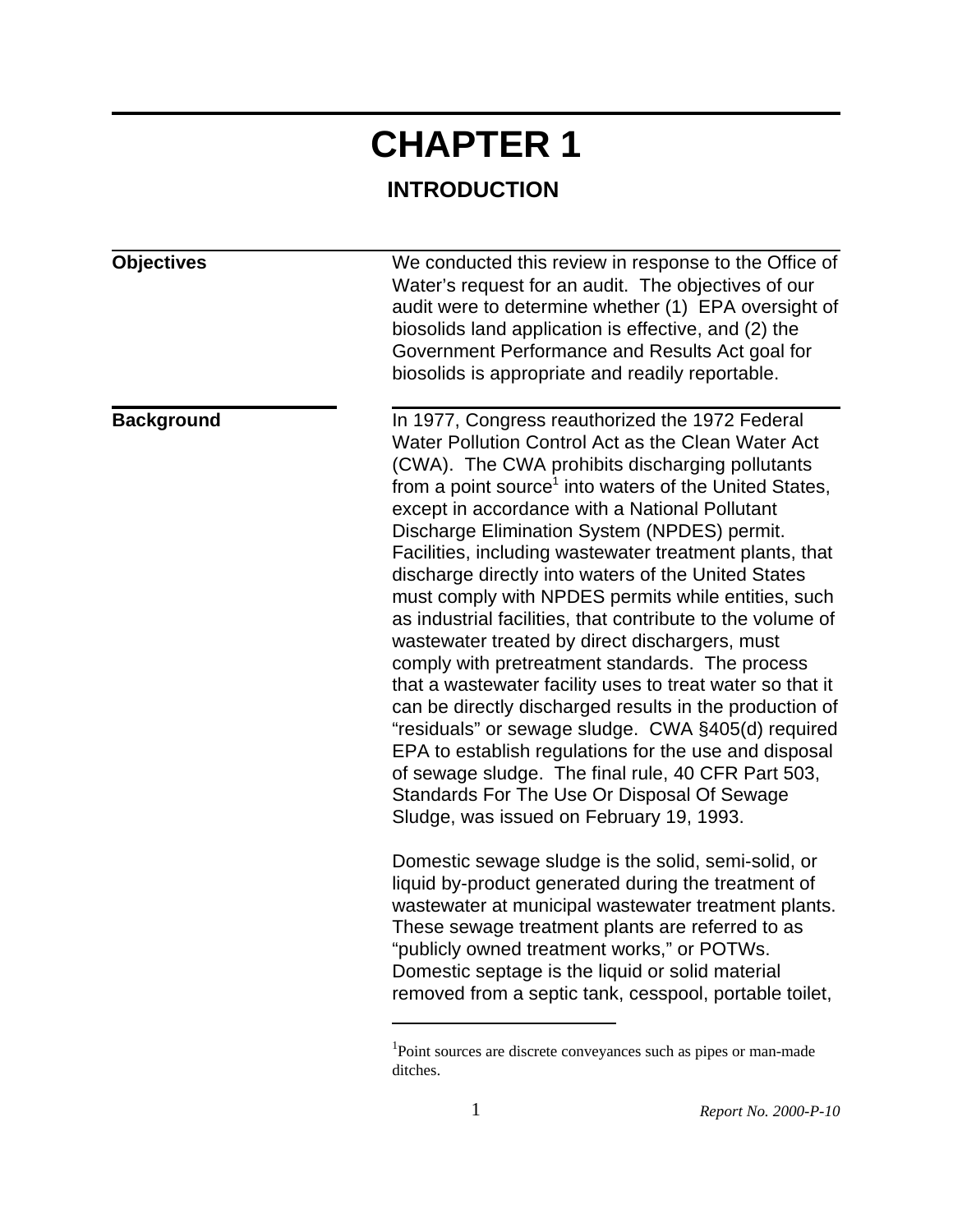type III marine sanitation device, or similar treatment works that receive only domestic septage. Sewage sludge includes domestic septage. Sewage sludge can either be (1) used as a fertilizer or soil conditioner or (2) disposed of as waste in a landfill, through incineration, or by other methods.

EPA refers to sewage sludge that has been treated by removing water, killing pathogens (disease causing organisms such as bacteria, viruses, and parasites), and reducing sludge's attractiveness to vectors (e.g. rodents, flies, and mosquitoes) as biosolids. EPA estimates that POTWs generate 7.5 million dry metric tons of biosolids annually, and that 54% of biosolids is land applied. EPA encourages land application of biosolids over landfilling or incineration, and if applied properly, biosolids help condition soil and provide a beneficial use of waste.

Land application of biosolids means spraying or spreading of material on the surface of the land, injecting it below the surface, or incorporating it into the soil. The Code of Federal Regulations (40 CFR Part 503) establishes procedures to determine biosolids quality and land application methods. Part 503 requirements include general requirements, pollutant limits, management practices (e.g., length of time before crops may be harvested for consumption or before animals may graze in a field), operational standards, and requirements for the frequency of monitoring, recordkeeping, and reporting.

The stringency of the regulatory requirements associated with land application depends upon the quality of the biosolids. EPA refers to biosolids that meet the most stringent pollutant/pathogen/vector limits as exceptional quality (EQ) biosolids. Part 503 places no restrictions on land application of EQ biosolids. Biosolids that fail to meet any of the most stringent parameters are Non-EQ biosolids.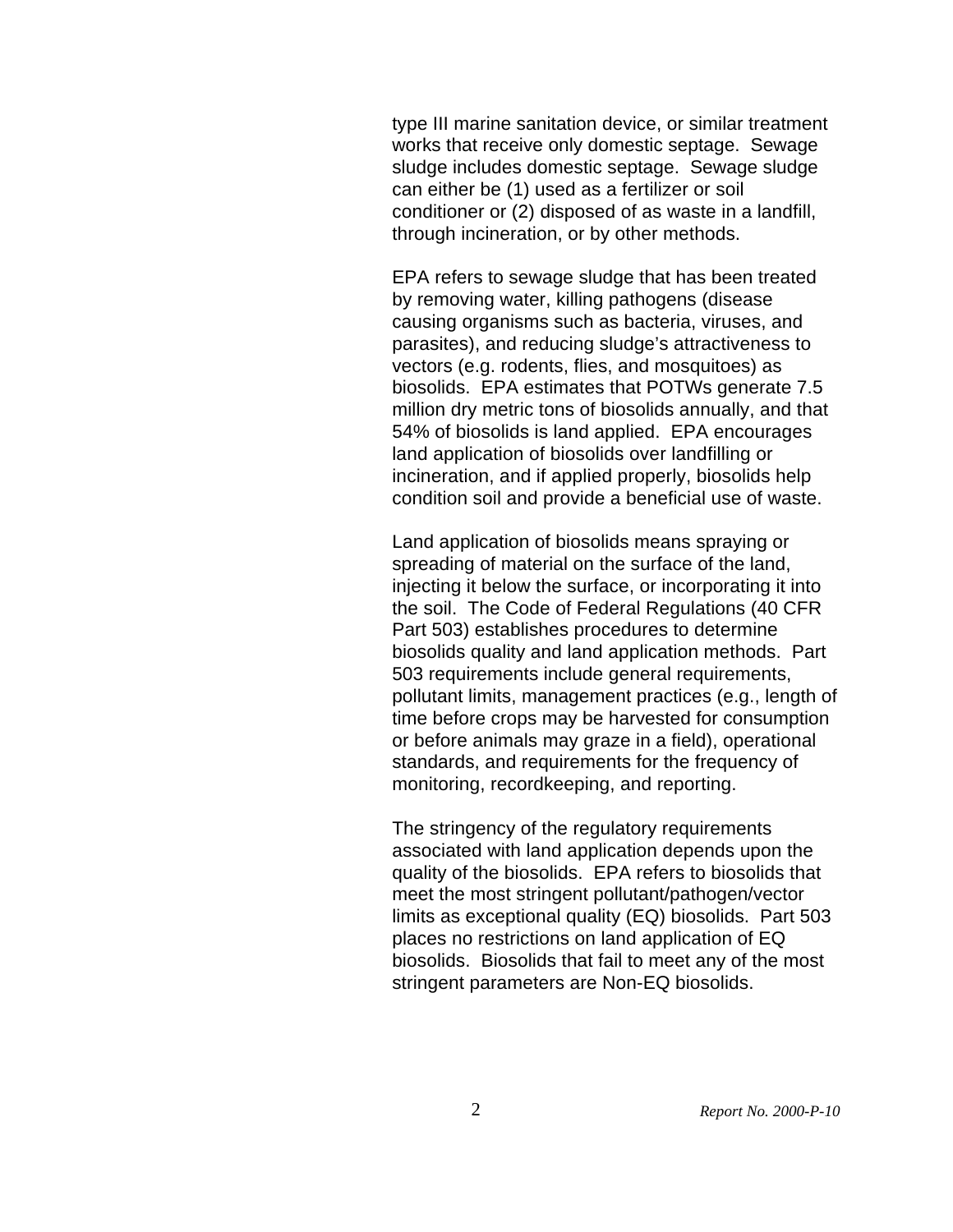Most of the requirements governing land application under Part 503 affect preparers and appliers of bulk, $^2$ non-EQ biosolids. All POTWs must keep records for five years describing pollutant concentrations, how pathogen reduction requirements were met, and whether and how the biosolids's attractiveness to vectors was reduced. By February  $19<sup>th</sup>$  of each year, approximately 3,700 POTWs must report this information to the permitting authority. Land appliers must keep records for five years describing site management practices, site restrictions, and if the preparer has not performed certain vector attraction reduction steps, the applier must perform and record them.

Although most states have established some type of biosolids management program, only Oklahoma, Texas, and Utah have received full or partial program delegation. Therefore, except in these three states, EPA remains the permitting authority responsible for the implementation of Part 503.

The Office of Water (OW), the Office of Enforcement and Compliance Assurance (OECA), and Office of Research and Development (ORD) hold the major responsibilities for the biosolids program. OW, as National Program Manager, is responsible for (1) development and periodic review of regulations, (2) issuance of permits, and (3) delegation of the program to states. OECA is responsible for reviewing annual report submissions, entering relevant data into the Permits Compliance System (PCS) $3$ , inspecting facilities and land application sites, providing compliance assistance and undertaking enforcement actions. ORD is revising pathogen

<sup>&</sup>lt;sup>2</sup>The term "bulk sewage sludge" refers to sewage sludge (biosolids) applied in quantities greater than one metric ton, generally by commercial and municipal appliers to agricultural land, tree and turf farms, golf courses, parks, and reclamation sites.

 $3PCS$  is a national computerized information management system for NPDES data that tracks permit issuance, permit limits, monitoring data, and other data pertaining to facilities regulated under NPDES.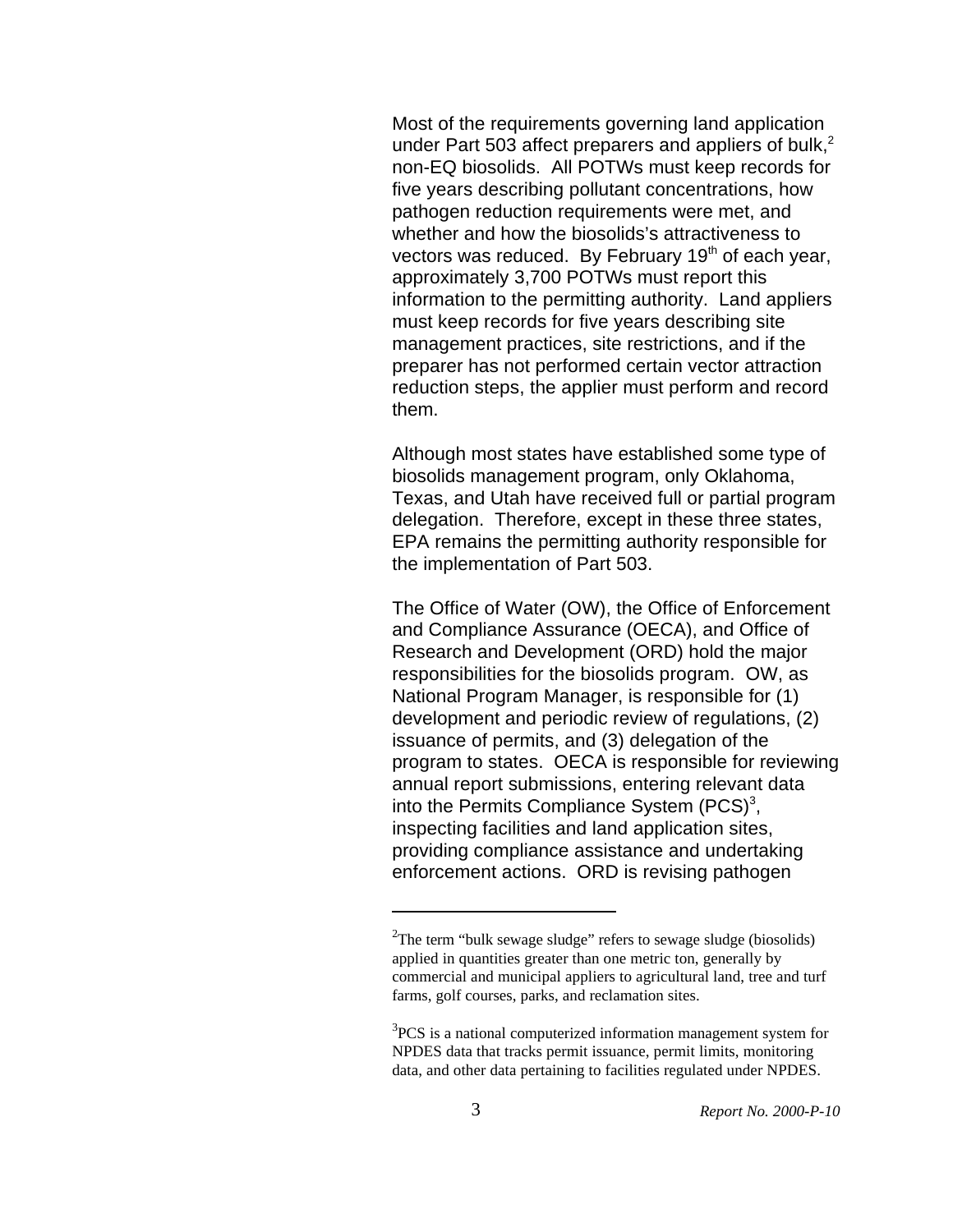reduction and vector attraction reduction guidance; researching biosolids issues; providing technical support to EPA, states and industry; and through its Pathogen Equivalency Committee, determining if proposed pathogen reduction practices are equivalent to those included in Part 503. **Scope and Methodology OW's letter suggesting a review of EPA's oversight** and management of the biosolids program highlighted the land application of biosolids and also referenced a June 1997 Cable News Network (CNN) investigative series which described the negative aspects of biosolids use. Therefore, our review of the biosolids program focused on implementation of Part 503 for land application and did not address any other disposal option. We did not review the science and risk assessments related to Part 503. Our review was conducted from September 1998, through July 1999. We interviewed OW and OECA Headquarters representatives, collected biosolids information from all regions, and visited Regions 3, 4, 5, 6 and 8. We visited several major POTWs and contacted several state coordinators of biosolids programs. We attended the 19<sup>th</sup> Annual Pumper  $\&$ Cleaner Environmental Expo, a septage industry conference and trade show, and the 1999 National Biosolids Conference, a conference for state and federal biosolids program officials. Our audit work was performed in accordance with the Government Auditing Standards (1994 Revision) issued by the Comptroller General of the United States. We reviewed Federal Managers' Financial Integrity Act controls related to the audit objectives. **Prior Audit Coverage** There are no prior OIG audits focusing on biosolids management. A 1990 General Accounting Office (GAO) report<sup>4</sup> identified potential problems for the implementation of a national biosolids program,

<sup>&</sup>lt;sup>4</sup>Water Pollution: Serious Problems Confront Emerging Municipal Sludge Management Program, GAO/RCED-90-57, March 5, 1990.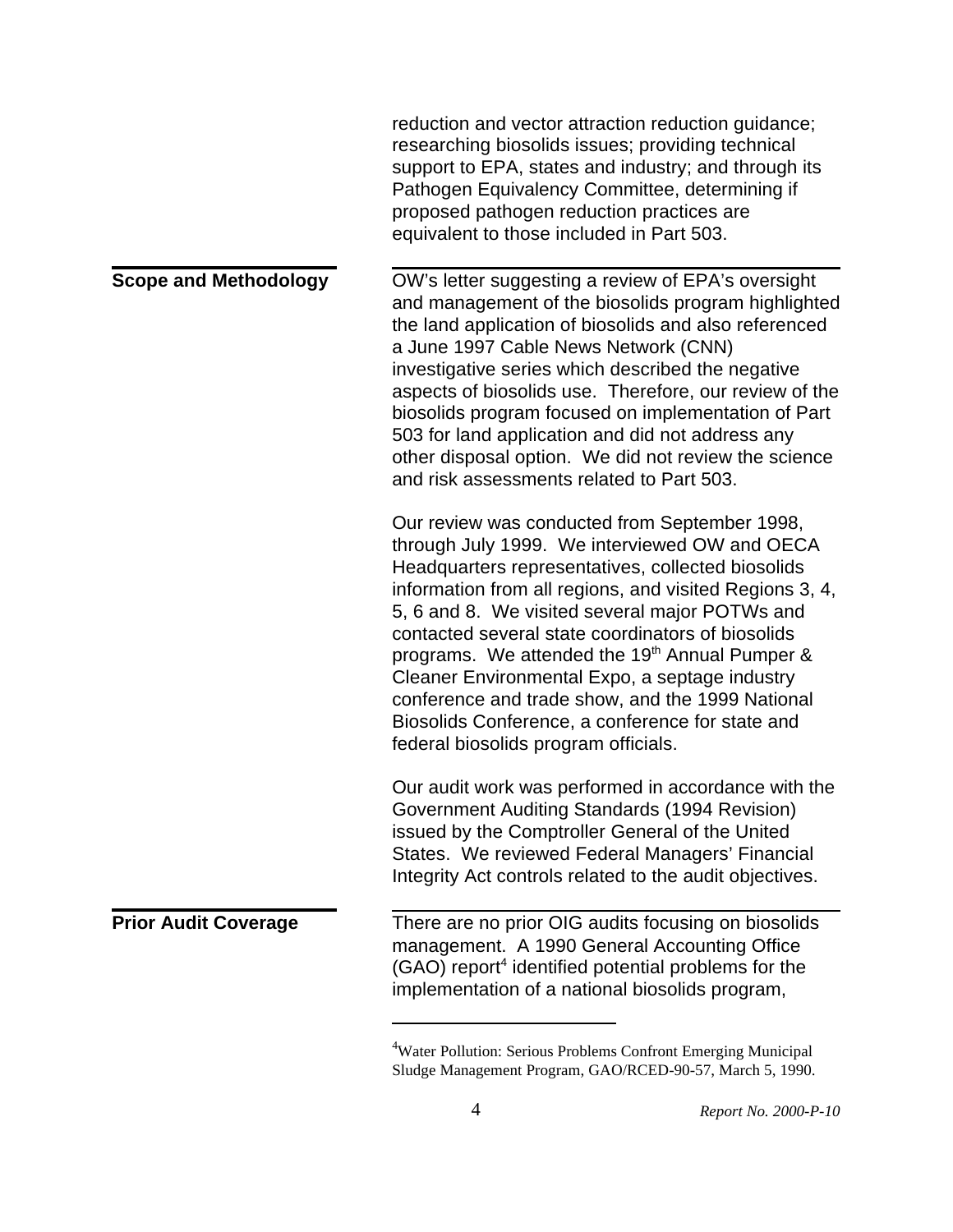including the possibility of continued low state participation in the program, the probability of inadequate resources and the need for development of an effective enforcement program. GAO concluded that key prerequisites for meeting EPA's interim program goals which faced fundamental problems were "(1) strong participation in this voluntary program by states, (2) oversight by EPA regions of participating states and direct involvement where states do not participate, and (3) oversight of both regional and state activity by EPA headquarters". GAO also recommended the establishment of a strong enforcement program. These issues are still relevant. Therefore, Chapters 2 and 3 of this report discuss how implementation of GAO's recommendations could still help strengthen the current biosolids program.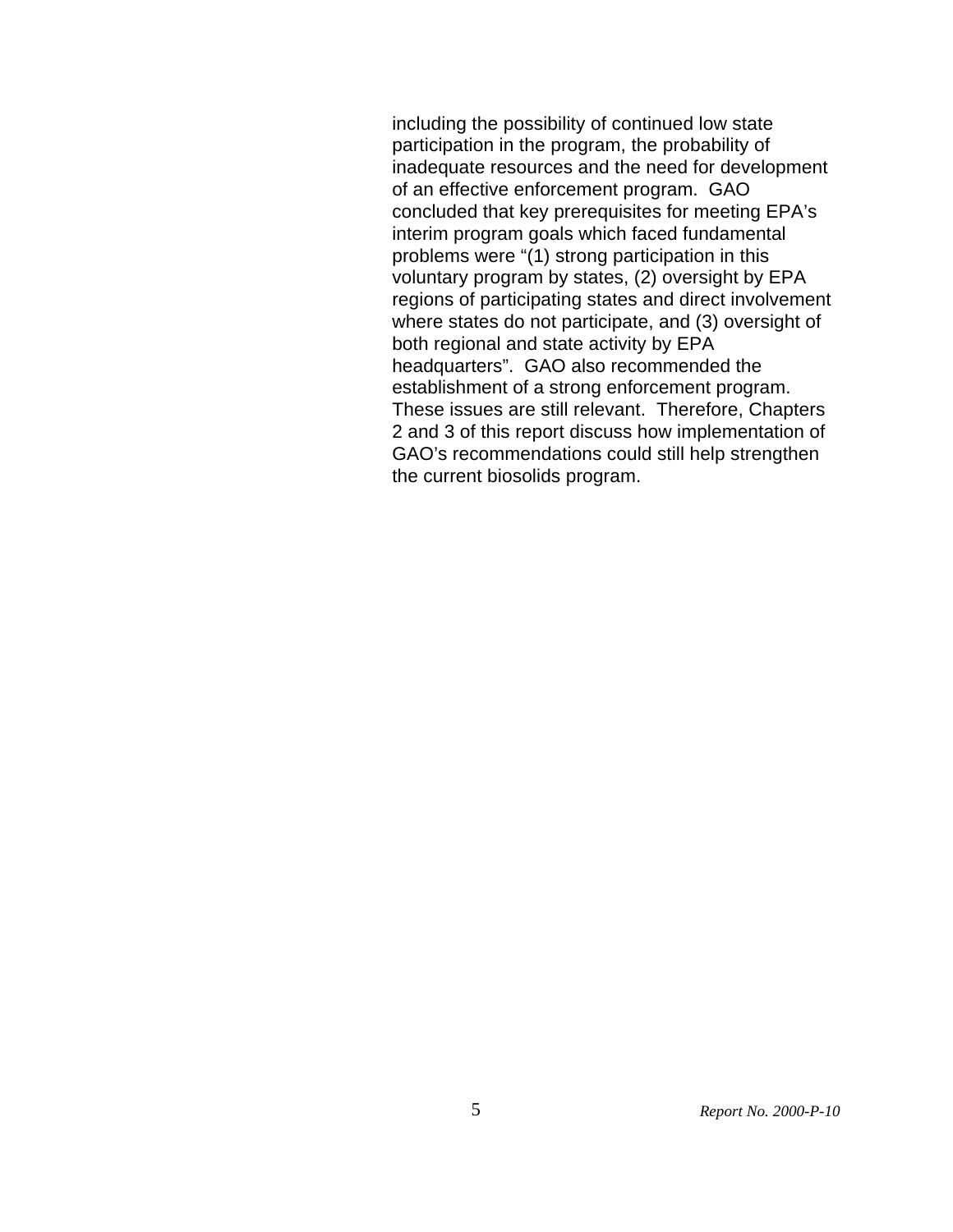# **CHAPTER 2**

# **Better Monitoring And Coordination Must Accompany Promotion Of Biosolids Land Application**

|                              | EPA has not taken necessary steps to reasonably<br>ensure compliance with Part 503 requirements. EPA<br>reviewed fewer than 40% of the approximately 3,700<br>Part 503 reports submitted by POTWs in FY 1998.<br>EPA performs almost no sludge related inspections of<br>POTW operations and virtually no inspections of land<br>application sites. EPA regions do not maintain site<br>records needed to ensure that appliers do not exceed<br>cumulative pollutant limits. There is no regional<br>oversight of septage land application. The biosolids<br>program has been delegated to only three states, and<br>there is virtually no federal oversight of state<br>biosolids management programs in nondelegated<br>states. Therefore, EPA does not have sufficient<br>information to determine compliance levels with the<br>Part 503 regulatory requirements. This almost<br>complete absence of a federal presence in the<br>biosolids program results from the low priority given<br>to biosolids management by EPA's Office of Water<br>(OW), and the decision of EPA's Office of<br>Enforcement and Compliance Assurance (OECA) not<br>to commit enforcement resources to biosolids. This<br>may result in increased noncompliance with Part 503<br>requirements, which would increase risks to the<br>environment and human health, and cause a loss of<br>public confidence in the biosolids program. |
|------------------------------|---------------------------------------------------------------------------------------------------------------------------------------------------------------------------------------------------------------------------------------------------------------------------------------------------------------------------------------------------------------------------------------------------------------------------------------------------------------------------------------------------------------------------------------------------------------------------------------------------------------------------------------------------------------------------------------------------------------------------------------------------------------------------------------------------------------------------------------------------------------------------------------------------------------------------------------------------------------------------------------------------------------------------------------------------------------------------------------------------------------------------------------------------------------------------------------------------------------------------------------------------------------------------------------------------------------------------------------------------------------------------------------------------------------------|
| <b>Most Part 503 Reports</b> | Part 503 requires submission of an annual report<br>from                                                                                                                                                                                                                                                                                                                                                                                                                                                                                                                                                                                                                                                                                                                                                                                                                                                                                                                                                                                                                                                                                                                                                                                                                                                                                                                                                            |
| <b>Are Not Reviewed</b>      | appropriate POTWs but does not specify a standard<br>report format. There is wide variation in both the<br>reporting formats and the amount of information<br>submitted. Since a number of states have developed<br>standardized reporting formats for their biosolids<br>management programs, POTWs in those states often<br>duplicate the state form for federal reporting. Some                                                                                                                                                                                                                                                                                                                                                                                                                                                                                                                                                                                                                                                                                                                                                                                                                                                                                                                                                                                                                                  |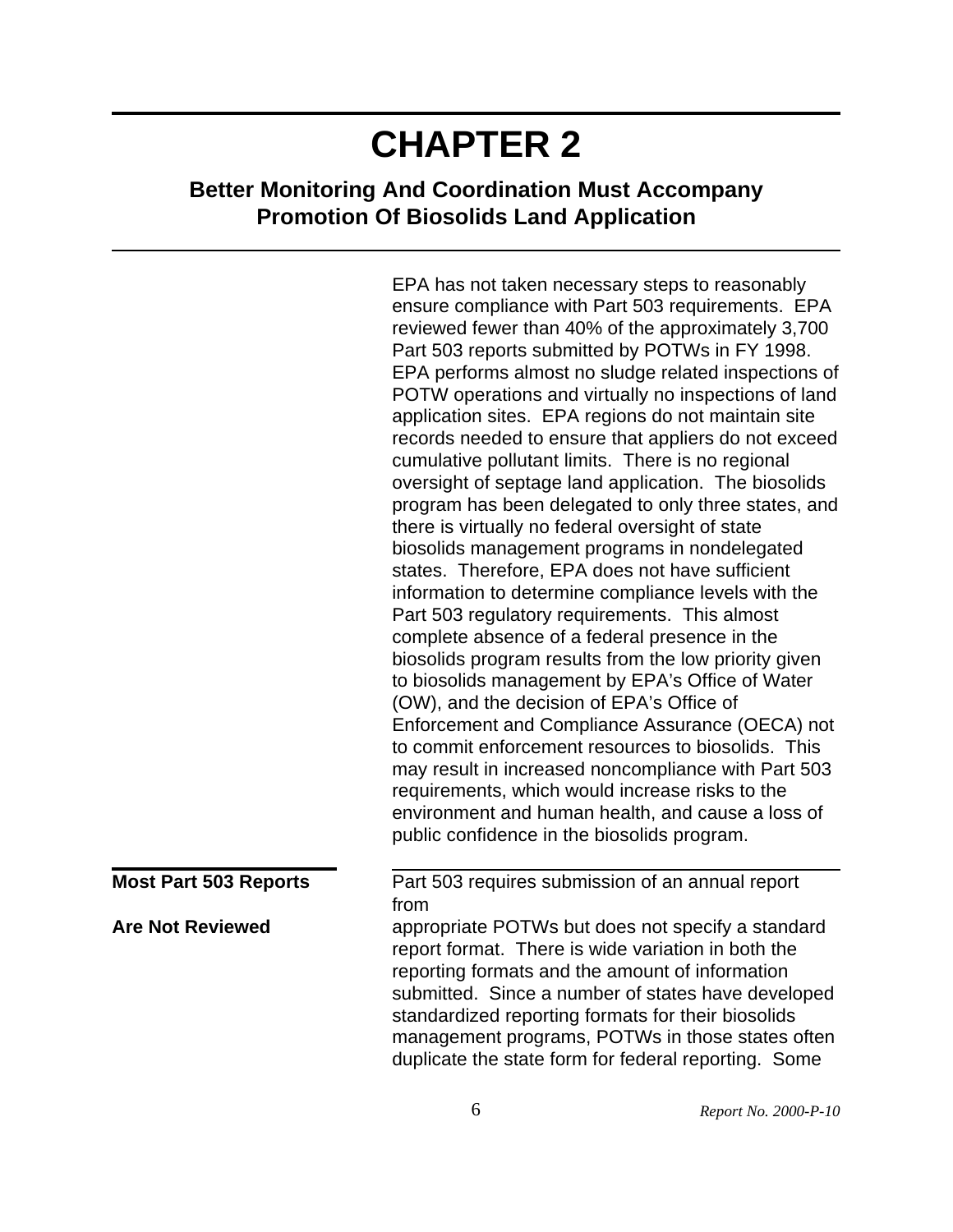EPA regions require the use of Discharge Monitoring Report forms for Part 503 reporting.<sup>5</sup> Some POTWs, in addition to submitting specific information on pollutant levels and pathogen and vector reduction, send in copies of laboratory analyses of sludge samples. This can result in far more data submitted to EPA regions than Part 503 requires.

Report reviews can provide initial indications of noncompliance with certain Part 503 requirements, including metals concentrations and pathogen and vector attraction reduction requirements. Reviews may be followed by more information gathering, compliance assistance, or, in some cases, enforcement actions. Therefore, we contacted sludge coordinators in each region to learn about the Part 503 report review process. The extent of reviews varied by Region from tracking submission dates to reviewing calculations. For FY 1998, we asked how many annual reports EPA reviewed, and for estimates of how long report reviews took. Table 1 (see page 8) summarizes the responses, which ranged from no reports reviewed to all reports reviewed.

Information provided in an annual report may be entered into a data system for review, analysis, and tracking. Region 8 took the lead in developing a Biosolids Data Management System (BDMS). The system software stores general information on each facility, biosolids treatment provided, use/disposal methods, land application site information, cumulative load tracking, biosolids monitoring data, and information on pathogen and vector attraction reduction. Data needed to measure compliance with Part 503 can be entered by POTWs, states, or EPA regional staff. Presently, anyone can obtain the BDMS software via the Internet. $6$  OW plans to allow the public to access the entire national database via

<sup>&</sup>lt;sup>5</sup>A Discharge Monitoring Report is the EPA national form for reporting self-monitoring results by permittees.

<sup>6</sup> The BDMS Internet Main Page is http://www.biosolidsinfo.com/.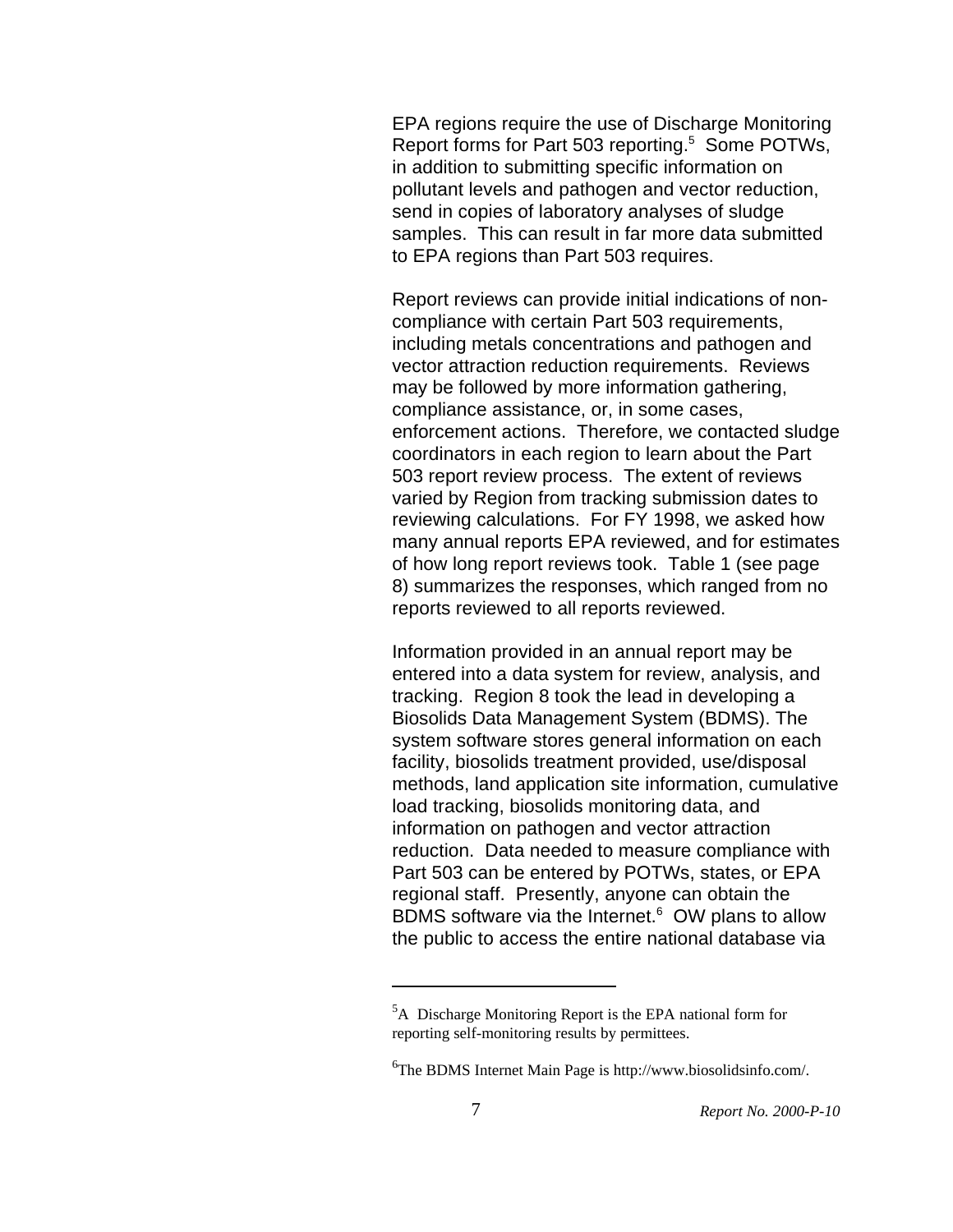the Internet, a step that OW hopes will promote increased public confidence in the biosolids program. If EPA is successful in getting POTWs and states to input information, EPA regional staff will be able to review the data more quickly.

| Table 1: FY 1998 EPA Review Of Part 503 Annual Reports |                   |                                   |                                                                             |
|--------------------------------------------------------|-------------------|-----------------------------------|-----------------------------------------------------------------------------|
| Region                                                 | No. of<br>Reports | No. of Reports<br>Reviewed by EPA | <b>Estimated Time Required</b><br>to Review Each Report                     |
| 1                                                      | 200               | 10 to 15                          | 30 minutes to 1 hour                                                        |
| $\overline{2}$                                         | 331               | 240                               | 15 minutes to "days"                                                        |
| 3                                                      | 485               | $\Omega$                          | None                                                                        |
| 4                                                      | 700               | 75                                | 2 to 3 hours                                                                |
| 5                                                      | 700               | 42                                | A few minutes to a couple hours.                                            |
| 6                                                      | 418               | 418                               | 30-45 minutes                                                               |
| 7                                                      | 210               | $210^{7}$                         | 5 minutes to over an hour                                                   |
| 8                                                      | 130               | 130                               | 30-40 minutes for data entry, then 1-<br>2 hours for follow-up if necessary |
| 9                                                      | 320               | 280                               | 5–15 minutes, plus follow up effort                                         |
| 10                                                     | 166               | $0^8$                             | Not applicable                                                              |
| Totals                                                 | 3,660             | $1,405 - 1,410$                   |                                                                             |

**EPA Performs Few Table 2 shows the universe of 16,024 POTWs by Biosolids Inspections** region, enforcement FTEs, inspections, and And Takes Few enforcement actions reported to us by regional **Enforcement Actions** biosolids coordinators; the table does not show the number of land application sites or land appliers. EPA regional offices conduct few biosolids inspections and take few enforcement actions. The

 $7$ Region 7 indicated that all reports will be reviewed, two-thirds have been reviewed to date.

 ${}^{8}$ Region 10 indicated that Part 503 reports are reviewed by the states.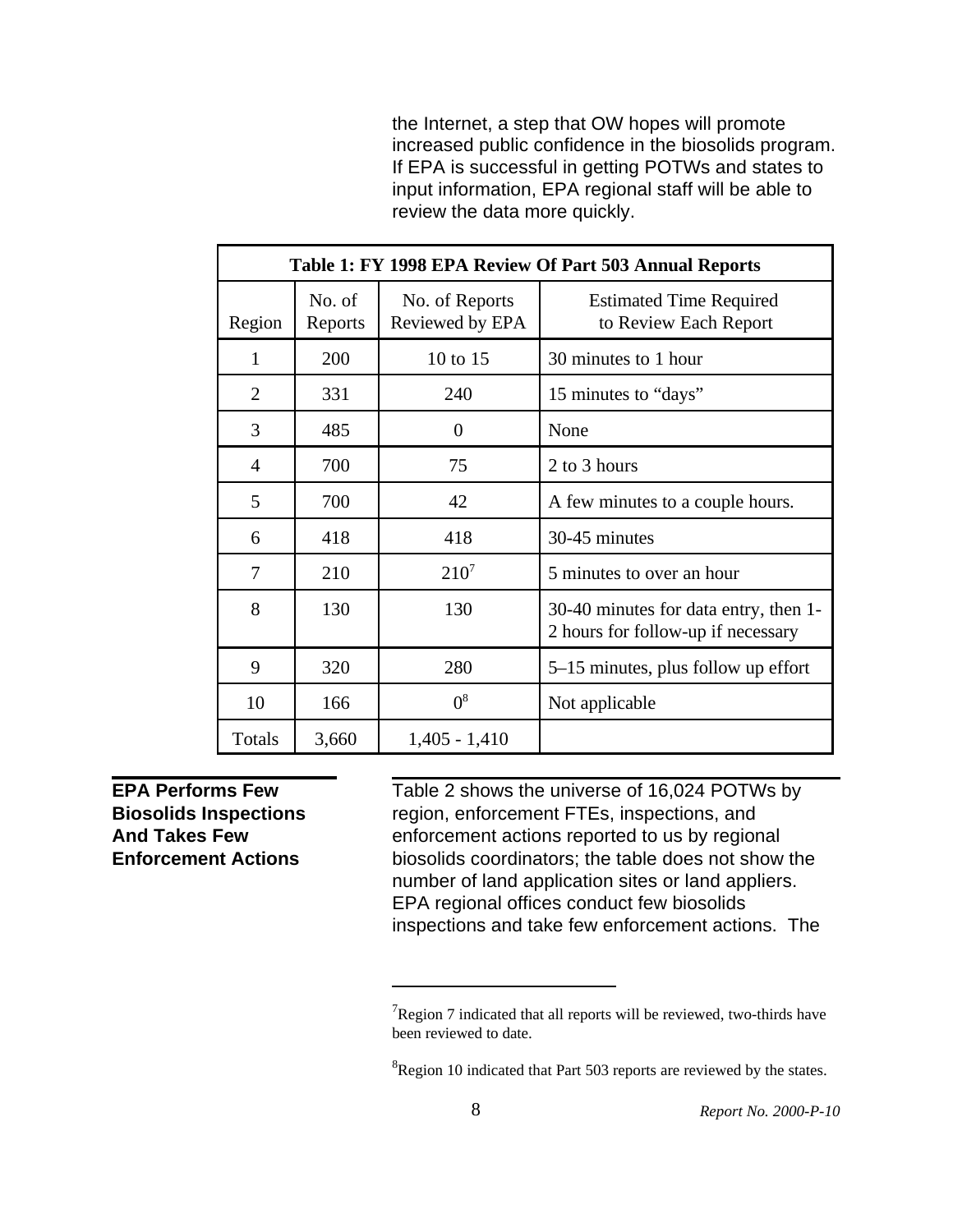| Table 2:<br>FY 1998 Biosolids Inspections and Enforcement Actions |                    |                            |                  |                                      |
|-------------------------------------------------------------------|--------------------|----------------------------|------------------|--------------------------------------|
| Region                                                            | POTWs <sup>9</sup> | Enforcement<br><b>FTEs</b> | Inspections      | Enforcement<br>Actions <sup>10</sup> |
| $\mathbf{1}$                                                      | 550                | 0.1                        | $\boldsymbol{0}$ | $\boldsymbol{0}$                     |
| $\overline{2}$                                                    | 704                | 1.1                        | 14               | 19                                   |
| 3                                                                 | 1,368              | 0.5                        | $\overline{2}$   | $\mathbf{1}$                         |
| $\overline{4}$                                                    | 2,395              | 2.0                        | 24               | 34                                   |
| 5                                                                 | 3,298              | 1.5                        | 42               | 9                                    |
| 6                                                                 | 2,538              | 0.75                       | $2^{11}$         | $\overline{4}$                       |
| 7                                                                 | 2,403              | 0.5                        | 7                | 13                                   |
| 8                                                                 | 1,264              | $\overline{0}$             | $\overline{0}$   | $\overline{0}$                       |
| 9                                                                 | 823                | 0.5                        | $68^{12}$        | 3                                    |
| 10                                                                | 681                | 0.1                        | $\mathbf{1}$     | $\overline{0}$                       |
| Totals                                                            | 16,024             | 7.05                       | 167              | 83                                   |

primary reason for this is lack of resources. There are only 18.25 FTE assigned to the biosolids program in the regions. Regional data provided to us indicate that only 7.05 FTE are allocated for inspections and enforcement, with the remainder assigned to permits, technical assistance, and other duties.

<sup>&</sup>lt;sup>9</sup>All data on FTEs, inspections and enforcements were provided to us by regional staff. The estimate of 16,024 POTWs was provided by OW Headquarters, based on the 1996 Clean Water Needs Survey.

<sup>&</sup>lt;sup>10</sup>Enforcements include formal and informal actions.

 $11$ Region 6 reported that there were 95 FY1998 NPDES inspections including some aspect of biosolids management, but there were only 2 biosolids-specific inspections.

 $12$ Region 9's total of 68 inspections includes 50 inspections of biosolids preparers and 18 land application or surface disposal sites. Region 9 also reported that it issued 50 "compliance assurance actions – notices of failure to provide adequate monitoring or reporting."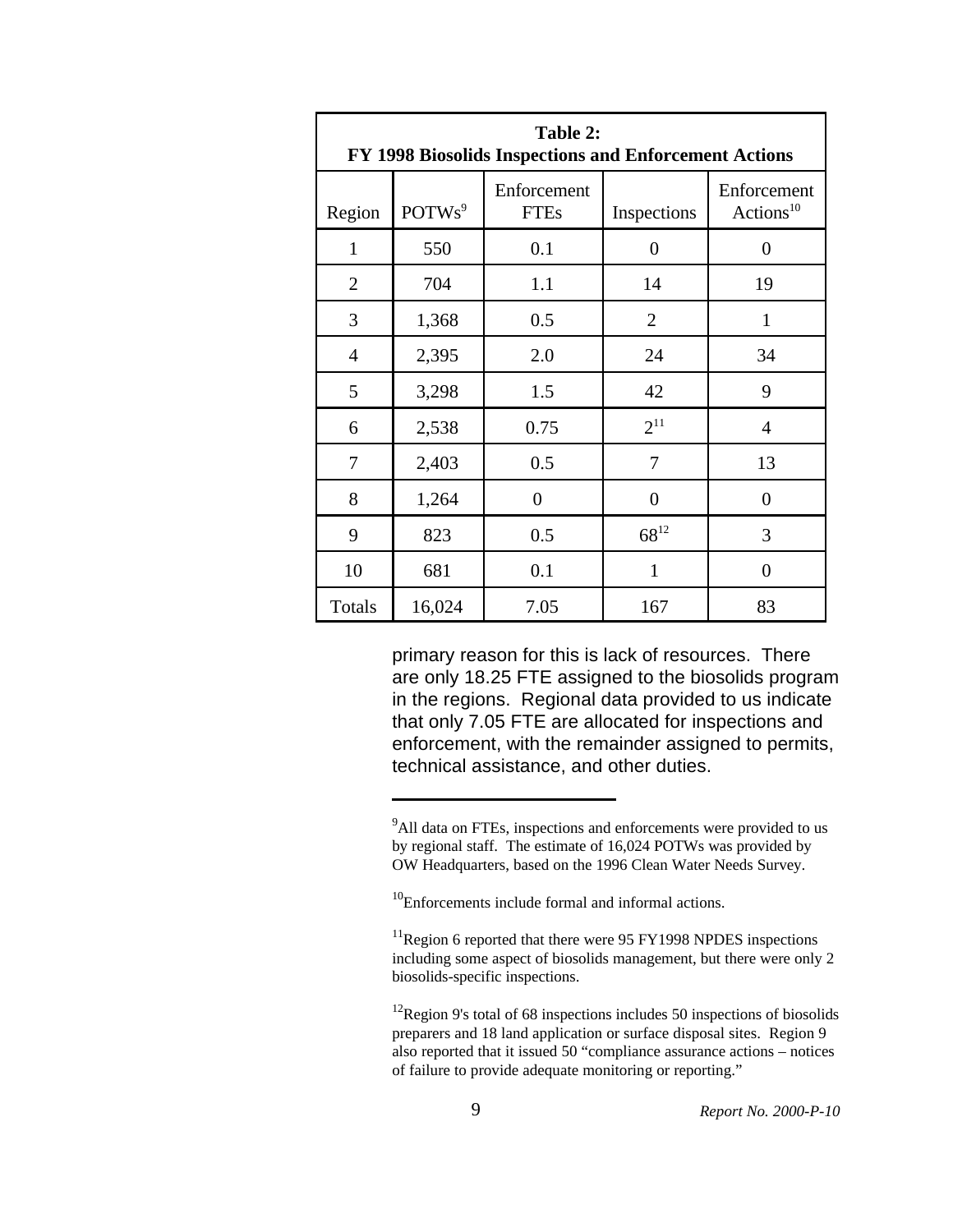Since appliers have no reporting requirements, no information would be provided to EPA without a specific request or an on-site inspection. Only through actual inspections of land application sites would EPA gain information about compliance with Part 503 management requirements, such as use of buffer zones, avoidance of wetlands, recognition of harvesting restrictions and grazing restrictions.

Table 2 shows biosolids inspections and enforcement actions. The table shows that Region 4, with the highest number of enforcement FTEs (2), had the highest number of enforcement actions (34), while the regions with 0.1 or fewer enforcement FTE reported 0 enforcement actions. The table also shows that there is no correlation between the number of POTWs and the number of FTEs.

GAO expressed concern in 1990 about the lack of a strong biosolids enforcement program:

> ... [A] fundamental element of the sludge program will be strong enforcement by EPA regions and delegated states. Effective enforcement serves as a deterrent to violations and, when violations do occur, helps to ensure that appropriate corrective action is taken in a timely manner. Without effective enforcement, the consequences of violating permit limits and other program requirements are greatly diminished – making it much less likely that these requirements will be observed.... Among the essential elements of an enforcement program are (1) criteria that allow regulators to set enforcement priorities, (2) criteria that identify what type of enforcement actions are appropriate and when they should be taken,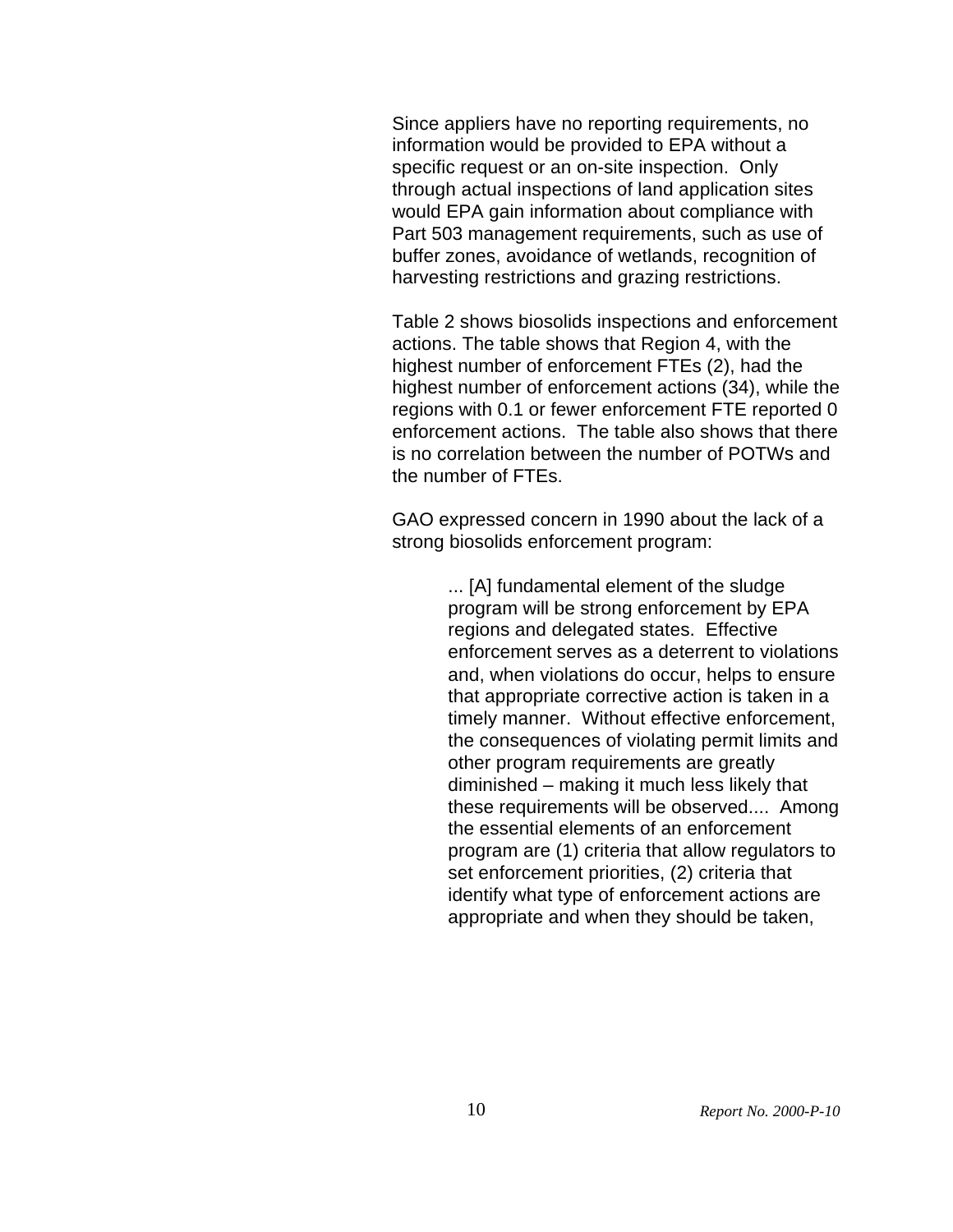and (3) effective oversight over EPA regional and state enforcement by headquarters.<sup>13</sup>

**EPA Regions Do Not** Part 503 Cumulative Pollutant Loading Rates **Maintain Needed** (CPLRs) establish the maximum amount of an **Site Inventories** inorganic pollutant contained in biosolids that can be land applied. For example, the pollution concentration limit for Arsenic is 41 kilograms per hectare. Before biosolids subject to CPLRs are applied to land, the applier must contact the permitting authority for the state in which the biosolids will be applied, $14$  to determine the cumulative amount of each pollutant applied to the site since July 20, 1993. CPLR biosolids may be applied to a site if no CPLR biosolids have been applied previously, or if CPLR biosolids have been applied and the cumulative amount of pollutants applied to the site is known to total less than the prescribed limits. If CPLR biosolids have been applied, but the cumulative amount of each pollutant is not known, then additional CPLR biosolids cannot be applied to the site.

> Land appliers must indefinitely maintain records documenting compliance with CPLRs. These records must be readily accessible to state and EPA inspectors. Prior to the initial application of CPLR biosolids, the applier must provide written notice to the permitting authority. The permitting authority is required to maintain and provide access to the notice.

EPA regional offices do not maintain the records needed to inform potential land appliers of the cumulative amount of each pollutant applied to sites. Instead, regional personnel told us that they rely on the states to maintain such records. But there are no

<sup>&</sup>lt;sup>13</sup>Serious Problems Confront Emerging Municipal Sludge Management Program, GAO/RCED-90-57, B-236805, March 5, 1990, page 28-29.

 $14$ Except for Texas, Oklahoma and Utah, which have approved sludge management programs, the "permitting authority" is the EPA Regional Administrator.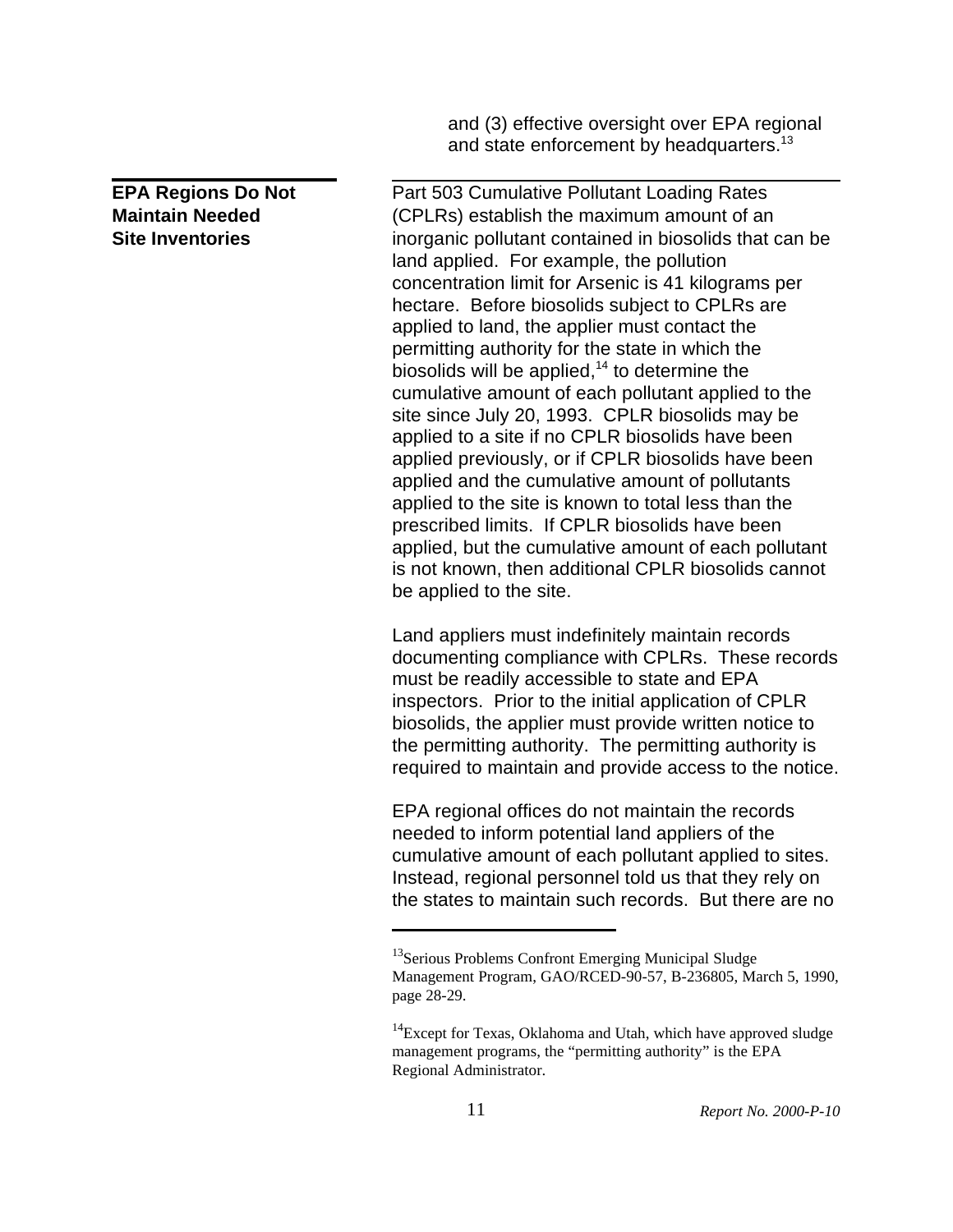formal agreements between regions and states pertaining to the maintenance or sharing of CPLR information. If EPA regions do not maintain needed site records, or ensure that states do so, land appliers may be deprived of legitimate land application sites.

**EPA Regions Conduct** Part 503 defines domestic sewage to include **No Oversight of Septage** domestic septage, and therefore treated domestic Land Application septage is also considered to be biosolids. However, because the septage pumping industry is significantly different from POTWs and the Part 503 requirements differ for septage pumpers versus POTWs, septage oversight and enforcement issues are discussed separately from issues relating to biosolids generated by POTWs.

> EPA estimates that 68 million Americans are served by on-site septic and other treatment facilities; that these facilities generate 12.4 billion gallons (1.6 million dry metric tons) of septage annually; that 67% of the septage pumped from septic tanks goes to POTWs for treatment and that 33% is land applied as septage or further treated by private haulers.

> When domestic septage is applied to nonpublic contact sites (agricultural land, forest, or reclamation sites), the Part 503 treatment requirements for land application of septage are comparatively simpler than those for sewage sludge; the material is not tested for metals, and if incorporated during application, no additional treatment, such as liming, is necessary for compliance with Part 503. However, when domestic septage is handled other than by land application to nonpublic contact sites, the same requirements apply to both septage and sewage sludge. Under Part 503 there are no reporting requirements for septage land application.

> Four billion gallons of septage are land applied each year. However, EPA regional offices conduct no oversight of septage land application. EPA does not regularly collect information on the amount of septage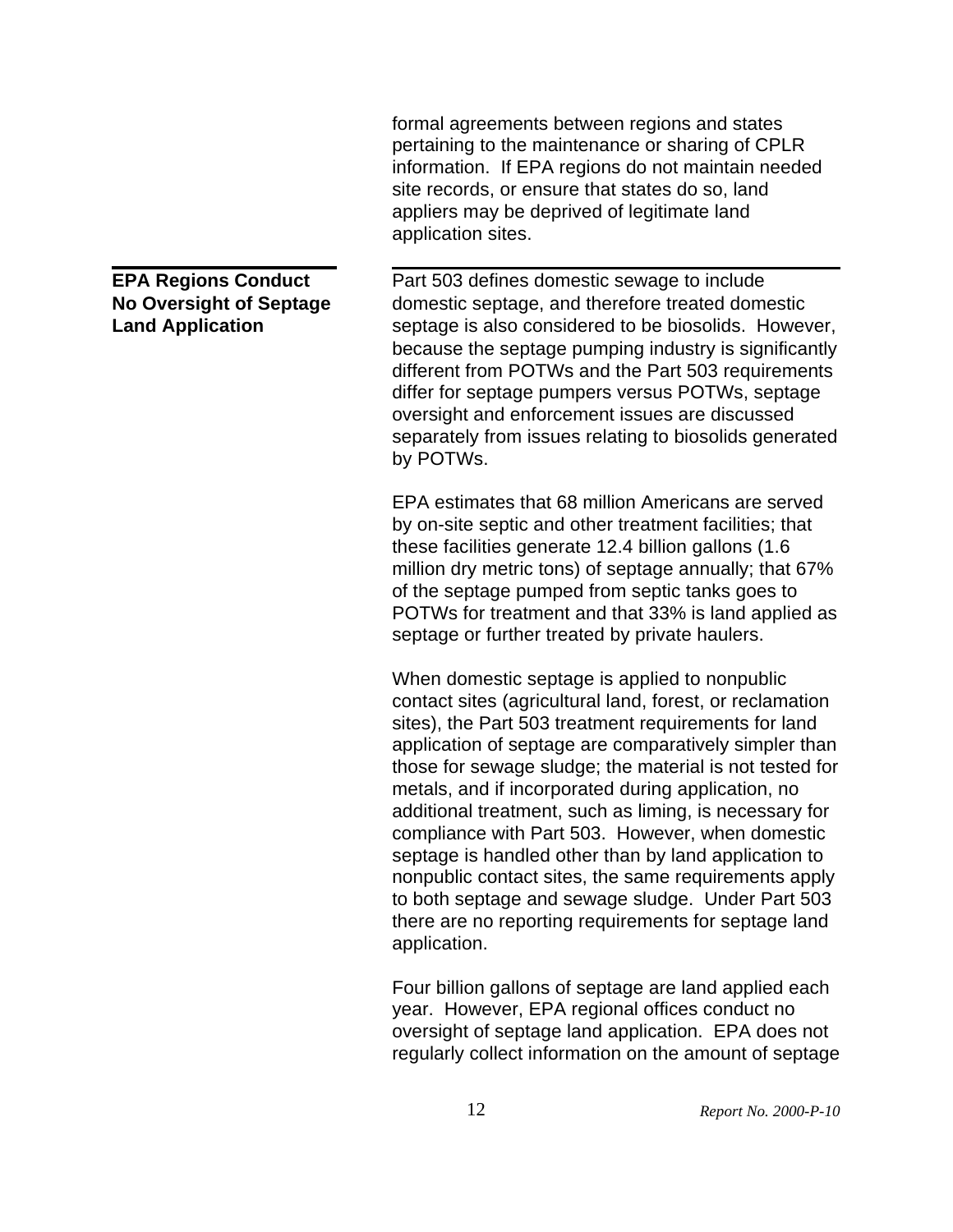generated or its method of disposal. EPA conducts virtually no inspections of septage haulers' records or land application practices.

In February 1999, 9,290 septage and sludge pumpers, tank cleaners and haulers representing 3,466 companies gathered in Nashville, Tennessee for the 19<sup>th</sup> Annual Pumper & Cleaner Environmental Expo. This event provides technical information to a significant number of the industry in one location. A pumper and owner of a septage treatment facility presented an educational session on how to comply with EPA's regulations governing land application of septage to an audience of over 500.

After the presentation, over 60 of the attendees accepted the speaker's invitation to meet for a discussion of the industry's difficulties in complying with EPA's requirements. Two OIG audit staff were present at the meeting. Participants described how local land application bans, or the unwillingness of POTWs to accept septage, caused some haulers to drive significant distances to dispose of their waste. These types of restrictions result in higher transportation costs, which are often passed on to the septic tank owner. Pumpers who want to comply with local, state and federal regulations governing land application bear financial burdens, including costs of lime stabilization; equipment cost for spreading or injecting septage; licensing fees; and in some locations, certification fees. Pumpers who comply with all requirements must factor in these costs when they set their fees.

Septage disposers who do not comply with Part 503 need not spend the same amount of money as their competitors who do comply. If a hauler uses low quality or no lime, incorporates septage into the land monthly rather than after each application, mixes septage with industrial waste and still disposes of it as septage, or even illegally dumps septage down a manhole or in a remote area, profit margins can increase dramatically. In this industry, as in other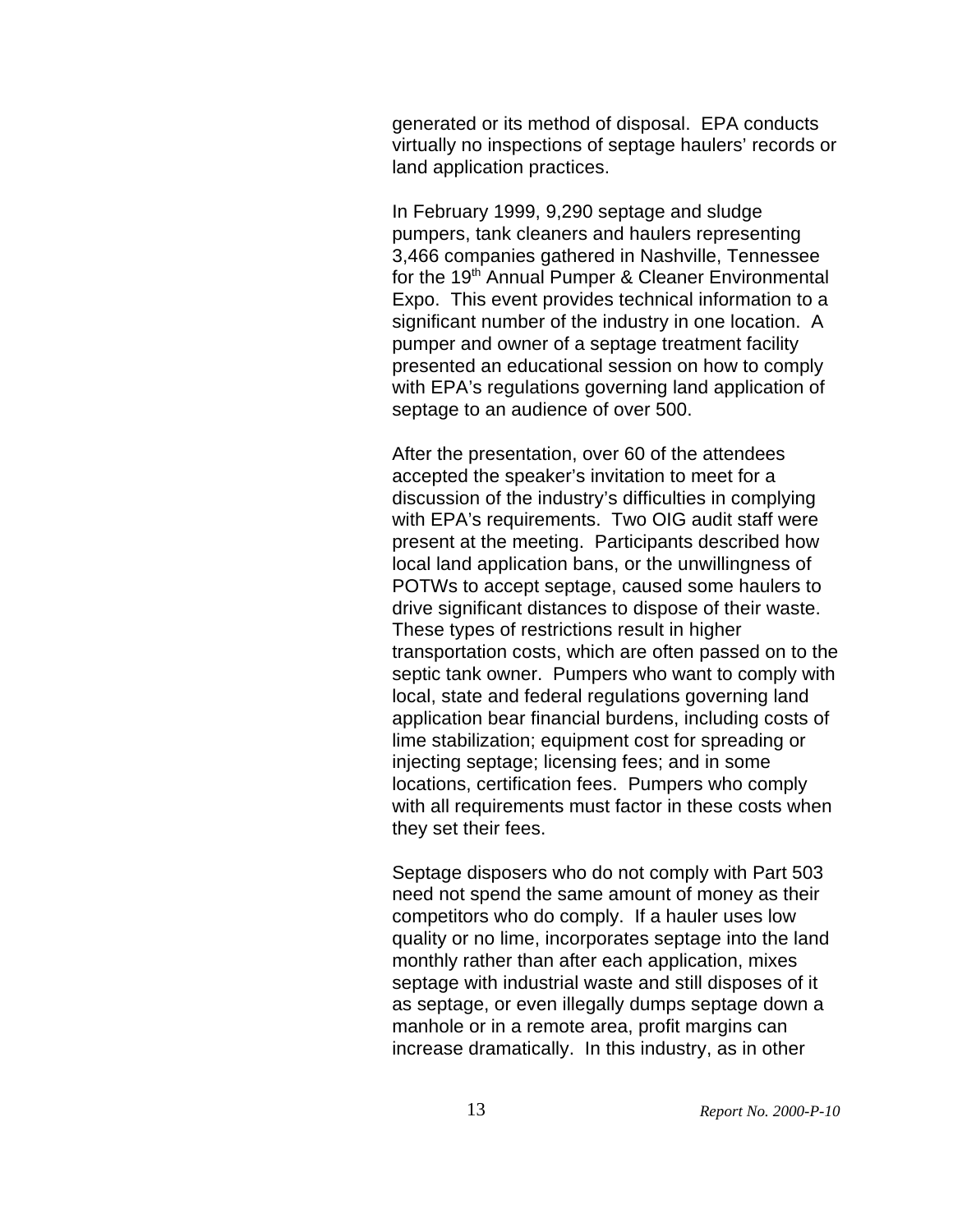industries, individuals complying with the regulations are at an economic disadvantage with those who do not comply and receive no enforcement penalties. The attendees who discussed these matters with us stated consistently that it was important to the health of their businesses for EPA to maintain an enforcement presence.

There are approximately 30,000 companies in the septage industry. Expo attendees told us that they have repeatedly asked for enforcement of Part 503 requirements. The editor of the industry publication (circulation 22,000) called the OIG to ask for information on enforcement cases specific to the industry. The editor wanted to publicize these cases as a deterrent to those in the industry not following Part 503 requirements. We asked several regional enforcement officials if they knew of any completed cases. The standard response was that states would be better able to provide this information.

At the Environmental Exposition we were given copies of a newspaper article, which reported exposure and prosecution (by a state) of a septage pumper who illegally dumped millions of gallons of waste. We arranged to have the OIG hotline number published in the industry newspaper. Procedures were established for taking these calls and for referring them. We first discussed referring them to OECA's Criminal Enforcement Division. However, the Director stated that these type of cases were not of federal interest. We then worked with regional enforcement personnel to address these complaints.

Many of the callers to the hotline were from within the industry. One complainant claimed to have a video of illegal dumping. Another offered to escort state officials to the illegal dump site. Several callers expressed frustration about their inability to get local, state, or federal officials to take any action. One region wrote the following to us: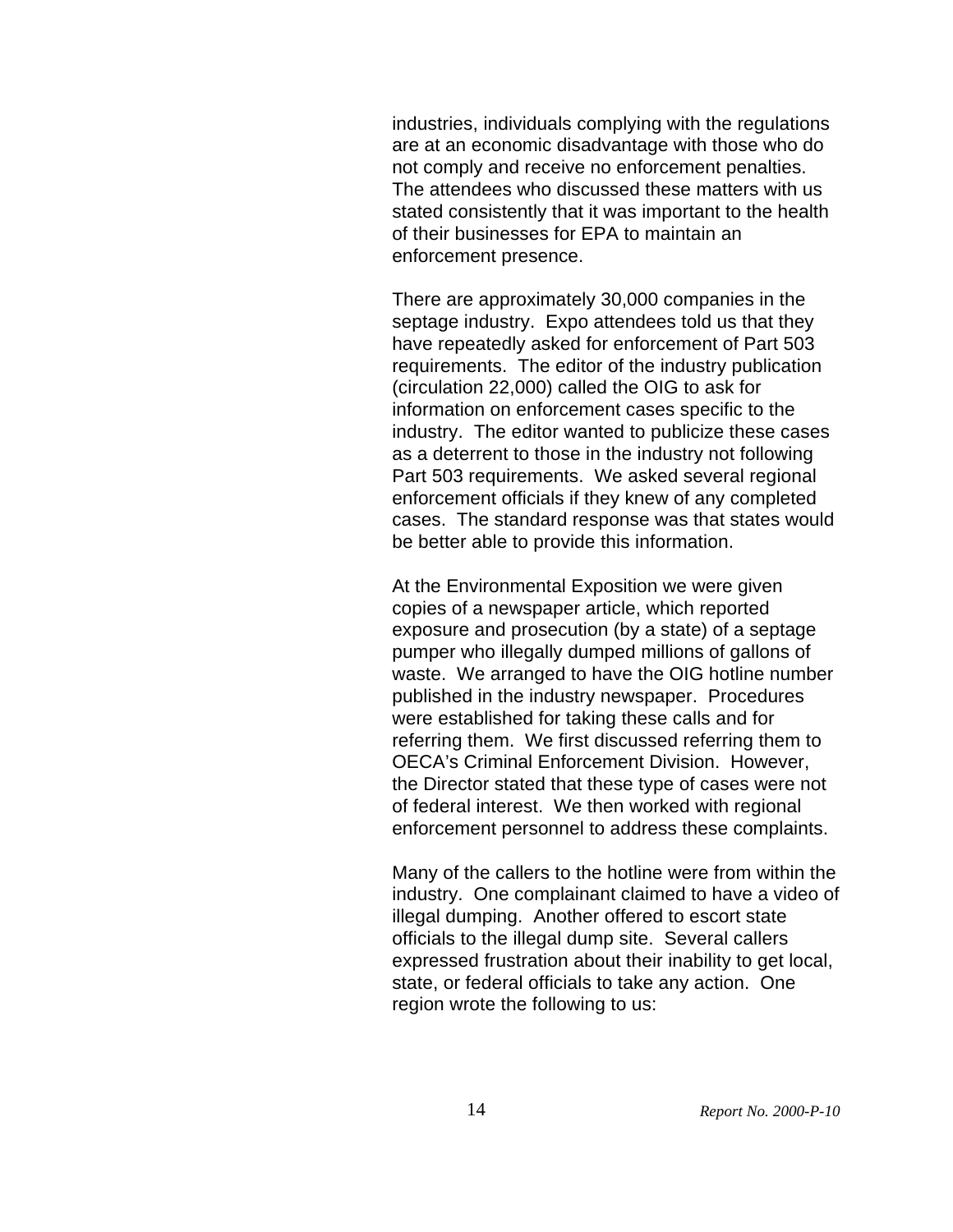It should be noted that while we are actively investigating this particular hotline request, the level of effort generally required to conduct such a follow-up is beyond the capability of the resources currently available. A more typical response to an issue of this nature would be our referral of the matter to local authorities and a follow-up call to those authorities within a month to six weeks to learn the outcome of any type of local action. Efforts to deal with non-compliant septage haulers need to be localized and immediate. In [several states in this region], our state environmental agency counterpart is not the state entity that has responsibility for regulating either the haulers or the local governmental units which may actually license the haulers.... We are working with our Office of Regional Counsel to develop some innovative uses of the legal authorities and tools currently available to us under the Clean Water Act regarding collecting penalties from non-responsive haulers and/or possibly enforcing against the county or state health departments that license septage haulers who may subsequently not be operating in compliance with Part 503.

Given that the septage industry includes many small, mobile haulers, we recognize that it may not be practical for EPA to maintain a "hands on" enforcement presence in each state. Working with the septage industry and the states by publicizing violations would provide a deterrent effect with a minor resource investment.

**Delegation Of The States can (and many have) establish biosolids Biosolids Program** oversight programs without EPA delegation, but **Has Not Progressed** without delegation there is no requirement for states to share information with the EPA. Presently, only Texas, Utah and Oklahoma have EPA approved biosolids management programs. There are currently nine applications pending. One reason for the slow pace of delegation is EPA's objection to state self-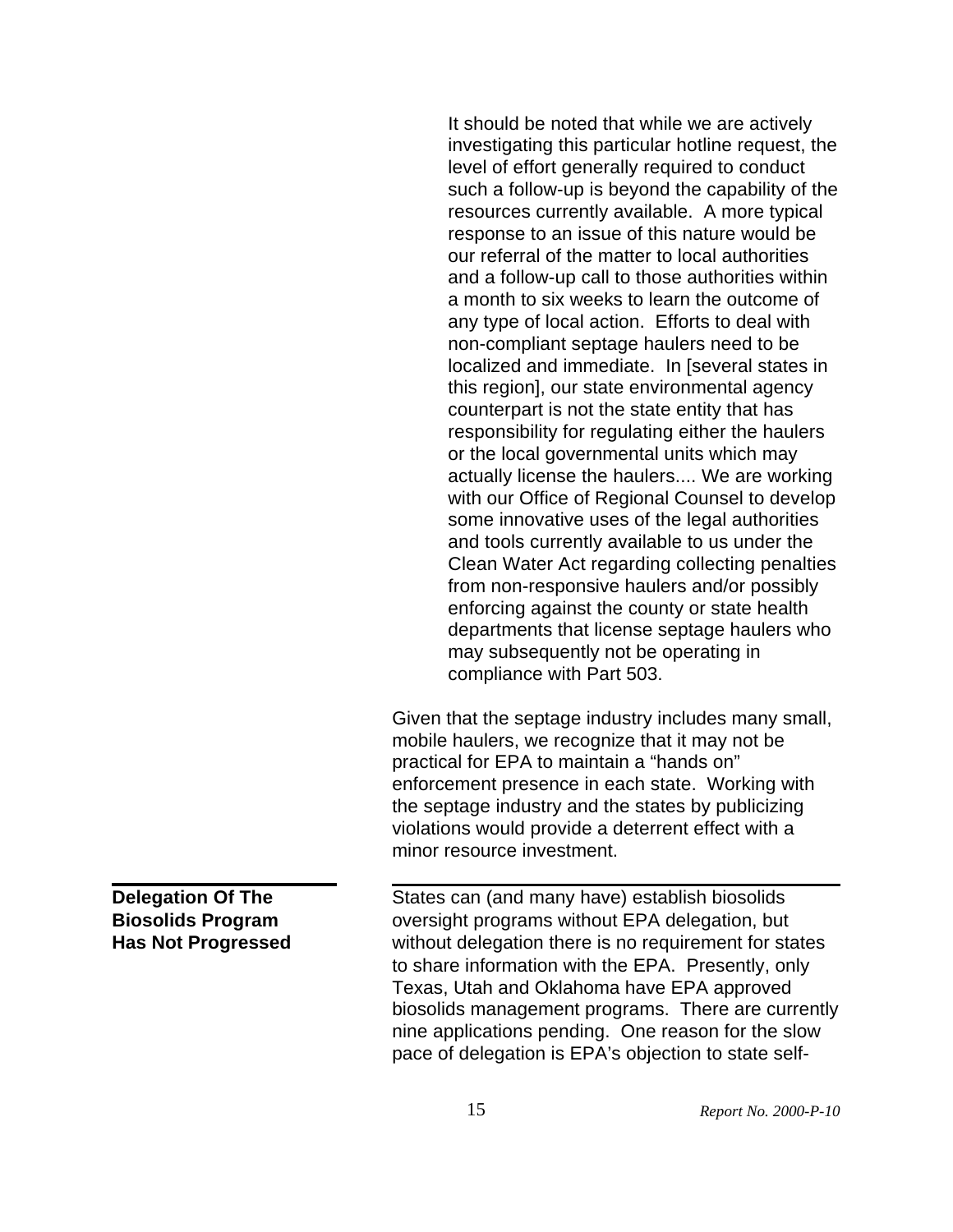audit laws, under which, in response to voluntarily disclosures of violations, states respond with compliance assistance rather than enforcement. Some states indicate that lack of additional funding for accepting delegation of the program is an obstacle to delegation.

**Low Risk Means** The almost complete absence of a federal presence **Low Resources** in biosolids oversight and enforcement can be attributed to OW's assessment, and OECA's acceptance, of the relatively low risk to human health and the environment from biosolids. The inadequacy of resources and its effects were pointed out by GAO 10 years ago. In March 1990, GAO's report on EPA's interim implementation strategy<sup>15</sup> identified two problems that if not addressed could contribute to delays and inefficiencies in EPA's "Municipal Sludge Management Program." GAO stated that:

> Among the potential obstacles ... are (1) continued questions over the sufficiency of resources to fully implement the program, (2) the need to develop an effective enforcement program to deter program violations and to bring about compliance when violations do occur....<sup>16</sup>

GAO elaborated on the lack of program resources by examining the effect of insufficient resources on state programs:

> ... [We] observed that insufficient resources were a contributing factor toward low state participation in the interim sludge program and

 $^{15}$ In 1989, EPA expected that final regulations governing pollutant concentration limits in sludge and acceptable management practices would not be issued until 1991. Under the "interim implementation strategy" EPA began immediately incorporating sludge conditions into NPDES permits.

<sup>&</sup>lt;sup>16</sup>Serious Problems Confront Emerging Municipal Sludge Management Program, GAO/RCED-90-57, B-236805, March 5, 1990, page 25.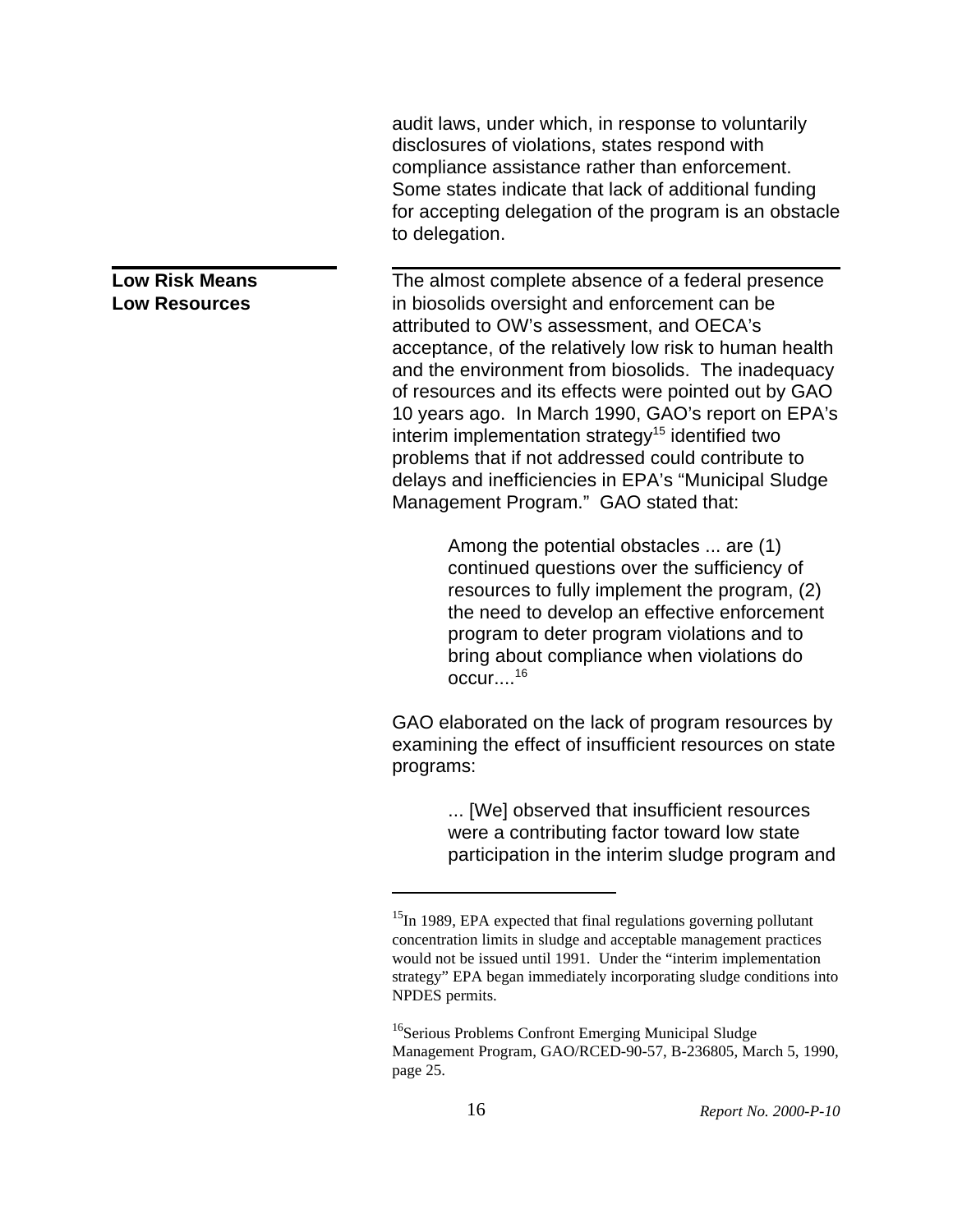toward incomplete implementation of program requirements by EPA regions. Likewise, a major factor affecting the success of the permanent sludge program will be the extent to which states participate – and the sufficiency of EPA's resources if they do not... [B]ased on past experiences of other environmental programs, as well as the types of problems affecting the interim sludge program... there is cause for concern as to whether EPA will have sufficient resources to fully implement a national sludge program.<sup>17</sup>

Seven years later, little had changed. Speaking to the July  $8 - 10$ , 1997,  $3<sup>rd</sup>$  Annual OECA National Conference, the then OW Assistant Administrator said:

> I have this other problem of ensuring that [biosolids are] actually meeting [Part 503] standards, and if not, we will do something about it.... And yet, when I do risk assessments, or any kind of work at an Agency-level on what our priorities are, there will always be a low risk because we have studied biosolids for the last 25 years. So, it always gets cut in the budget.... [If] we think that the environmentally preferable thing is to not burn [biosolids] or put them in landfills, but to beneficially recycle them into the environment, we'll have to think of this other concept of being able to provide the assurances that [it] is safe.... We're diligent in deterring those that don't do the right thing in a National sense.... Why isn't this an important part of the enforcement, deterrence, and compliance assurance aspect of our job? I think it is.

The former OW Assistant Administrator indicated that EPA's lack of information caused a loss of public

 $17$ Ibid.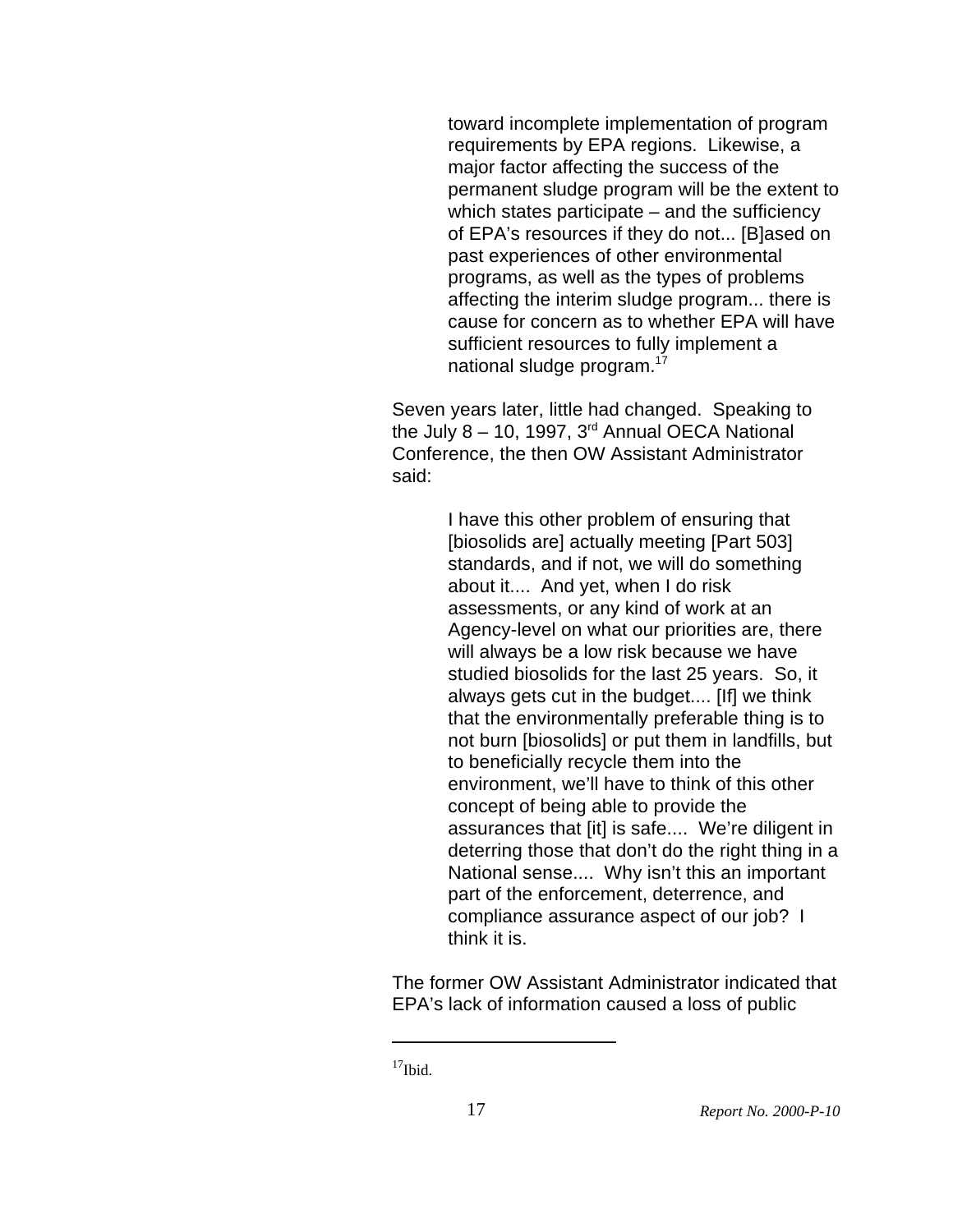confidence in the biosolids program. He requested that OECA provide an increased biosolids presence. His April 29, 1998, memorandum to OECA stated:

> The low risk associated with using biosolids previously caused us to divest many of the resources assigned to biosolids oversight and management in OW, OECA, and the regions. While some resource reduction is prudent for lower risk situations, at least some among the public perceive that risks from biosolids use and disposal are high, that biosolids qualities are poor, that inspections and enforcement are small to nonexistent, and that EPA has limited knowledge about what is going on.... Even though risks associated with biosolids recycling are low, the lack of adequate information to provide better understanding among the public is causing high-level concern and rejection of beneficial reuse. Such rejection can impair the ability of wastewater treatment facilities to adequately treat wastewater causing noncompliance not only with respect to biosolids management but also with respect to water quality.

The current OW Assistant Administrator echoed his predecessor's call for a stronger biosolids enforcement presence. On December 9, 1998, the current OW Assistant Administrator indicated to OECA that he considers biosolids to be OW's number three priority, in part because:

> Key to the success of beneficial reuse of biosolids is ensuring that the biosolids program has credibility with the public.... In addition to the public concern, there are several indications that neither the Agency nor the States is making a sufficient effort to assure that wastewater treatment facilities are complying with the regulations. To insure that the benefits of beneficial reuse of biosolids are maximized, overseeing the quality of the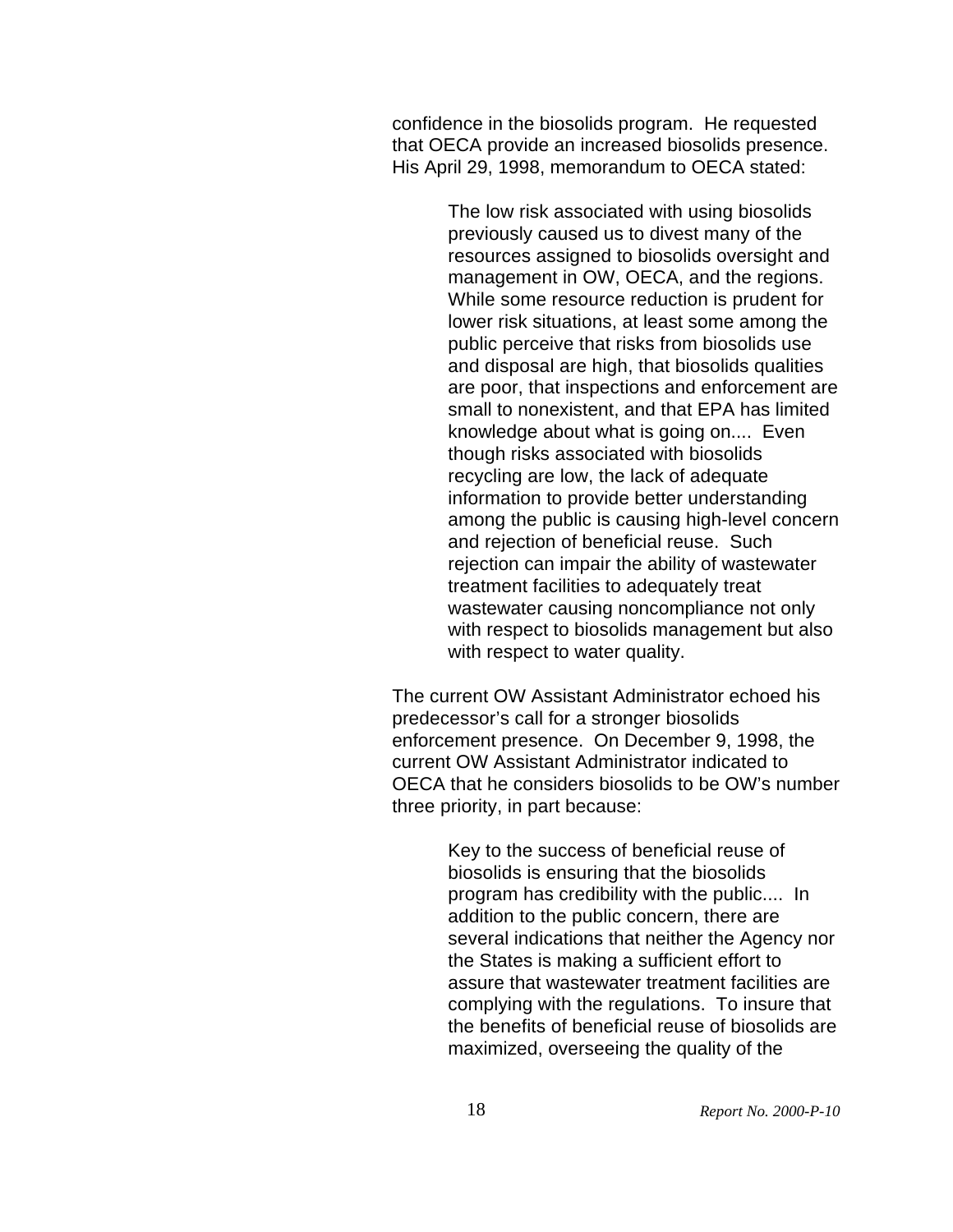biosolids being land applied and assuring that the regulations governing land application are properly enforced needs to be a priority.<sup>18</sup>

OECA Headquarters commits few resources to biosolids enforcement, a decision referred to as "disinvestment." OECA explains that there are more regulated communities than can be adequately overseen with its available resources. Rather than spread its limited resources so broadly that only token efforts can be made in several areas, OECA decided to concentrate its efforts in a few areas other than biosolids, where it feels it can make a large impact. OECA considers biosolids to be relatively low risk, and notes that biosolids are not mentioned in OW's Clean Water Action Plan<sup>19</sup> and are not a Memoranda of Agreement (MOA) priority.<sup>20</sup>

EPA promotes biosolids as beneficial material when used properly (in accordance with Part 503), while having no ability to ensure/enforce proper biosolids use. If biosolids are not used properly, certain risks increase. Contaminated or improperly handled biosolids can result in pollutants re-entering the environment. There can be adverse effects on surface and ground water, wetlands, and on human health. Contaminants can leach into existing or potential potable water sources. Biosolids containing high levels of pathogenic organisms can contaminate soil, water, crops, livestock, fish and shellfish.

A loss of public confidence in the biosolids program can lead to restrictive local ordinances and bans on

<sup>&</sup>lt;sup>18</sup>Memorandum from the OW Assistant Administrator, to the Principal Deputy Assistant Administrator, OECA, December 9, 1998, Subject: OW's Review of FY2000/2001OECA MOA Draft Priorities.

<sup>&</sup>lt;sup>19</sup>The Clean Water Action Plan describes EPA's approach to providing "fishable and swimmable" waters to all Americans.

 $^{20}$ MOAs, negotiated between OECA and each EPA region, outline enforcement and compliance assurance activities, priorities and programs that will be implemented to achieve program goals.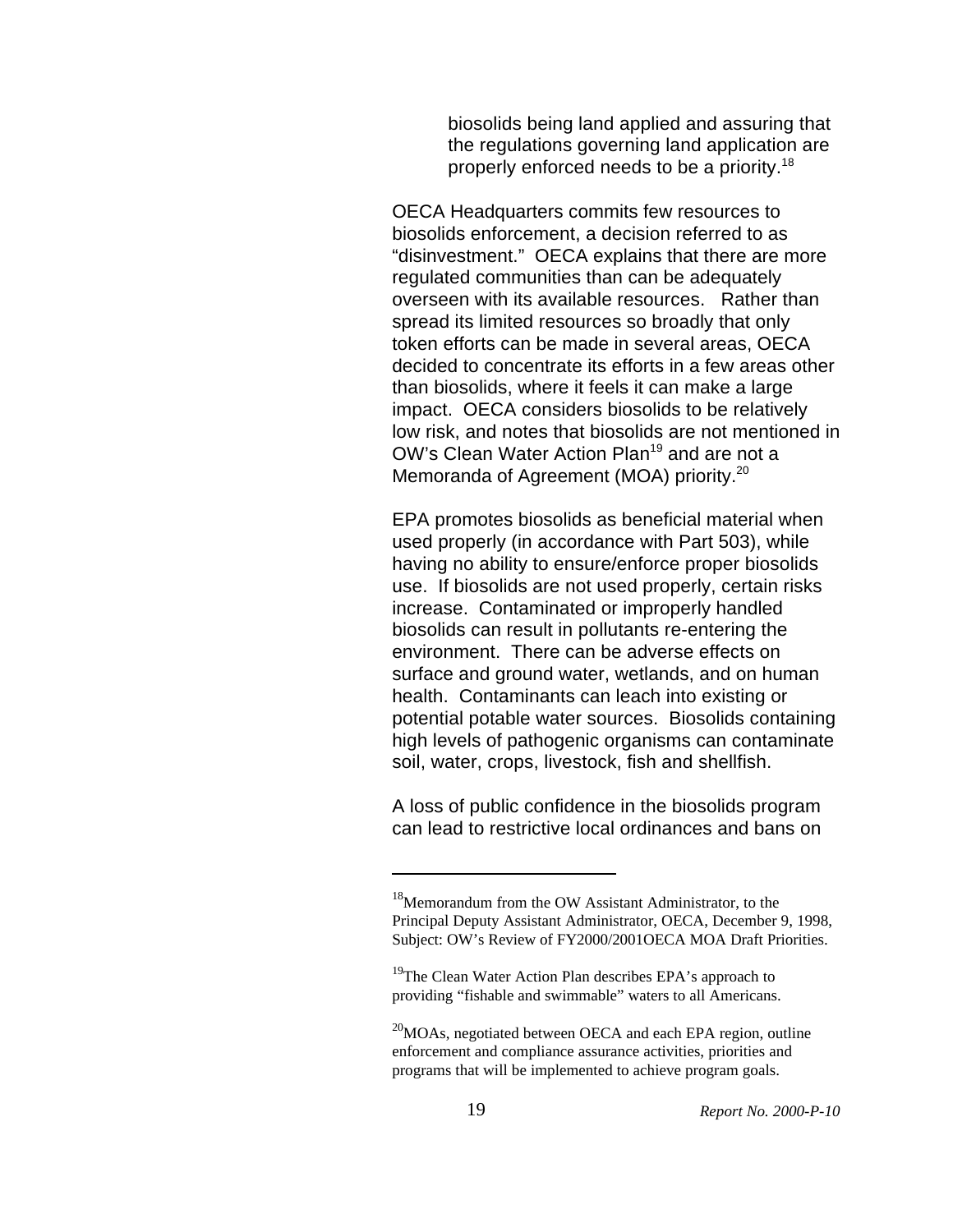land application. In December 1998, a trade journal reported that in over half the states, more than 50 percent of biosolids are beneficially used, with the practice increasing in 30 states. At the same time, 18 states reported that local restrictions or outright bans have been adopted. The effects of such restrictions include increased hauling distances or a need to find land application sites in other jurisdictions.

**EPA Efforts To Improve** EPA has undertaken initiatives aimed at improving **Biosolids Management** biosolids management. In 1997, EPA, the Association of Metropolitan Sewerage Agencies, and the Water Environment Federation formed the National Biosolids Partnership (NBP) to promote sound biosolids management practices. NBP, funded by a \$900,000 congressional earmark in EPA's FY 1999 budget, promotes voluntary adoption by POTWs of an Environmental Management System (EMS). EMS includes a set of good management practices, a program of independent third-party verification, and citizen input which NBP believes will result in compliance with all applicable regulations and foster public acceptance of biosolids beneficial use. But EMS, at an implementation cost of up to \$20,000 per POTW, may be too expensive for many of the roughly 12,000 small POTWs, nor is it likely to have any impact on the 4 billion gallons of septage that is land applied. EMS, which hopefully will raise compliance for large POTWs, is not a substitute for an adequate enforcement program.

> BDMS (discussed on page 7) is a new system that has not yet been widely adopted. We talked to regional and state personnel who indicated that while they think that BDMS is a good system, they lack the staff to perform data entry. OW hopes that POTWs will be willing to perform data entry and electronic submission of Part 503 annual reports to states and EPA. Although BDMS could be modified to track enforcement data, it is not used for this purpose. Currently, OECA records enforcement actions in PCS. EPA is upgrading PCS, with implementation expected to take place in 2003. OW and OECA have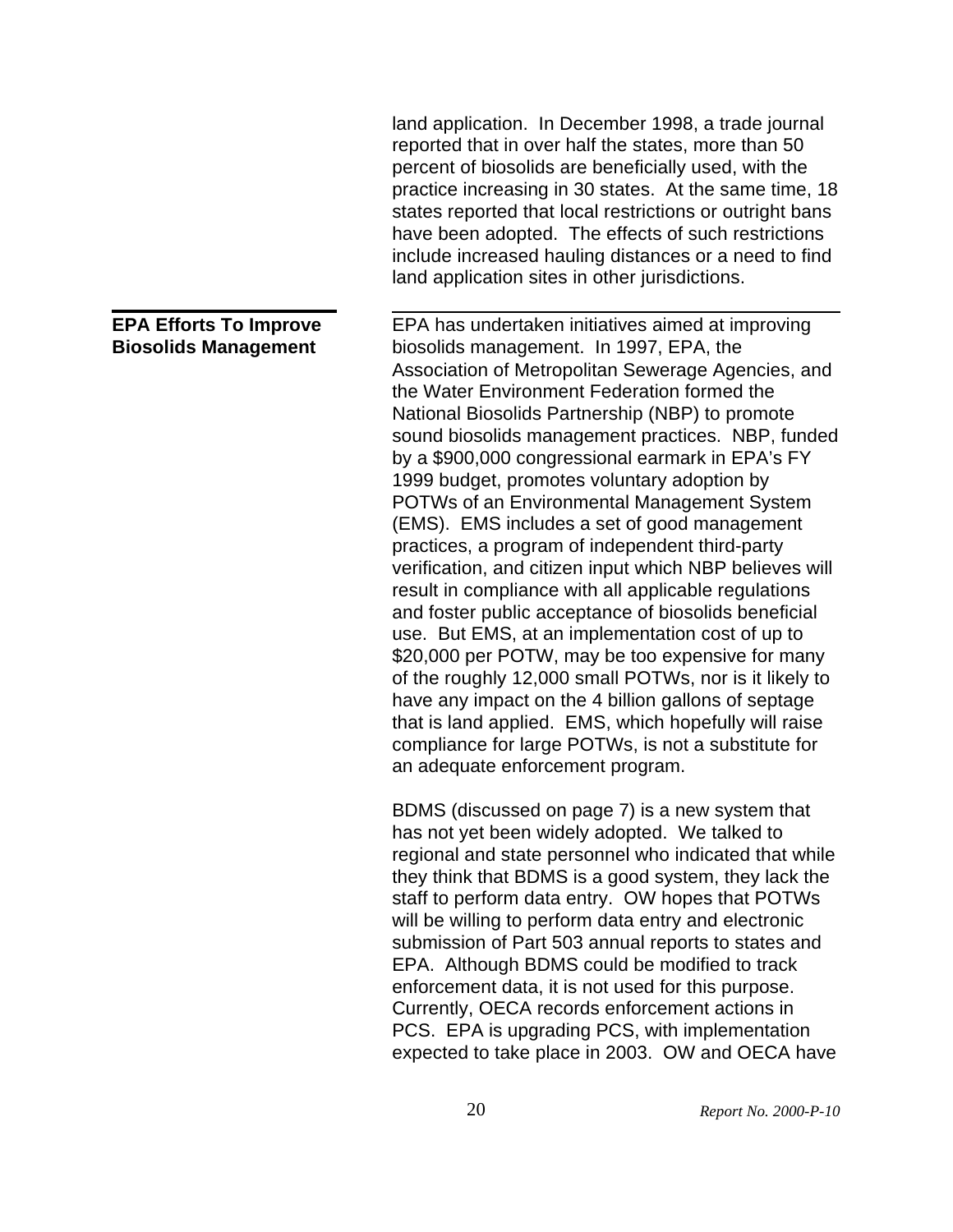not determined whether BDMS will be absorbed into PCS, or function as a separate system.

| <b>Opportunities To Improve</b><br><b>Biosolids Management</b> | EPA regions can increase public confidence in the<br>biosolids program by maintaining a minimal federal<br>enforcement presence in exchange for sufficient state<br>information to manage the program and provide<br>effective oversight. Depending on what information<br>states collect for their own purposes, sufficient<br>information may simply mean providing the EPA<br>region with the same data states use internally to<br>assess risk and set priorities. In these cases, there<br>would be no new data collection and reporting<br>burden.                                                                                                                                                                                 |
|----------------------------------------------------------------|------------------------------------------------------------------------------------------------------------------------------------------------------------------------------------------------------------------------------------------------------------------------------------------------------------------------------------------------------------------------------------------------------------------------------------------------------------------------------------------------------------------------------------------------------------------------------------------------------------------------------------------------------------------------------------------------------------------------------------------|
|                                                                | Where regions are unable to draw informed<br>conclusions about the level of compliance from<br>available data, regions should plan to allocate<br>sufficient resources to gain that knowledge. Absent<br>state delegation, the EPA Regional Administrator is<br>the permitting authority. If EPA cannot reach<br>conclusions from state data, EPA would need to<br>develop alternative means of ensuring that biosolids<br>generators and land appliers comply with Part 503.<br>We fully appreciate the resource constraints that all<br>parties face. Information sharing is the least resource<br>intensive step that the states and EPA can take to<br>meet their oversight responsibility and accomplish<br>land application goals. |
| <b>Draft Recommendations</b>                                   | The Assistant Administrators for OW and OECA<br>provided written comments on the draft report, which<br>appear as Appendix A. Although we believe our draft<br>report recommendations best address the concerns<br>raised in this report, recognizing the realities of<br>competing priorities and limited resources, we offer<br>revised recommendations which are preliminary steps<br>to improve the biosolids program.                                                                                                                                                                                                                                                                                                               |
| <b>Draft Report</b>                                            | We recommend that the Assistant Administrator for                                                                                                                                                                                                                                                                                                                                                                                                                                                                                                                                                                                                                                                                                        |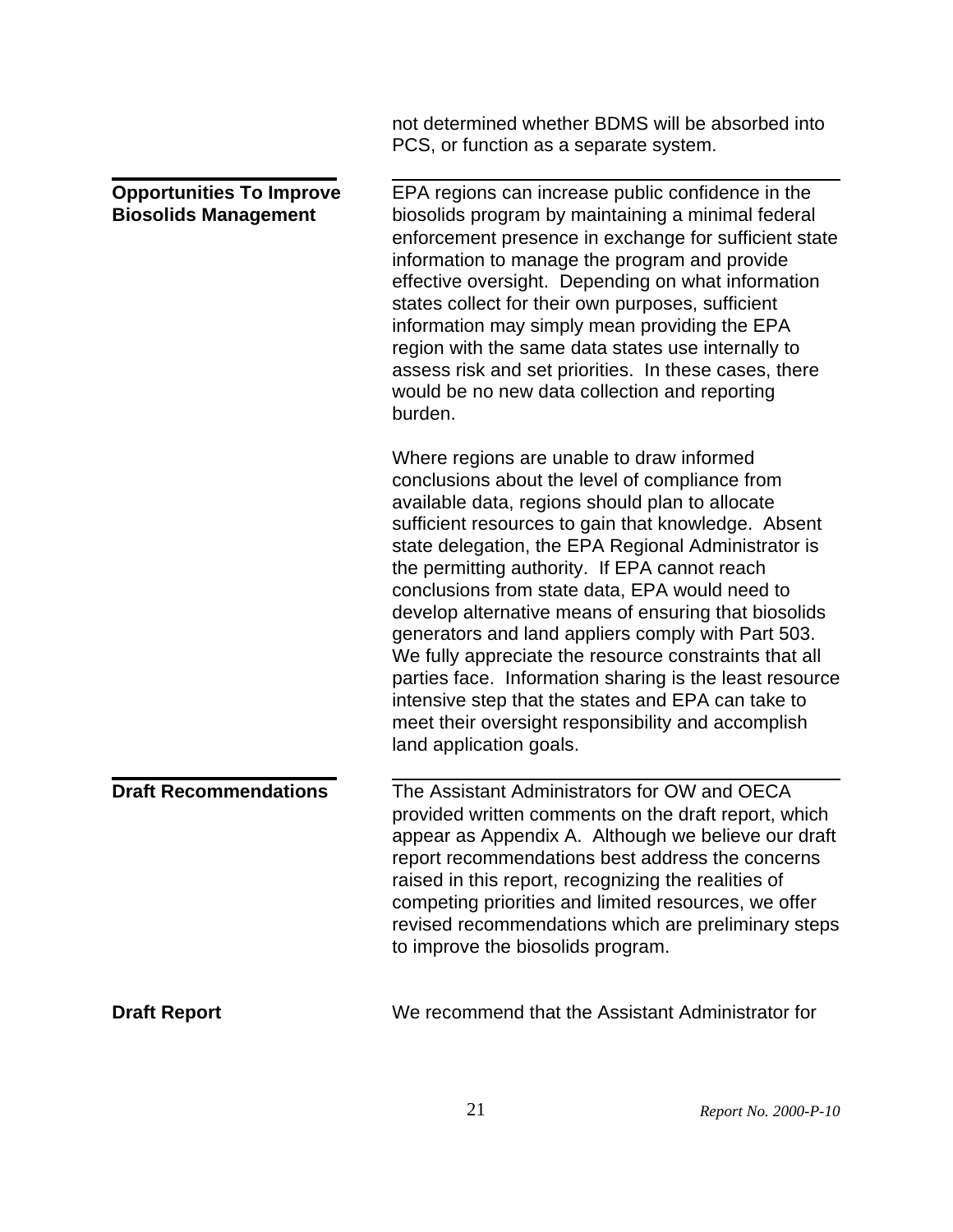| <b>Recommendation 2-1</b>                        | Water work with regions and states to develop and<br>implement measures to determine compliance with<br>Part 503.                                                                                                                                                                                                                                                                                                                                                          |
|--------------------------------------------------|----------------------------------------------------------------------------------------------------------------------------------------------------------------------------------------------------------------------------------------------------------------------------------------------------------------------------------------------------------------------------------------------------------------------------------------------------------------------------|
| <b>Agency Response</b>                           | OW responded that OECA would address issues<br>relating to the level of compliance. OECA indicated<br>that although no OECA resources are specifically<br>identified for biosolids enforcement, OECA would<br>review, on a case by case basis, any information<br>referred to it relating to violations of laws criminally<br>enforced by the Agency                                                                                                                       |
| <b>Draft Report</b><br><b>Recommendation 2-2</b> | We recommend that the Assistant Administrator for<br>Water instruct regions to maintain, or formally<br>encourage that states maintain, Cumulative Pollutant<br>Loading Rate data.                                                                                                                                                                                                                                                                                         |
| <b>Agency Response</b>                           | OW does not plan to implement this recommendation,<br>stating that most of the biosolids that are land applied<br>are of such quality that CPLR tracking is not<br>necessary. OW supports the development of the<br>BDMS which will enable wastewater utilities, States,<br>Regions, and others to store and monitor biosolids<br>data including site-specific CPLR information.                                                                                           |
| <b>Draft Report</b><br><b>Recommendation 2-3</b> | We recommend that the Assistant Administrator for<br>Water encourage delegation of the biosolids<br>program.                                                                                                                                                                                                                                                                                                                                                               |
| <b>Agency Response</b>                           | OW does not expect to devote significant resources<br>to encouraging the Regions to delegate the biosolids<br>program to the States. OW feels its efforts would be<br>better spent in improving communication between the<br>States and Regions, documenting State efforts<br>devoted to the regulation and oversight of biosolids<br>use and disposal practices, and working with State<br>and local agencies to increase the use of<br>environmental management systems. |
| <b>Draft Report</b><br><b>Recommendation 2-4</b> | We recommend that the Assistant Administrator for<br>Enforcement and Compliance Assurance implement<br>GAO's 1990 recommendation to establish an<br>effective enforcement program. As GAO explained:                                                                                                                                                                                                                                                                       |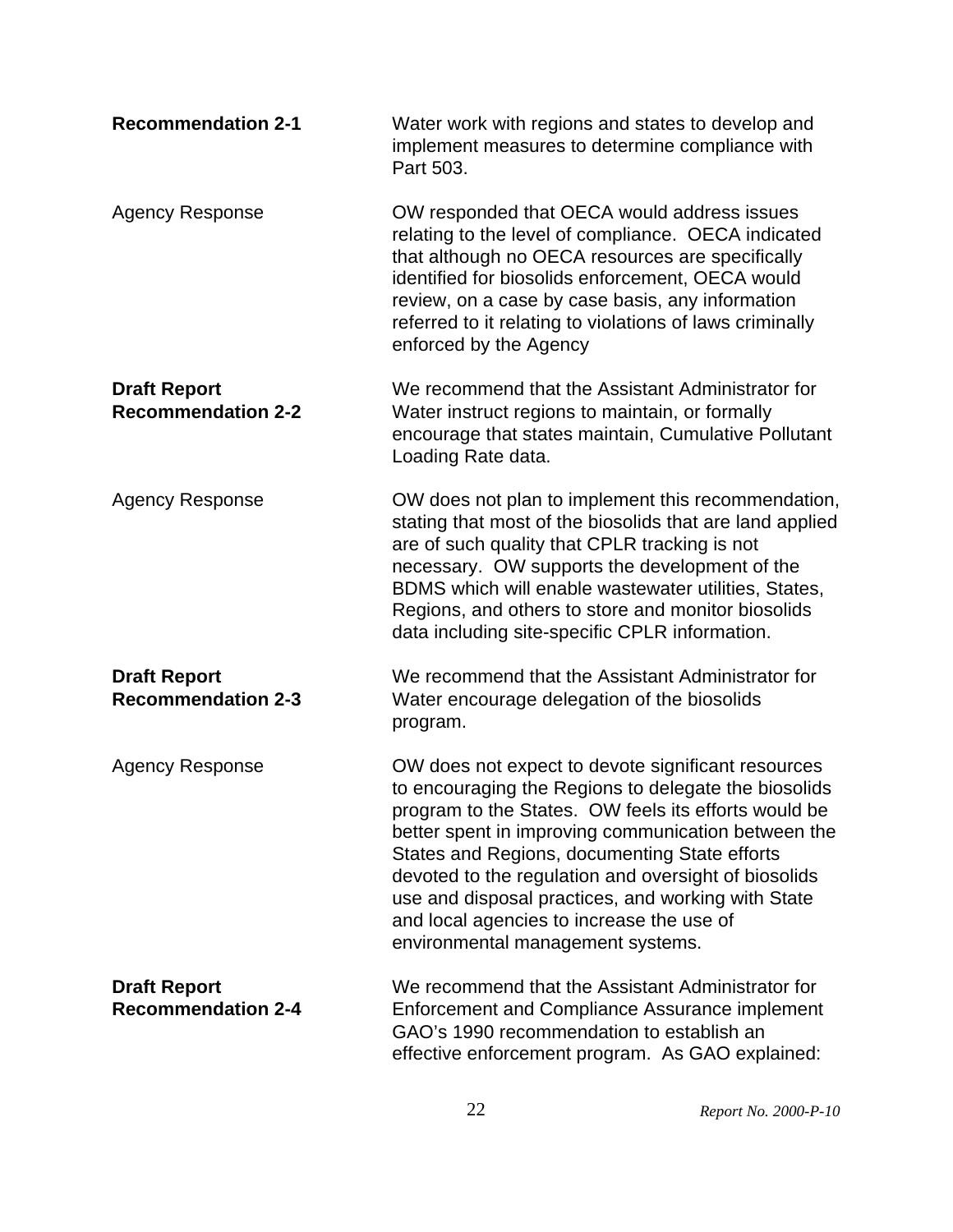|                                                              | To improve the prospects for an effective<br>permanent sludge program, we recommend<br>that the Administrator, EPA, take measures to<br>ensure that a strong enforcement component<br>is in place Among the key elements that<br>should be included are (1) criteria for<br>significant noncompliance so that enforcement<br>priorities can be determined, (2) criteria for<br>timely and appropriate enforcement so that the<br>type and timing of enforcement is known to<br>both regulators and POTWs, and (3) effective<br>oversight of EPA regional and state<br>enforcement efforts by headquarters. |
|--------------------------------------------------------------|------------------------------------------------------------------------------------------------------------------------------------------------------------------------------------------------------------------------------------------------------------------------------------------------------------------------------------------------------------------------------------------------------------------------------------------------------------------------------------------------------------------------------------------------------------------------------------------------------------|
| <b>Draft Report</b><br><b>Recommendation 2-5</b>             | We recommended that the Assistant Administrator for<br><b>Enforcement and Compliance Assurance Work with</b><br>the septage industry and state and local governments<br>so that septage haulers who violate Part 503 receive<br>appropriate penalties, and publicize this information<br>for its deterrent effect.                                                                                                                                                                                                                                                                                         |
| <b>Agency Response to Draft</b><br>Recommendations 2-4 & 2-5 | OECA believes that it would be unwise to divert<br>scarce resources from the higher risk priorities<br>identified in the Clean Water Action Plan to carry out<br>the specific recommendations of the IG with respect<br>to biosolids. However, OECA will continue to<br>respond to limited Regional requests for assistance in<br>biosolids enforcement, and is developing detailed<br>audit protocols (i.e., a series of review steps) for the<br>NPDES program, which will cover the biosolids<br>program in detail.                                                                                     |
| <b>Final Recommendations</b>                                 | We recommend that the Assistant Administrators for<br>the Offices of Water and Enforcement and<br>Compliance Assurance provide, by the end of fiscal<br>2001, an analysis of whether the Agency's proposed<br>actions provide a sufficient basis for assessing<br>compliance with Part 503 and assuring the public of<br>the protectiveness of land application practices. That<br>evaluation should include a scope of work and the<br>basis for conclusions for each of the following actions<br>proposed by the Agency:                                                                                 |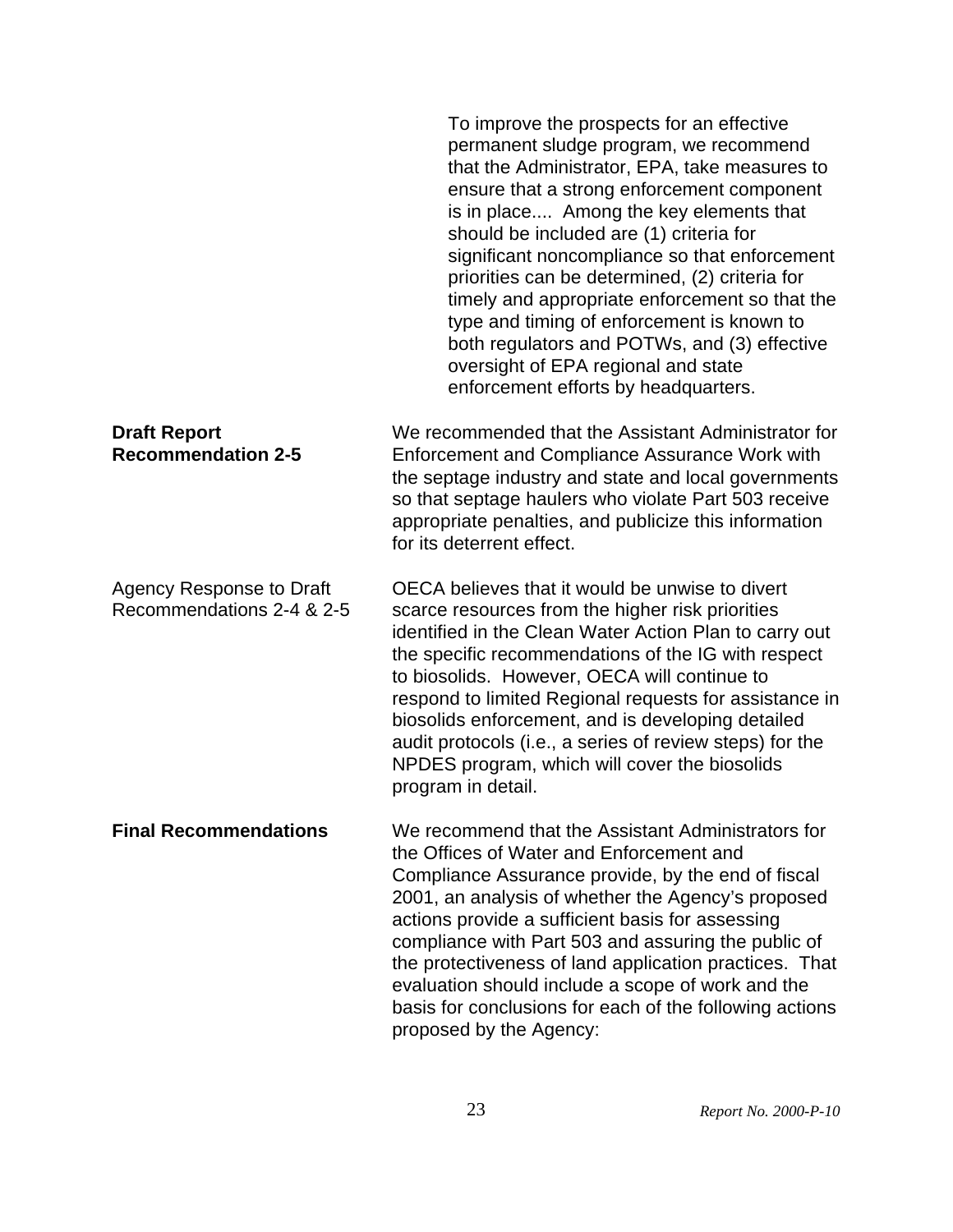1. Continued participation in the National Biosolids Partnership, including the development and adoption of environmental management systems;

2. Use of the Biosolids Data Management System or comparable system to store and monitor biosolids data, including site-specific information on the Cumulative Pollutant Loading Rate;

3. Improved communications between the regions and states;

4. Maintaining documentation of state activities for regulating and overseeing biosolids use and disposal practices;

5. Development of audit protocols to assist regions, states , and the regulated community in assessing compliance with biosolids regulations.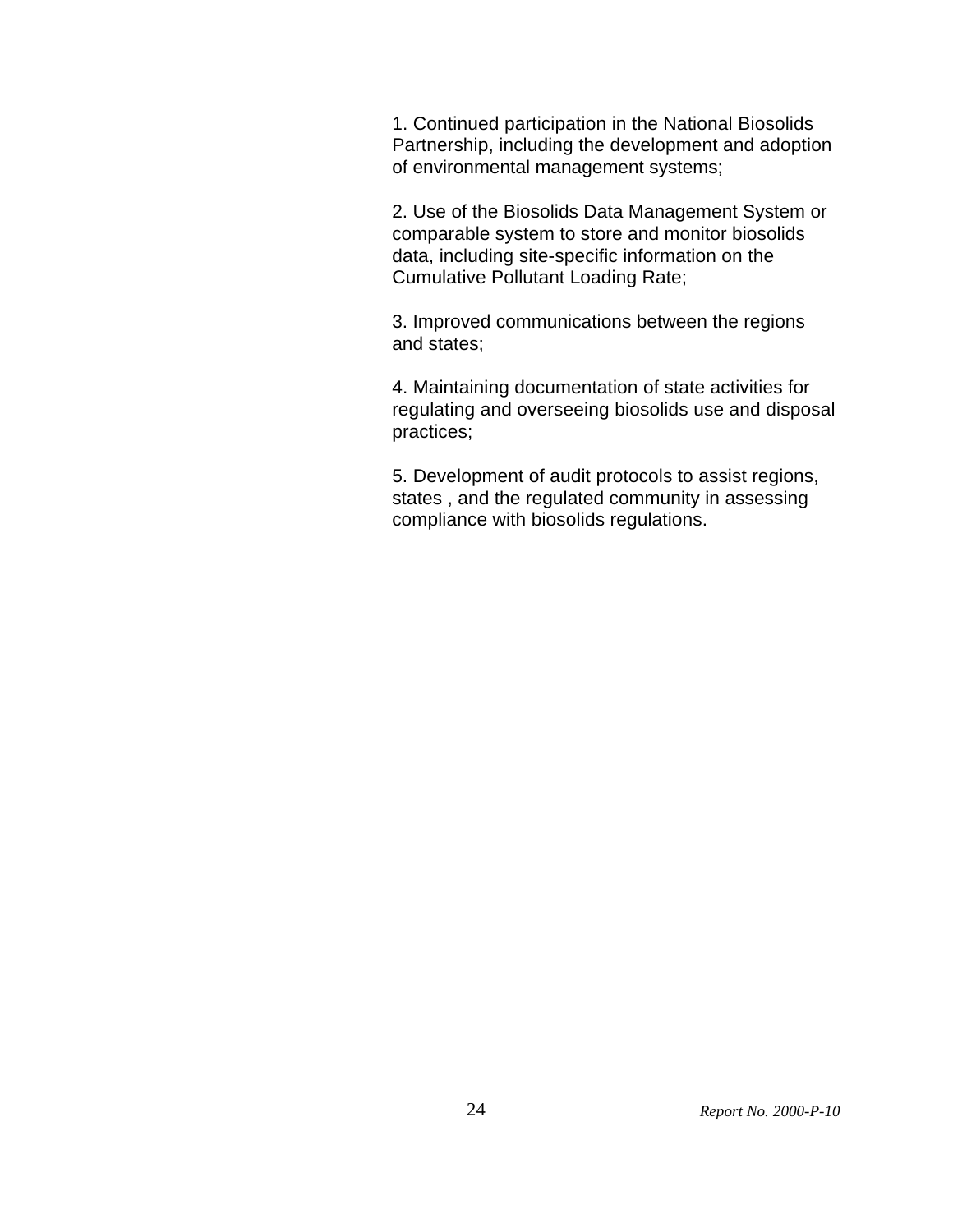# **CHAPTER 3**

# **Biosolids Goals and Performance Measures Are Not Useful Management Tools**

|                                                  | The Government Performance and Results Act of<br>1993 (GPRA) requires EPA to set long-term and<br>annual goals, and to measure the results of its<br>programs in annual reports to Congress. <sup>21</sup> EPA<br>established a FY1999 annual performance goal that<br>50% of biosolids be beneficially reused. However,<br>EPA established this goal without defining "beneficial<br>reuse." The goal also does not directly measure<br>reductions in point source pollution, the subobjective<br>under which it was established. Further, the goal was<br>established without identifying the resources needed<br>to achieve the goal, without clear guidance to the<br>regions on what data to gather, and without<br>describing verification and validation procedures.<br>Consequently, EPA regions are measuring progress<br>in different ways. Totaling these inconsistent<br>measurements does not provide a meaningful picture<br>of the national state of biosolids use and disposal<br>practices, and is not a useful decision making tool for<br>the biosolids program. |
|--------------------------------------------------|-------------------------------------------------------------------------------------------------------------------------------------------------------------------------------------------------------------------------------------------------------------------------------------------------------------------------------------------------------------------------------------------------------------------------------------------------------------------------------------------------------------------------------------------------------------------------------------------------------------------------------------------------------------------------------------------------------------------------------------------------------------------------------------------------------------------------------------------------------------------------------------------------------------------------------------------------------------------------------------------------------------------------------------------------------------------------------------|
| <b>Beneficial Reuse</b><br><b>Is Not Defined</b> | OW did not define "beneficial reuse" when it created<br>its biosolids goal. Beneficial reuse could refer to any<br>recycling of biosolids such as land application or<br>incorporation into another material (e.g., for<br>construction). EPA issued a definition of "beneficial<br>use" which predates Part 503. Under that definition:                                                                                                                                                                                                                                                                                                                                                                                                                                                                                                                                                                                                                                                                                                                                            |
|                                                  | "Beneficial use" means any application of<br>sludge to land specifically designed to take<br>advantage of the nutrient and other<br>characteristics of this material to improve soil                                                                                                                                                                                                                                                                                                                                                                                                                                                                                                                                                                                                                                                                                                                                                                                                                                                                                                |

<sup>21</sup>The first Annual Performance Report is due March 31, 2000.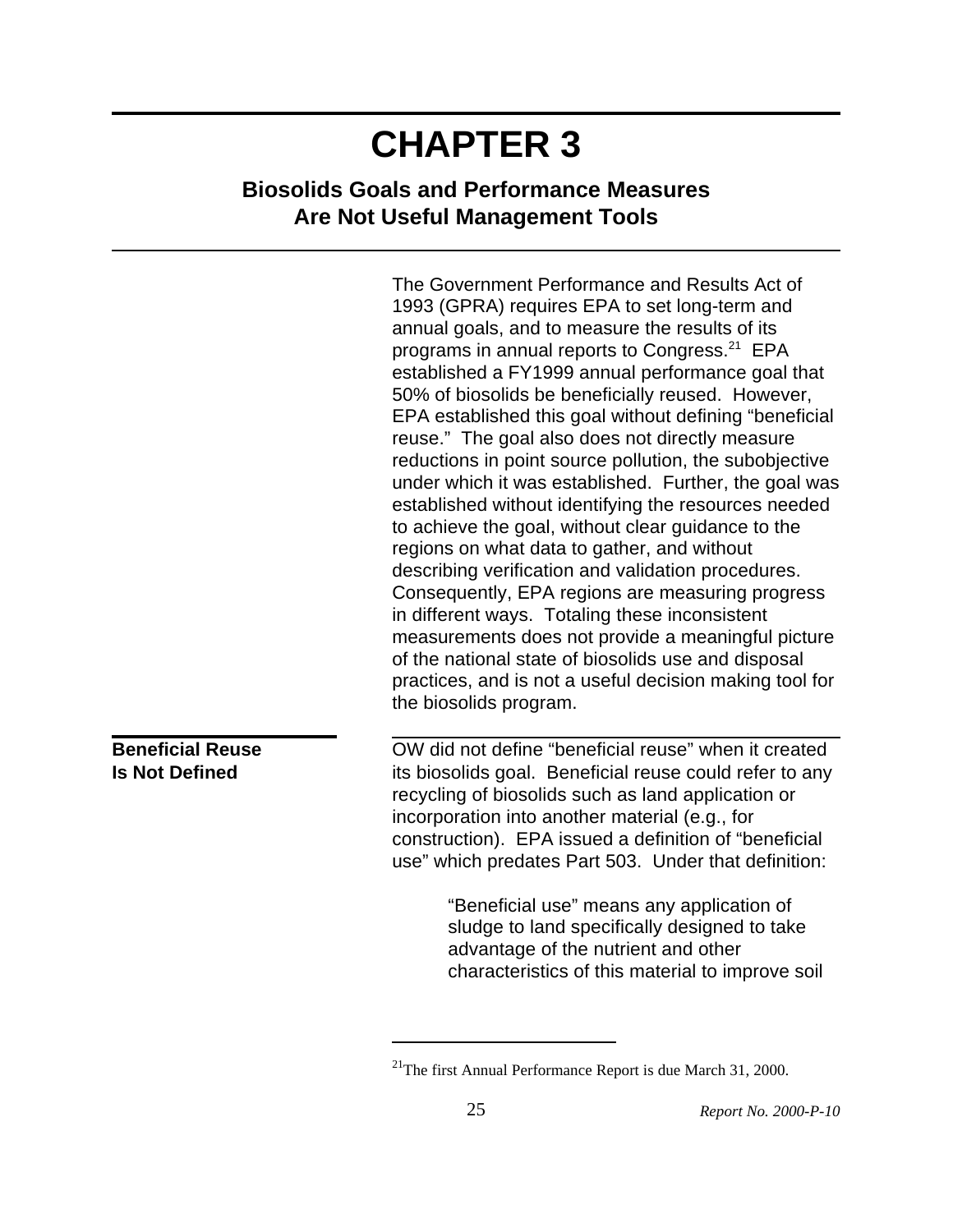fertility or structure and thereby further some natural resource management objective.<sup>22</sup>

For GPRA reporting purposes, EPA regions are reporting biosolids that are land applied. Therefore, although OW has not defined beneficial reuse, the remainder of this discussion equates beneficial reuse with land application.

**The Biosolids Goal Does** GPRA requires an annual performance plan covering **Not ContributeTo Reducing** each program activity set forth in an agency's budget. **Point Source Pollution** The plan must include performance goals; describe the operational processes and resources required to meet the performance goals; establish performance indicators to be used in measuring or assessing the relevant outputs, service levels, and outcomes of each program activity; provide a basis for comparing actual program results with the established performance goals; and describe the means used to verify and validate measured values.

> EPA has established the following long-term GPRA goals and objectives:

- Goal 2: Clean and Safe Water
	- Objective 3: Reduce Loadings and Air Deposition • Subobjective 3.1: By 2005, annual point source loadings from Combined Sewer Overflows, POTWs, and industrial sources will be reduced by 30% from 1992 levels.

To achieve subobjective 3.1, EPA established a FY1999 annual performance goal that 50% of biosolids are beneficially reused, and two performance measures, (1) the number of POTWs that are beneficially reusing all or part of their biosolids and (2) where data exists, the percent of biosolids generated that are beneficially reused. As explained in the 1999 Annual Plan Request to the Office of Management and Budget (the 1999 Plan):

### 26 *Report No. 2000-P-10*

 $^{22}$ Interagency Policy on Beneficial Use of Municipal Sewage Sludge on Federal Land, 56 FR 33186, July 18, 1991.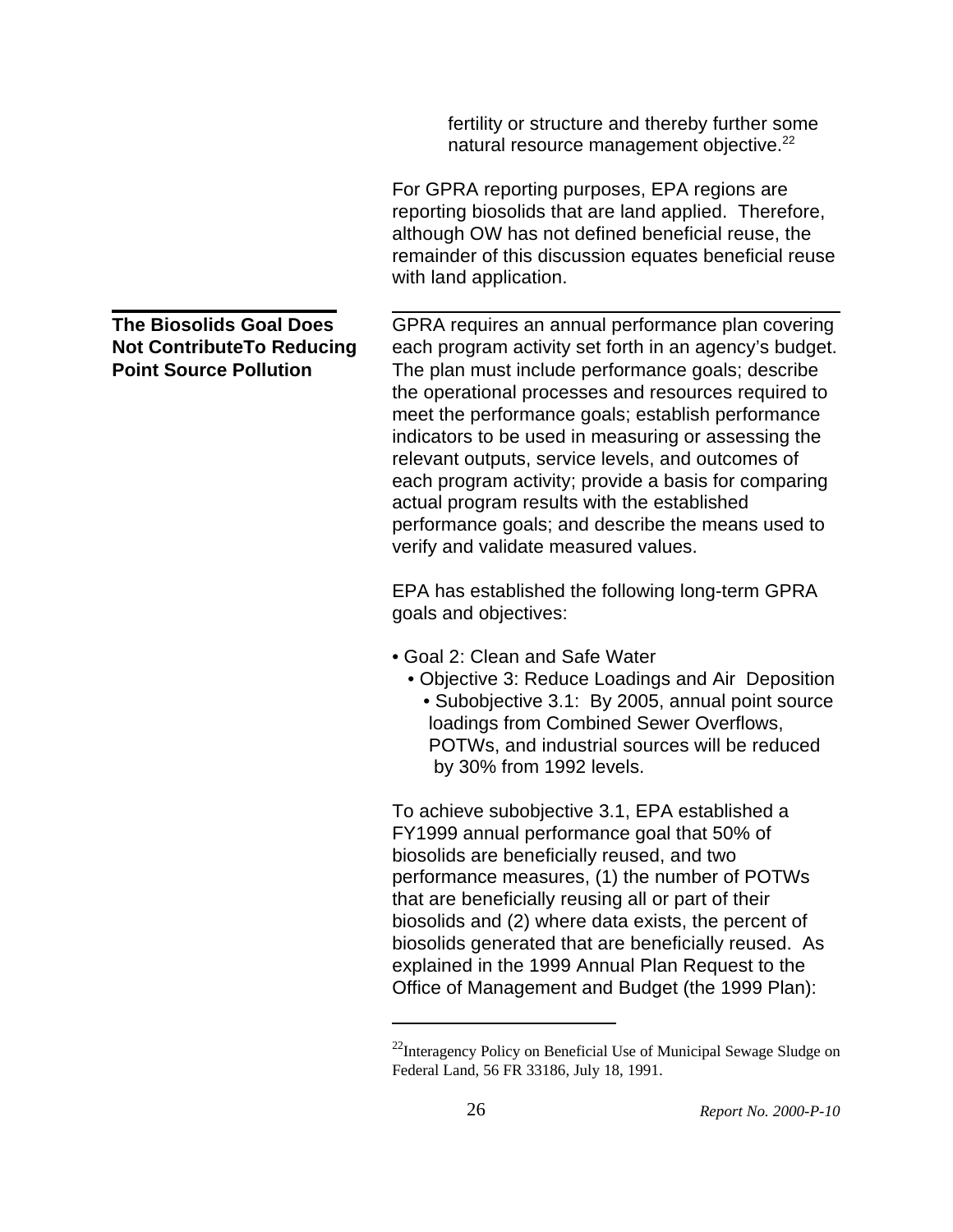For 1999, the program has established a performance goal that 50% of biosolids will be beneficially reused. Efforts in this area will lead to a reduction in pollutant discharges by effectively managing the residuals of the wastewater treatment process and ensuring that a valuable resource is used effectively.

Sewage sludge is removed from wastewater during treatment prior to discharge by the POTW. Reductions in point source pollution occur when wastewater is treated, not when biosolids are used or disposed. Therefore, although the amount or quality of the sludge removed from the wastewater reduces point source pollution, the manner of final disposal of the biosolids does not affect the quality of the water discharged from the pipe. In fact, if biosolids land application is not done in accordance with Part 503, the result can be runoff of biosolids into surface waters. In that case, point source pollution is simply exchanged for nonpoint source pollution.<sup>23</sup>

Additionally, measuring the number of POTWs that are beneficially reusing all or part of their biosolids is only a surrogate measure of the percent of biosolids beneficially reused. Neither the percentage of biosolids beneficially reused, nor the number of POTWs beneficially reusing biosolids, provides indications of whether point source pollution is decreasing. The fact that EPA has not adequately defined the universe of biosolids to resolve issues of whether Regions should only count biosolids reported in annual reports or estimate biosolids production and use in the Region, including the amount landfilled, as well as septage, only serves to compound the difficulty in establishing the percentage of biosolids beneficially reused.

 $^{23}$ The term nonpoint source pollution refers to pollution attributed to runoff and whose original source cannot be determined. If misapplied biosolids run off the land and into water, this would be an instance of nonpoint source pollution.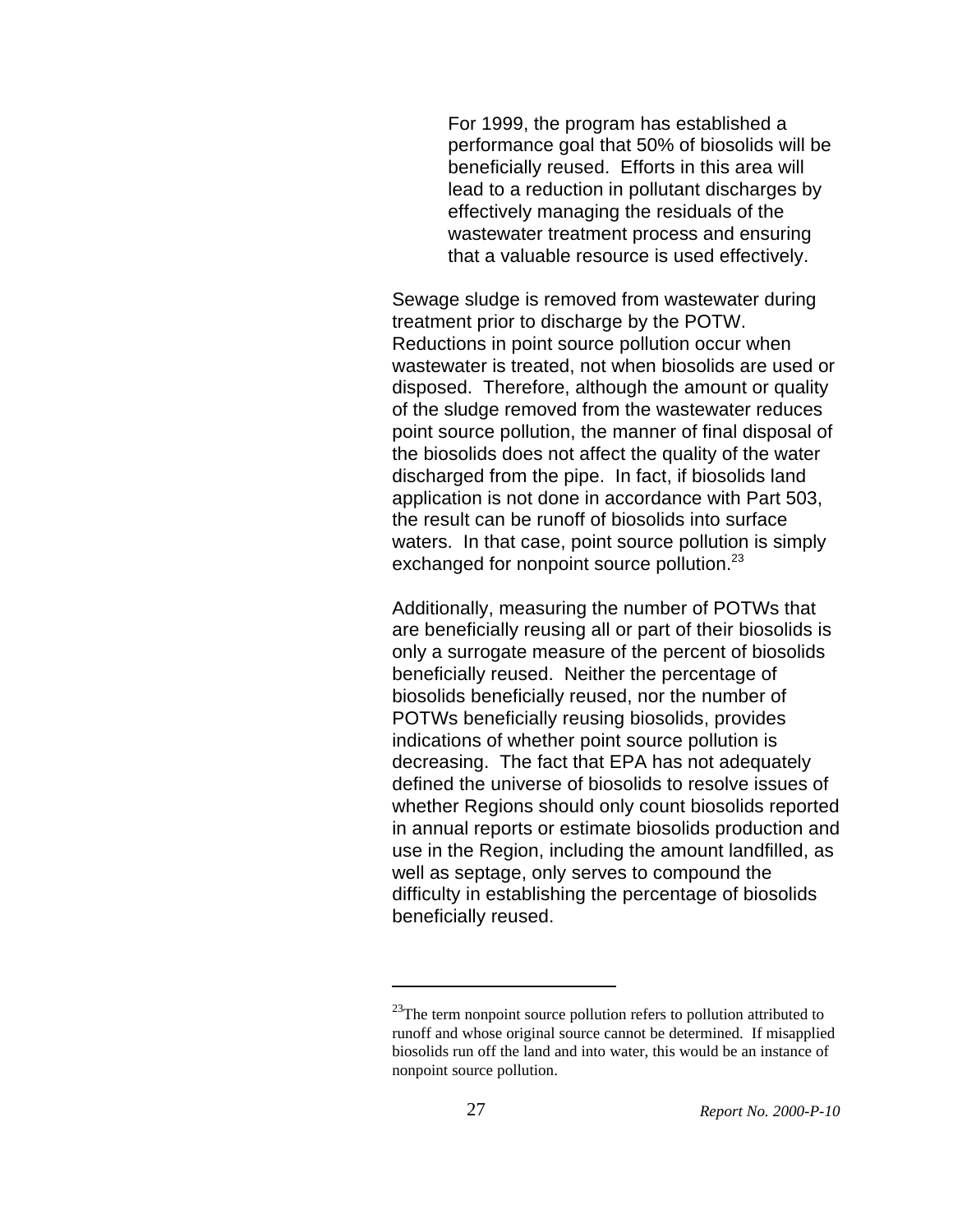Finally, EPA has no control over the annual performance goal it selected for the biosolids program. Part 503 explicitly states, "[t]his part does not require the selection of a sewage sludge use or disposal practice. The determination of the manner in which sewage sludge is used or disposed is a local determination." Factors that may affect the selection of a use or disposal option include transportation costs, landfill tipping fees compared to the cost of land application, land application conditions (including weather and soil characteristics), the availability of land application sites and incineration facilities, as well as state biosolids regulations, county ordinances and bans. Therefore, changes in biosolids program efforts will not necessarily be reflected by any change (positive or negative) in the percentage of biosolids land applied.

Goals for the biosolids program that would encourage a more holistic view of wastewater management and provide greater feedback for the functioning of the NPDES and pretreatment programs could involve information regarding the percentage of sludge that is EQ for metals (prior to any re-mixing) or the quantity of metals removed from wastewater. These measures would more directly measure reductions in point source pollution and more accurately characterize possible nonpoint source pollution from noncompliance with Part 503 management practices. Cleaner sludge should not result in more polluted effluent, since NPDES permit limits should continue to ensure the quality of the effluent is maintained.

Although the 50% reuse goal does not directly measure point source pollution reduction and EPA does not have control over its achievement, the goal could have value to EPA as a measure of pollution prevention. For example, EPA's goal of reducing the volume of municipal solid waste being landfilled is a pollution prevention measure. The volume of sewage sludge recycled instead of landfilled could assist in measuring EPA's progress toward pollution prevention.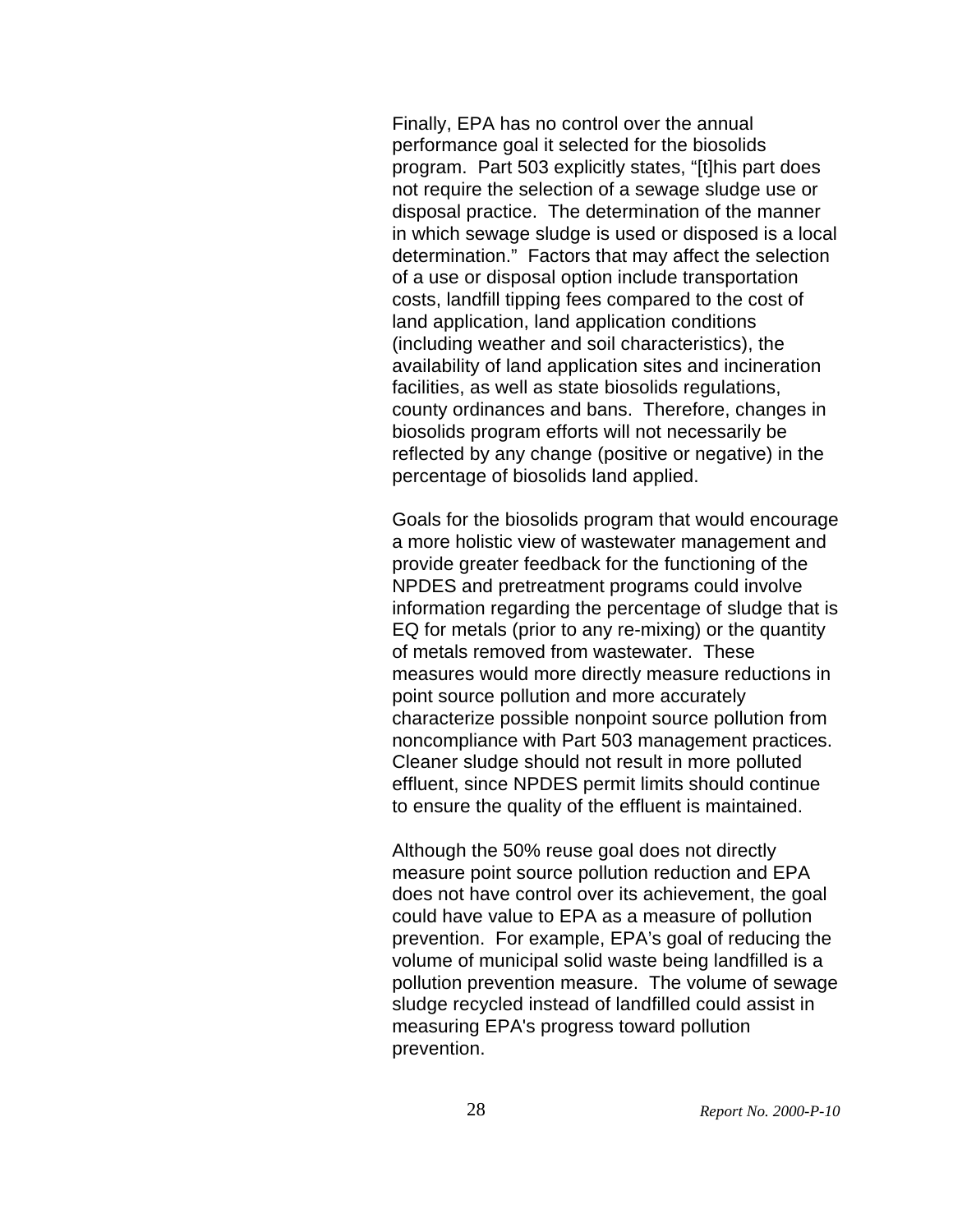| <b>Resource Needs</b><br><b>Should Be Identified</b>                                 | Resources needed to accomplish the 50% beneficial<br>reuse goal are not described in the 1999 Plan. The<br>Plan states that the NPDES program includes<br>NPDES permits, the pre-treatment program for non-<br>domestic wastewater dischargers into municipal<br>sanitary sewers, and biosolids management controls.<br>In January 1999, an OW official explained that:                       |  |
|--------------------------------------------------------------------------------------|-----------------------------------------------------------------------------------------------------------------------------------------------------------------------------------------------------------------------------------------------------------------------------------------------------------------------------------------------------------------------------------------------|--|
|                                                                                      | [O]ur decision to reinvest in biosolids was<br>relatively recent - about a year and a half<br>[W]e decided to reinvest in biosolids after the<br>FY99 budget had gone forward, so no<br>resources were expressly included in the 99<br>budget for biosolids. We received money from<br>the [Assistant Administrator] in 1998 to get<br>underway and we built the program around<br>that money |  |
| <b>The Midyear Progress</b><br><b>Report For Biosolids</b><br><b>Has Limitations</b> | OW Headquarters requires EPA regions to report the<br>percentage of biosolids land applied. Midyear (April<br>1999) regional reports ranged from 33% in Region 5<br>to 80% in Region 7. The arithmetic average of all 10<br>regions indicates that 53% of biosolids are<br>beneficially reused nationwide. But interpretation of<br>these figures must recognize that:                        |  |
|                                                                                      | (1) the regions do not have accurate measures of<br>biosolids land application or disposal options. For<br>example, no regional estimates include septage, even<br>though the Part 503 definition of domestic sewage<br>sludge includes domestic septage; and                                                                                                                                 |  |
|                                                                                      | (2) given the differences among regions in the<br>number of POTWs and total biosolids generated, an<br>arithmetic average of regional percentages is not an<br>accurate picture of the national percentage of land<br>applied biosolids.                                                                                                                                                      |  |
| <b>Biosolids Data</b><br><b>Verification</b><br><b>Is Not Practical</b>              | Biosolids data verification is hampered by the lack of<br>a central location for biosolids data. While OW's<br>Biosolids Data Management System (BDMS,<br>described on page 7 of this report) can capture                                                                                                                                                                                     |  |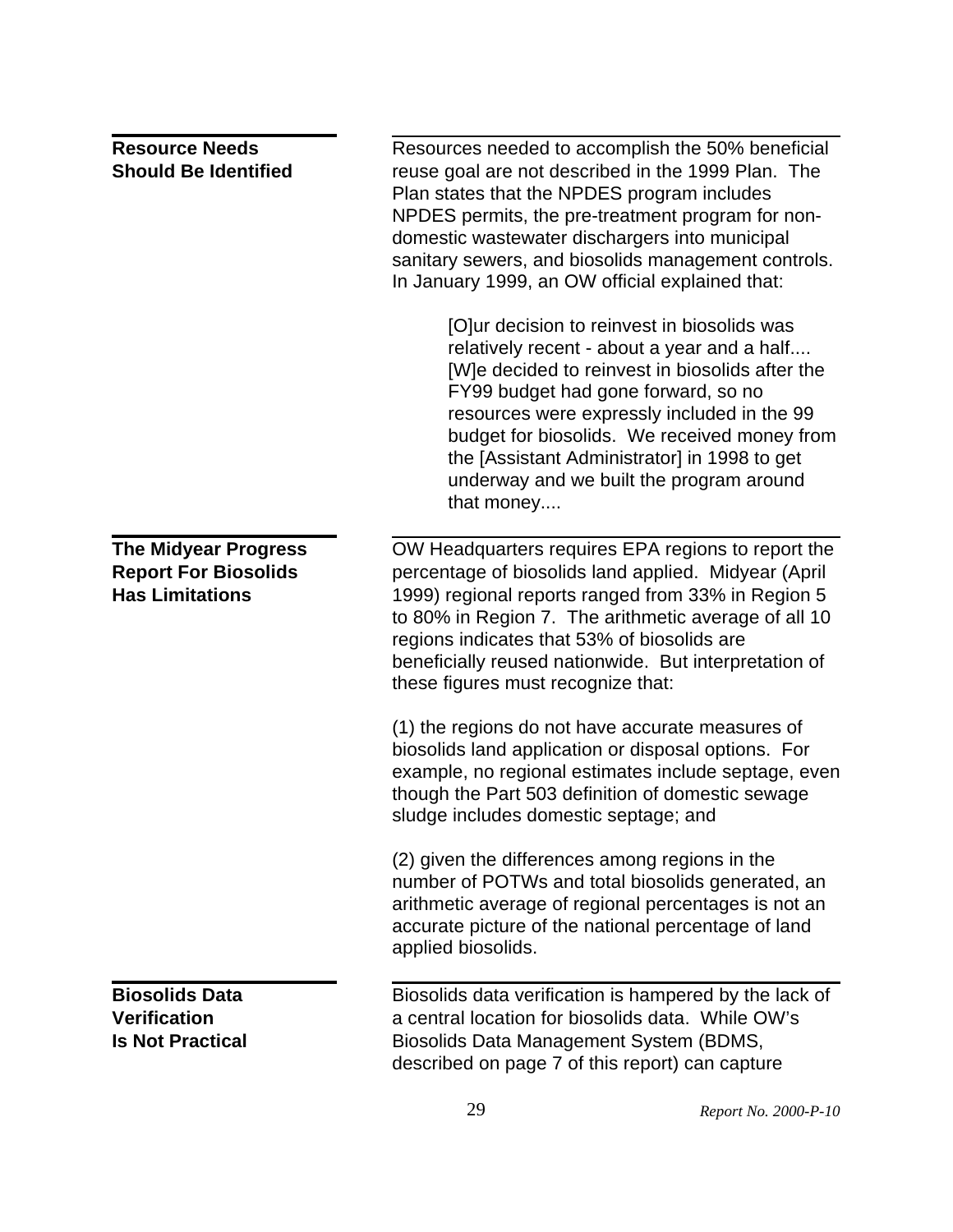|                        | biosolids production, use and disposal information,<br>Chapter 2 explained that at present BDMS is not<br>widely used, but EPA is promoting the database<br>although its use is not required. According to OW,<br>BDMS could be used to track enforcement data, but<br>currently is not used for that purpose. The<br>relationship between BDMS and PCS has not been<br>clarified, and PCS modernization is expected to take<br>years. So EPA may be years away from having a<br>single automated repository for biosolids production,<br>use and disposal, and enforcement data. It is unlikely<br>that EPA will be able to store or verify data on the<br>amount of biosolids produced, and biosolids use and<br>disposal practices, for over 16,000 POTWs (or even<br>just the 3,660 reporters) without an automated<br>information system. |                                                                                                                                                      |
|------------------------|------------------------------------------------------------------------------------------------------------------------------------------------------------------------------------------------------------------------------------------------------------------------------------------------------------------------------------------------------------------------------------------------------------------------------------------------------------------------------------------------------------------------------------------------------------------------------------------------------------------------------------------------------------------------------------------------------------------------------------------------------------------------------------------------------------------------------------------------|------------------------------------------------------------------------------------------------------------------------------------------------------|
| <b>Recommendations</b> |                                                                                                                                                                                                                                                                                                                                                                                                                                                                                                                                                                                                                                                                                                                                                                                                                                                | If EPA continues to measure the current goal of<br>beneficial reuse of biosolids, we recommend that the<br><b>Assistant Administrator for Water:</b> |
|                        | $3 - 1$                                                                                                                                                                                                                                                                                                                                                                                                                                                                                                                                                                                                                                                                                                                                                                                                                                        | Define "beneficial reuse;"                                                                                                                           |
|                        | $3 - 2$                                                                                                                                                                                                                                                                                                                                                                                                                                                                                                                                                                                                                                                                                                                                                                                                                                        | Provide guidance to the regions concerning<br>what data should be collected and where<br>collected data should reside.                               |
|                        | $3 - 3$                                                                                                                                                                                                                                                                                                                                                                                                                                                                                                                                                                                                                                                                                                                                                                                                                                        | Establish procedures to verify collected data.                                                                                                       |
| <b>Agency Response</b> | OW will provide additional guidance to the Regions<br>and States as to what "beneficial use" means. By<br>April 2000, OW will provide additional guidance to<br>the Regions and States as to how data is to be<br>collected, assessed, and reported to Headquarters.                                                                                                                                                                                                                                                                                                                                                                                                                                                                                                                                                                           |                                                                                                                                                      |
| <b>OIG Evaluation</b>  |                                                                                                                                                                                                                                                                                                                                                                                                                                                                                                                                                                                                                                                                                                                                                                                                                                                | The proposed corrective actions will address<br>recommendations 3-1, 3-2 and 3-3 and no further<br>action is required.                               |
|                        | Water:                                                                                                                                                                                                                                                                                                                                                                                                                                                                                                                                                                                                                                                                                                                                                                                                                                         | We recommend that the Assistant Administrator for                                                                                                    |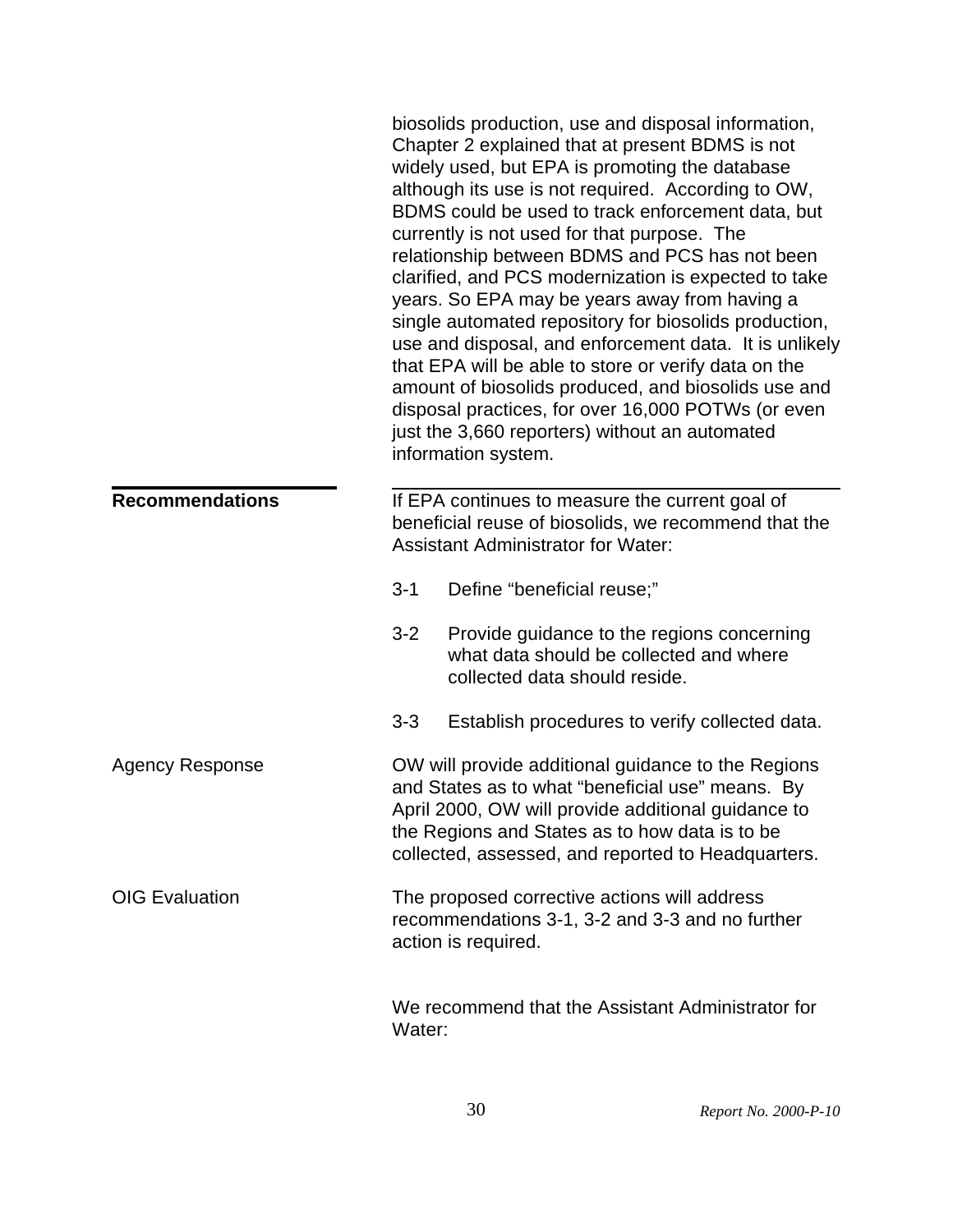- 3-4 Allocate the resources necessary to determine progress toward the established goal.
- Agency Response OW's budget does not specifically identify resources for biosolids. However, the Office of Science and Technology continues its regulation development activities, and OW will continue to support biosolids with approximately two FTEs, minimal contract and grant funds, and with Congressional earmark funds.
- OIG Evaluation The Agency's response is insufficient. GPRA requires that EPA specify what goals it will accomplish and how the goals will be accomplished. To establish a goal of 50% beneficial use, and not to identify the resources needed to accomplish the goal, does not reflect compliance with GPRA. As long as it has a GPRA goal, OW should identify needed resources.

If OW elects to review and redefine goals for the biosolids program, we recommend that the Assistant Administrator for Water:

- 3-5 Select annual performance goals and indicators for the biosolids program that reflect the goal of reducing point source or nonpoint source pollution, such as percentage of EQ sludge, adoption of best management practices, or the quantity of metals removed from wastewater or compliance rates with Part 503 management practices.
- 3-6 Identify the actions and investments needed to accomplish the revised goals.

Agency Response **For at least the next year or two, OW will continue to** use beneficial use of biosolids as a goal and measure under GPRA. OW will initiate discussions with Regional offices and States to see if there is a better measure for assessing the success of the biosolids program. The first opportunity to do this will be the next annual meeting for Regional and State biosolids coordinators scheduled for June 26-29, 2000.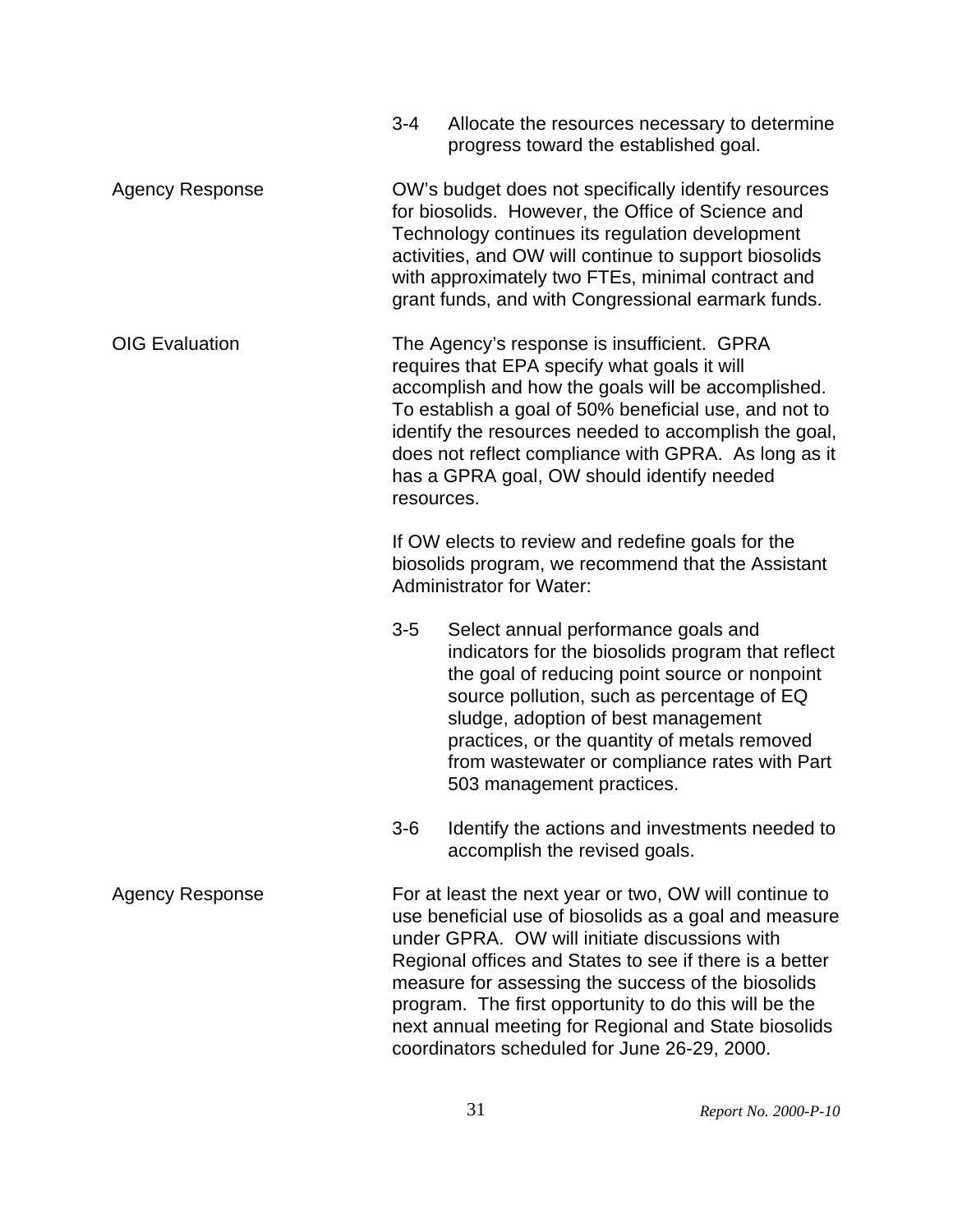OIG Evaluation **As noted under Recommendation 3-4, GPRA requires** that along with goals, OW should identify the resources needed to achieve its goals, and the data to be collected to measure progress. OW expressed concern "that there is considerable advance work needed to develop and implement a new performance measure." Providing a date by which OW expects to complete its assessment of whether to amend its biosolids performance goal will address this recommendation.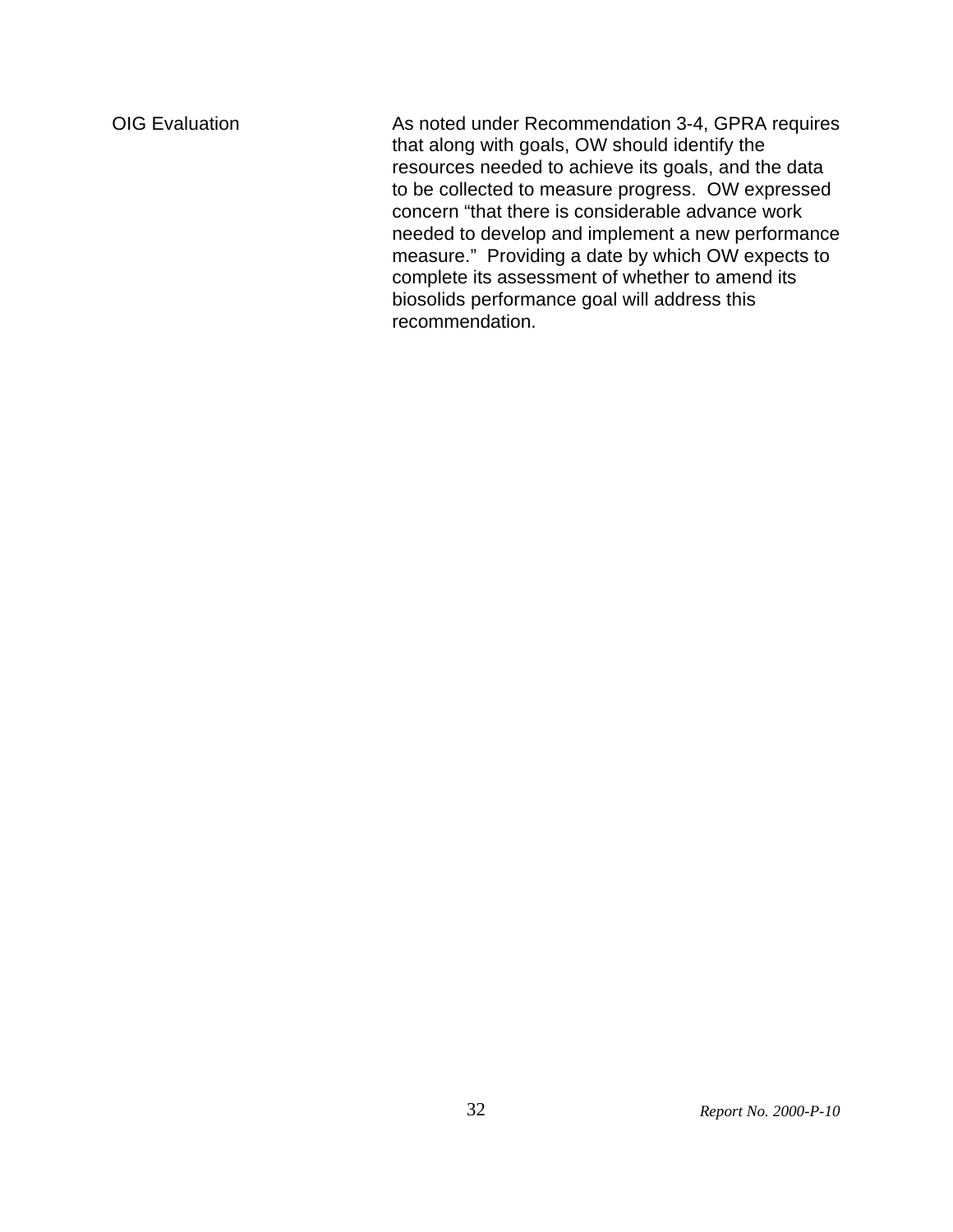# **APPENDIX A**

# **Agency Response to the Draft Report**

February 24, 2000

### **MEMORANDUM**

- SUBJECT: Draft Audit Report on Biosolids Management and Enforcement (No. 99P-000301)
- FROM: J. Charles Fox /s/ Assistant Administrator
- TO: Michael Simmons Deputy Assistant Inspector General for Internal Audits

Thank you for the opportunity to comment on your draft report on biosolids management and enforcement. We appreciate your staff's effort to give us a careful review of the topic. I will first present some general observations and then I will address your specific recommendations.

## **GENERAL OBSERVATIONS**

- OW was responsible for developing and issuing 40 CFR Part 503 as it exists today, and it has activities underway to develop necessary modifications to that rule. OW will continue to work with EPA Regions and States to implement biosolids requirements, including through National Pollutant Discharge Elimination System (NPDES) permits where appropriate. As you are aware, 40 CFR Part 503 was designed to be self-implementing, meaning that those subject to the rule are required to comply whether or not a permit is issued.
- OECA's letter, which is attached (Attachment 1), addresses the area of determining the level of compliance.

•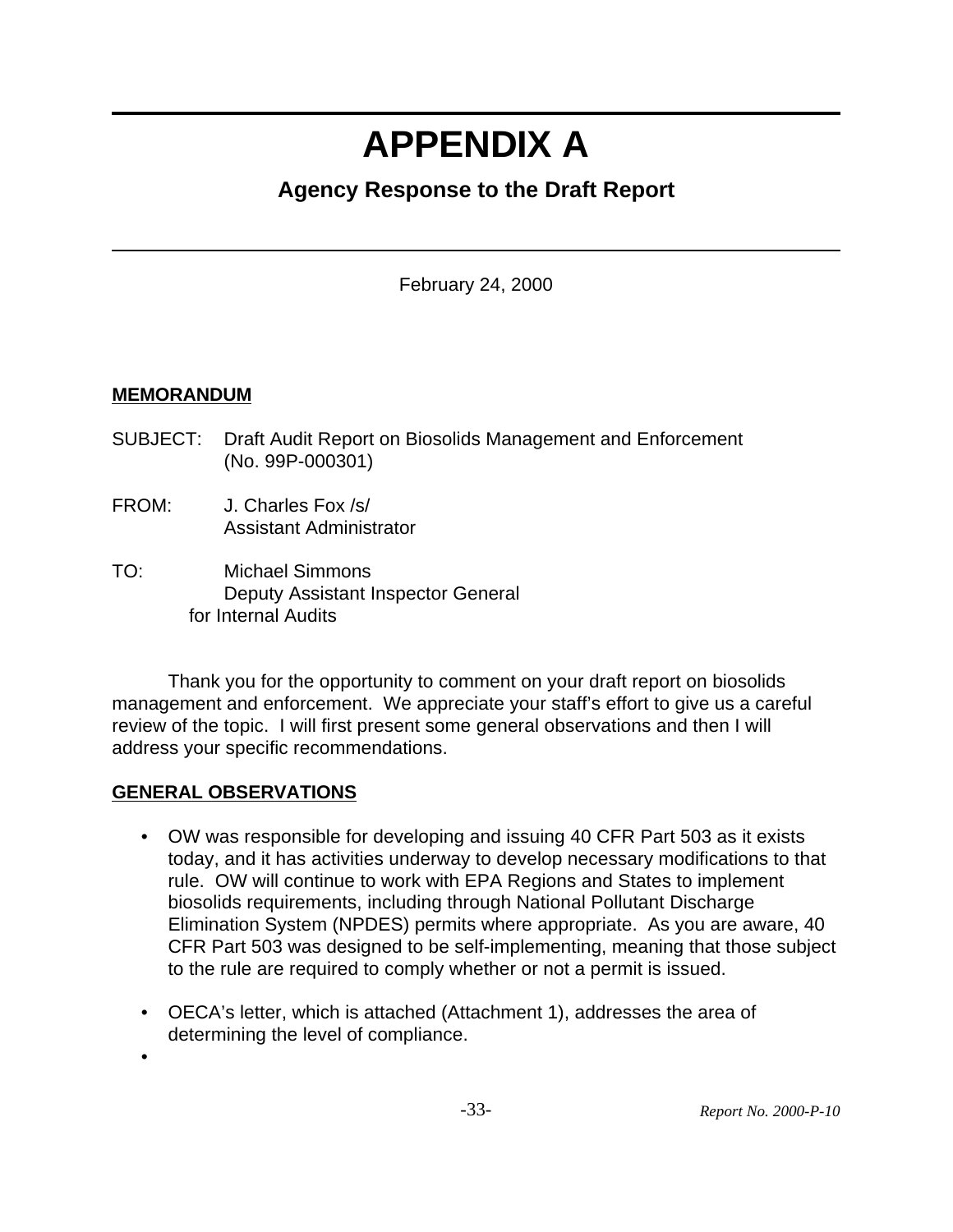- A program for regulation, compliance oversight, and enforcement of biosolids use and disposal exists in every State. The regulations of most States are equivalent to, or more restrictive than, 40 CFR Part 503. Even though EPA has delegated the biosolids program to only three States, programs are in place in the non-delegated States that provide additional oversight.
- In addition to developing required modifications to 40 CFR Part 503, OW's primary activity related to biosolids has beem promoting more effective biosolids management and encouraging beneficial use consistent with the Agency's *Policy on Municipal Sludge Management* issued in 1984 and with section 405(g)(1) of the Clean Water Act. For this reason, OW proposed an annual performance measure related to beneficial use of biosolids and developed the Biosolids Data Management System (BDMS) to help track use and disposal practices, especially beneficial use. The annual performance measure issue is discussed further below and in Attachment No. 2.
- To complement our internal activities to promote more effective biosolids management, the Office of Wastewater Management is also working closely with the Water Environment Federation (WEF) and the Association of Metropolitan Sewerage Agencies (AMSA) through the National Biosolids Partnership (NBP). The primary focus of this voluntary alliance is to develop a biosolids environmental management systems (EMS) program and facilitate the the adoption of EMSs by publicly owned treatment works for their biosolids activities.
- Environmental management systems were first adopted by private industry, but are now being used more widely by public organizations. Consistent with EPA's overall policy on EMSs, my office is managing projects to encourage public agencies to adopt EMSs, in addition to our work with the NBP. EMSs provide organizations with a structured process and procedures for assessing the full range of environmental impacts of their operations, both regulated and unregulated, and for reducing those impacts over time. In addition, they can enable organizations to identify more efficient ways to reduce environmental impacts through pollution prevention. Finally, adoption of an EMS, especially by public entities, requires an organization to communicate with local stakeholders and address issues raised by these stakeholders that are not necessarily regulated, like odor and noise.
- Adoption of EMSs will support EPA's biosolids program goals by:
	- 1) helping organizations implement biosolids programs that comply with our Part 503 regulations and any other State requirements;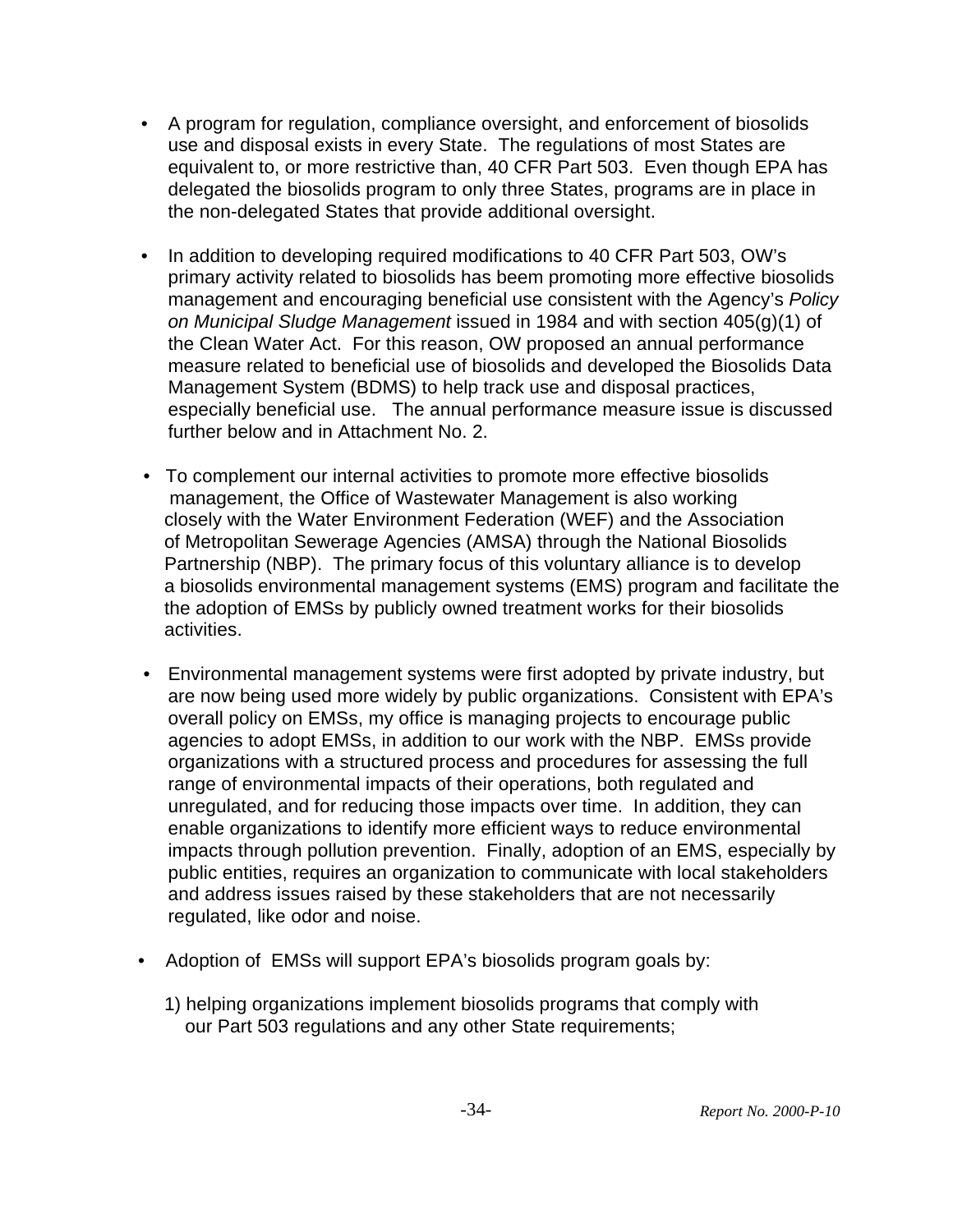- 2) encouraging adoption of best management practices by these organizations that support beneficial reuse and protection of overall water quality; and
- 3) facilitating better communications with local stakeholders and addressing issues they are concerned about.

## **RESPONSE TO OIG RECOMMENDATIONS:**

The report recommends that the Assistant Administrator for Water "work with the regions and states to develop and implement measures to determine compliance with Part 503, instruct regions to maintain, or ensure that states maintain, Cumulative Pollutant Loading Rate [CPLR] data, and encourage delegation of the biosolids program."

## *Response:*

- OECA's response addresses issues relating to the level of compliance with 40 CFR Part 503.
- Although the regulations and associated guidance documents imply that the permitting authority (i.e. the appropriate EPA Regional Office or authorized State agency) is a repository for data on the cumulative loads of pollutants applied to specific land parcels since February 19, 1993, the regulations do not actually require CPLR data to be reported until 90 percent of the maximum cumulative limit of any one pollutant has been reached. It should be noted that most of the biosolids that are land applied are of such quality that CPLR tracking is not necessary.
- OW's Office of Wastewater Management (OWM) has supported the development of the BDMS which will enable wastewater utilities, States, Regions, and others to store and monitor biosolids data including sitespecific CPLR information.
- OW does not expect to devote significant effort to encouraging the Regions to delegate the biosolids program to the States. At the present time, there is little incentive for the States to seek delegation, and some States see impediments to delegation, e.g. the effect of State self-audit statutes, and issues related to the Endangered Species Act and the National Environmental Policy Act. At the present time, we feel that OW's efforts would be better spent in improving communications between the States and Regions, documenting State efforts devoted to the regulation and oversight of biosolids use and disposal practices, and working with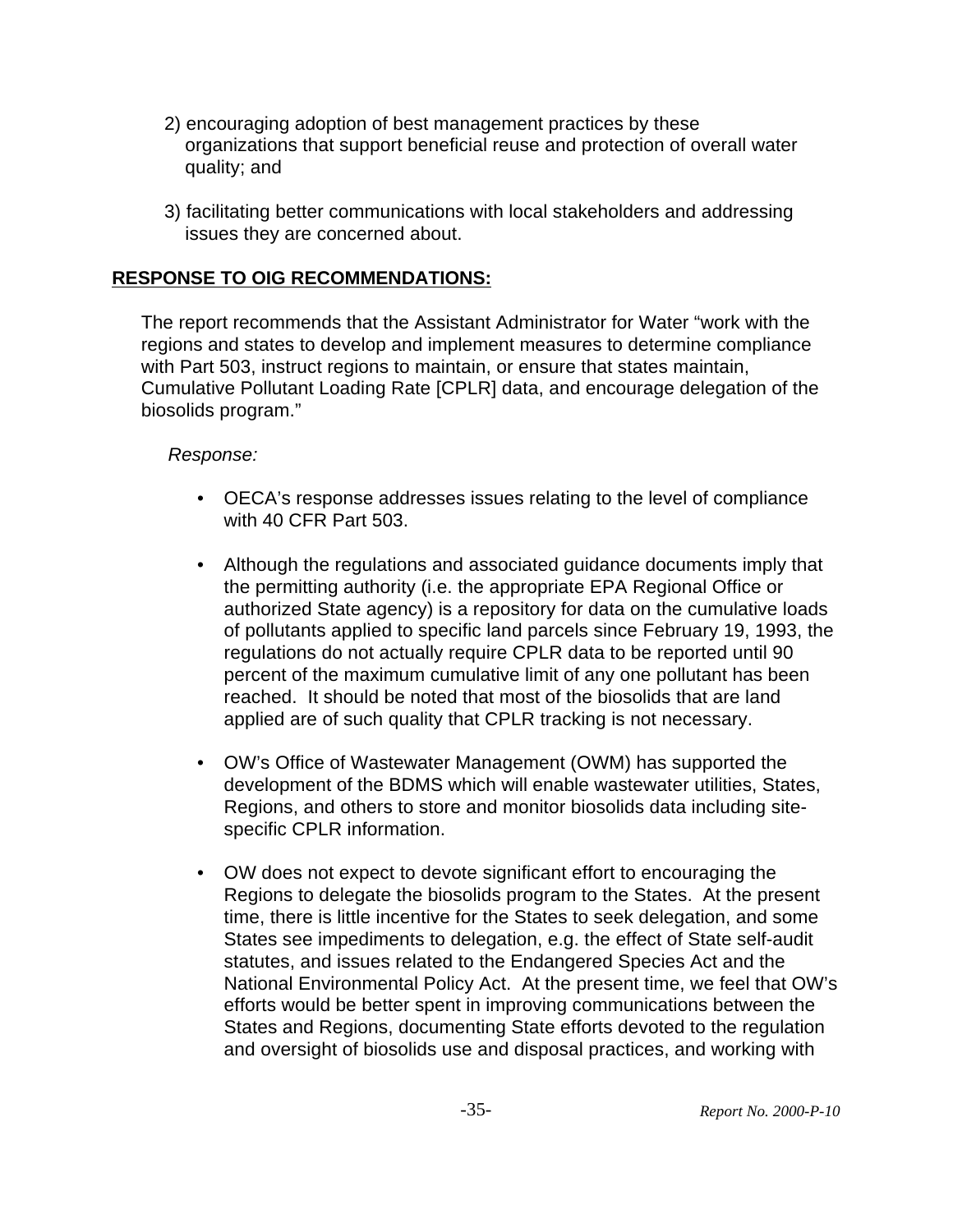State and local agencies to increase the use of environmental management systems.

The report recommends that the Assistant Administrator for Enforcement and Compliance Assurance: (1) "[i]mplement GAO's 1990 recommendation to establish an effective enforcement program" and (2) "[w]ork with the septage industry and state and local governments so that septage haulers who violate Part 503 receive appropriate penalties, and publicize this information for its deterrent effect."

## *Response:*

• Please see OECA's specific comments in Attachment No. 1.

The report discusses the annual performance measure related to beneficial use of biosolids established pursuant to the Government Performance and Results Act (GPRA), points out a number of deficiencies in the manner in which the goal was established, and states that it "does not provide a meaningful picture of the national state of biosolids use and disposal practices, and is not a useful decision making tool for the biosolids program." The report suggests that there might be better measures available to address "reductions in point source pollution and more accurately characterize possible nonpoint source pollution from non compliance with Part 503 management practices." The report concludes:

If EPA continues to measure the current goal of beneficial use of biosolids, we recommend that the Assistant Administrator for Water: define "beneficial reuse," provide guidance to the regions concerning what data should be collected and where collected data should reside, establish procedures to verify collected data, allocate resources necessary to determine progress toward the established goal. [and]

If OW elects to review and redefine goals for the biosolids program, we recommend that the Assistant Administrator for Water: select annual performance goals and indicators for the biosolids program that reflect the goal of reducing point source or nonpoint source pollution, such as percentage of EQ sludge, adoption of best management practices, or the quantity of metals removed from wastewater or compliance rates with Part 503 management practices [and] identify the actions and investments needed to accomplish the revised goals. *Response:*

• A discussion as to why and how this measure was established under Goal 2 rather than Goal 4 which addresses pollution prevention is included in Attachment No. 2.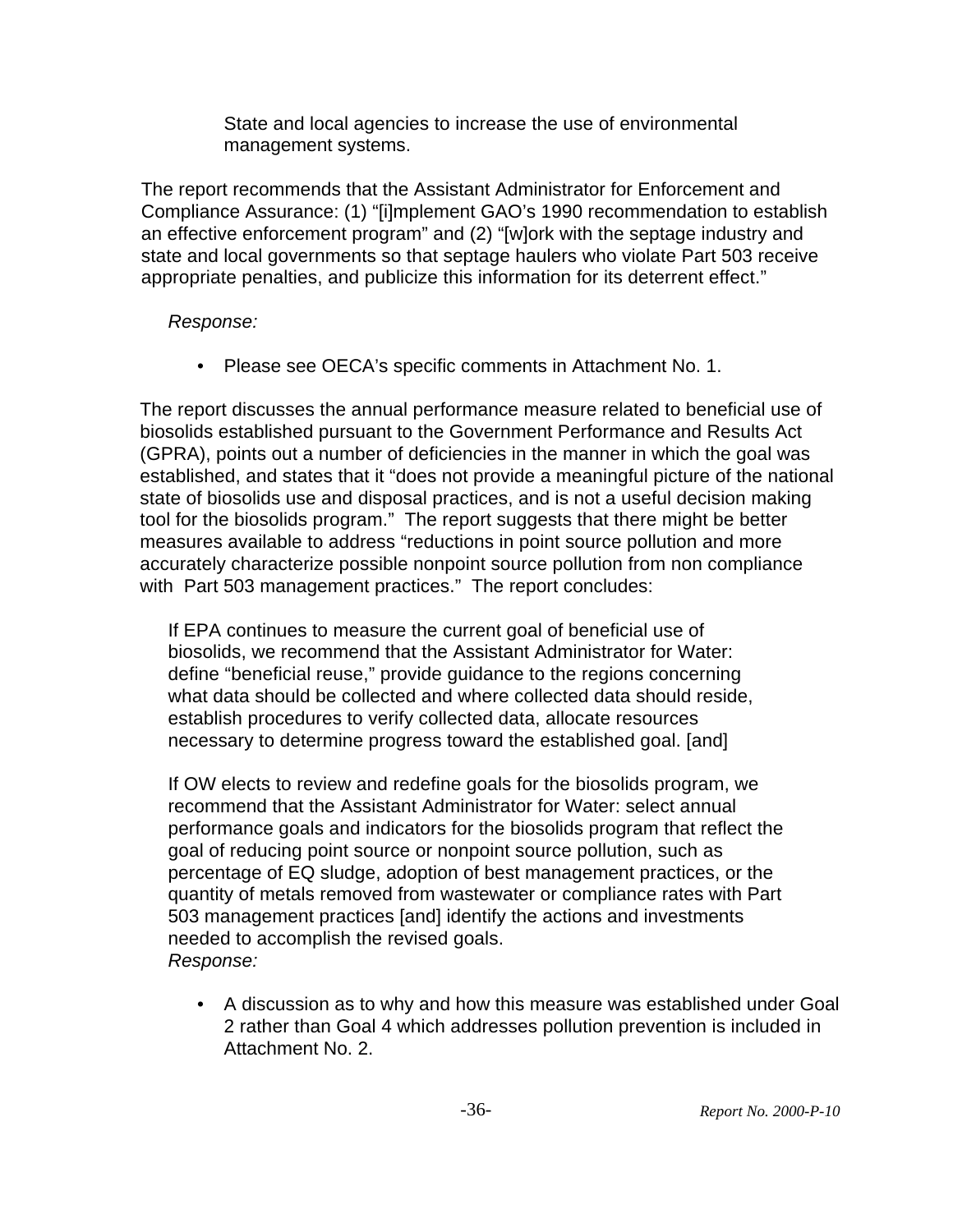- For at least the next year or two, OW will continue to use beneficial use of biosolids as a goal and measure under GPRA. We will initiate discussions with our Regional offices and States to see if there is a better measure for assessing the success of our biosolids program. The first opportunity for doing this will be the next annual meeting for Regional and State biosolids coordinators scheduled for June 26-29, 2000, in Cincinnati. I hope you can appreciate that there is considerable advance work needed to develop and implement a new performance measure. In the interim, we will provide additional guidance to the Regions and States as to what we mean by beneficial use in this context and on how data is to be collected, assessed, and reported to Headquarters. We have already drafted such guidance and plan to include it in the next annual program guidance which will be circulated for comment soon with the final version to follow in April 2000.
- OWM has devoted considerable resources to development of the BDMS and is encouraging Regions, States and others to use that system for collection, storage, and analysis of biosolids information. We have also encouraged OECA to incorporate BDMS into the Modernized Permits Compliance System. Many States and Regions have begun to use BDMS, and some Regions are encouraging POTWs and others to use the system as the means of providing the Part 503 annual report for 1999 that is due in February 2000 or are providing a reporting form that will make Regional entry of data into BDMS much easier. OWM will continue to support BDMS to the extent resources allow. If States, Regions, and wastewater utilities use the BDMS or a compatible system, we will be in a position to determine current use and disposal practices, the amount of biosolids being beneficially used, biosolids quality (e.g. the amount meeting Table 3 of the regulations), and the status of compliance with the Part 503 rule.
- OW's budget does not specifically identify resources for biosolids. However, the Office of Science and Technology continues its regulation development activities, and OWM has been able to, and will continue to, support a biosolids program with approximately two FTEs, with minimal discretionary contract and grant funds, and with Congressional earmark funds. John Walker of OWM leads a cross-office Biosolids Program Implementation Team (BPIT) to coordinate and facilitate the Agency's limited biosolids resources.

I have also included, in Attachment 2, some suggested editorial changes to the report.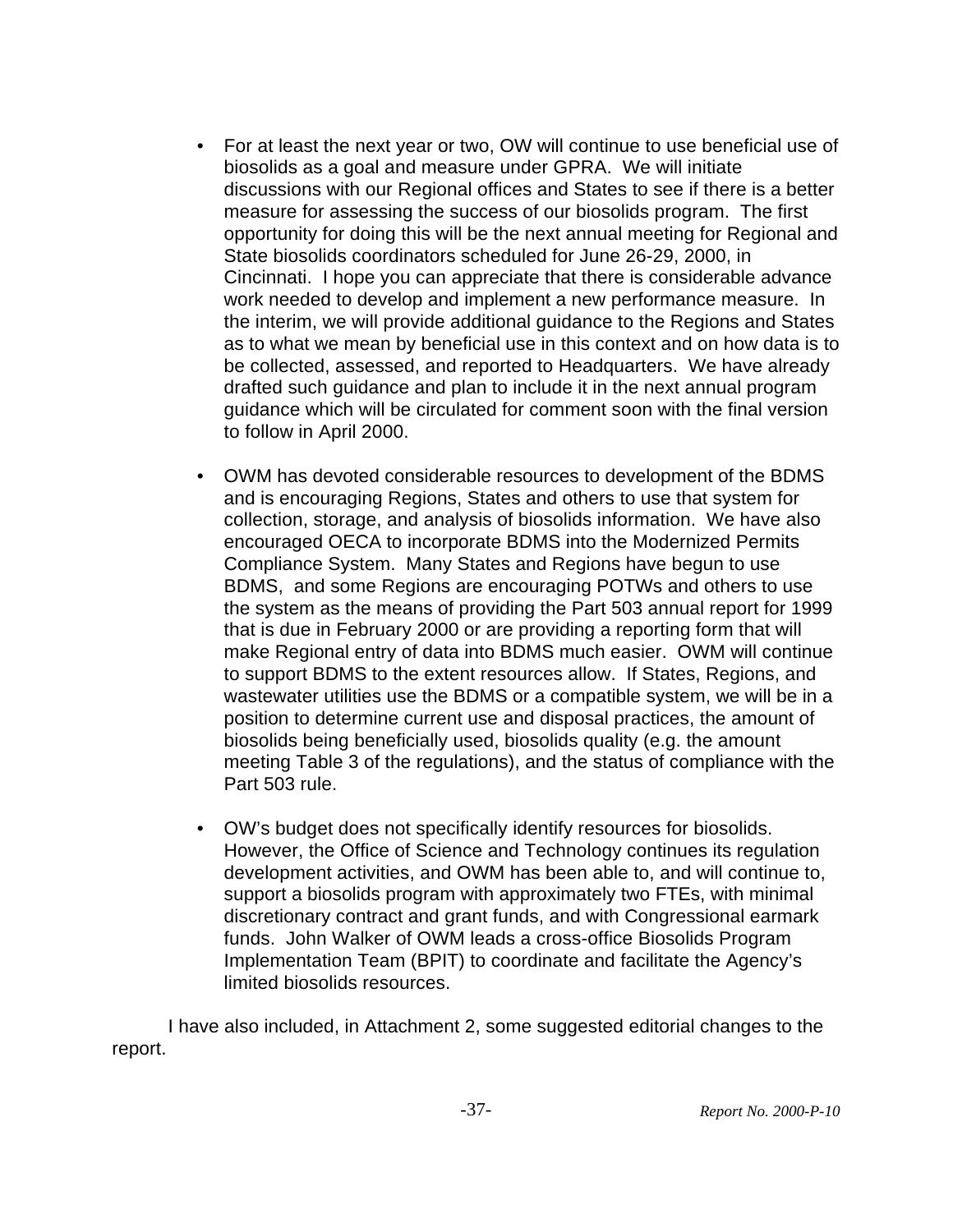Thank you again for the opportunity to comment on the draft report. Should you wish to discuss them with me, please give me a call. Your staff may also wish to talk directly with Michael B. Cook, Director, Office of Wastewater Management (260-5850), or John Walker of the Municipal Technology Branch, Municipal Support Division (260-7283). For any questions related to our work with the NBP on its EMS program or other EMS related issues, please contact Jim Horne (260-5802).

### **Attachments**

cc: Sylvia Lowrance, OECA Eric Shaeffer, ORE/OECA Michael Stahl, OC/OECA Leo D'Amico, OCEFT/OECA Sue Priftis, OC/OECA Beth Cavalier, ORE/OECA Kevin Guarino, OCEFT/OECA

Greg Marion, ARMSS/OECA Chuck Sutfin, PD/OWM/OW Geoff Grubbs, OW/OST Alan Rubin, OW/OST Jim Horne, OWM Regional Administrators, Regions I-X Biosolids Coordinators, Regions 1-X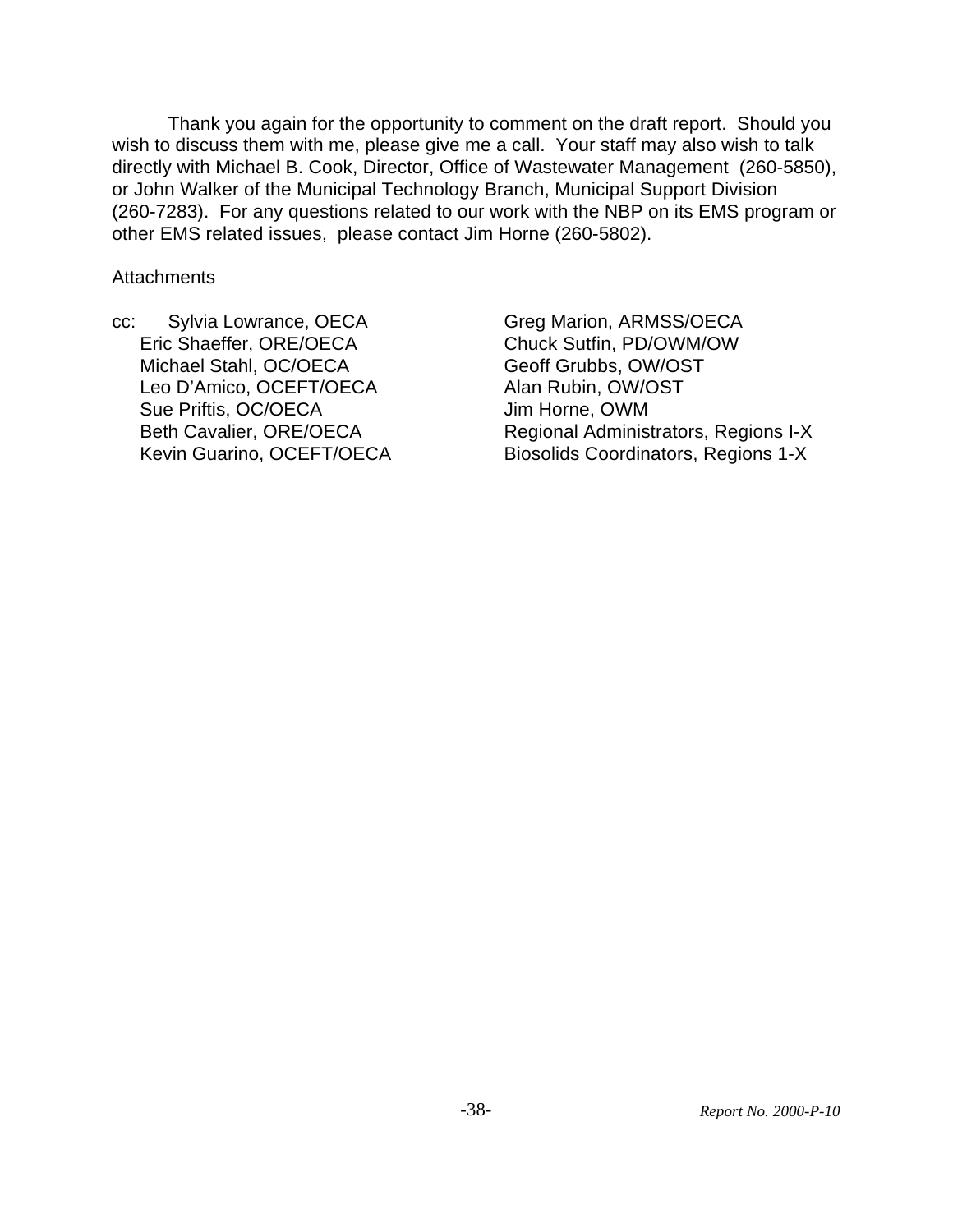Attachment No. 1

### MEMORANDUM

SUBJECT: OECA's Response to Draft IG Report on Biosolids

FROM: Sylvia K. Lowrance /s/ Principle Deputy Assistant Administrator, Office of Enforcement and Compliance Assurance

TO: Jonathan C. Fox Assistant Administrator, Office of Water

Attached you will find OECA's response to the Biosolids Management and Enforcement Draft Audit Report (No. 99P-000301.) The report was reviewed by OECA staff and managers in our civil and criminal enforcement programs, and by our compliance assurance program. We look forward to receiving a copy of the consolidated Agency response to this audit report.

If you have any questions about OECA's response or if you need additional information, please contact Greg Marion, OECA's IG/GAO Liaison. Greg can be reached at 564-2446.

**Attachments** 

cc: Eric Schaeffer, Director, ORE Michael Stahl, Acting Director, OC Leo D'Amico, Acting Director, OCEFT Sue Priftis, OC Beth Cavalier, ORE Kevin Guarino, OCEFT Greg Marion, ARMSS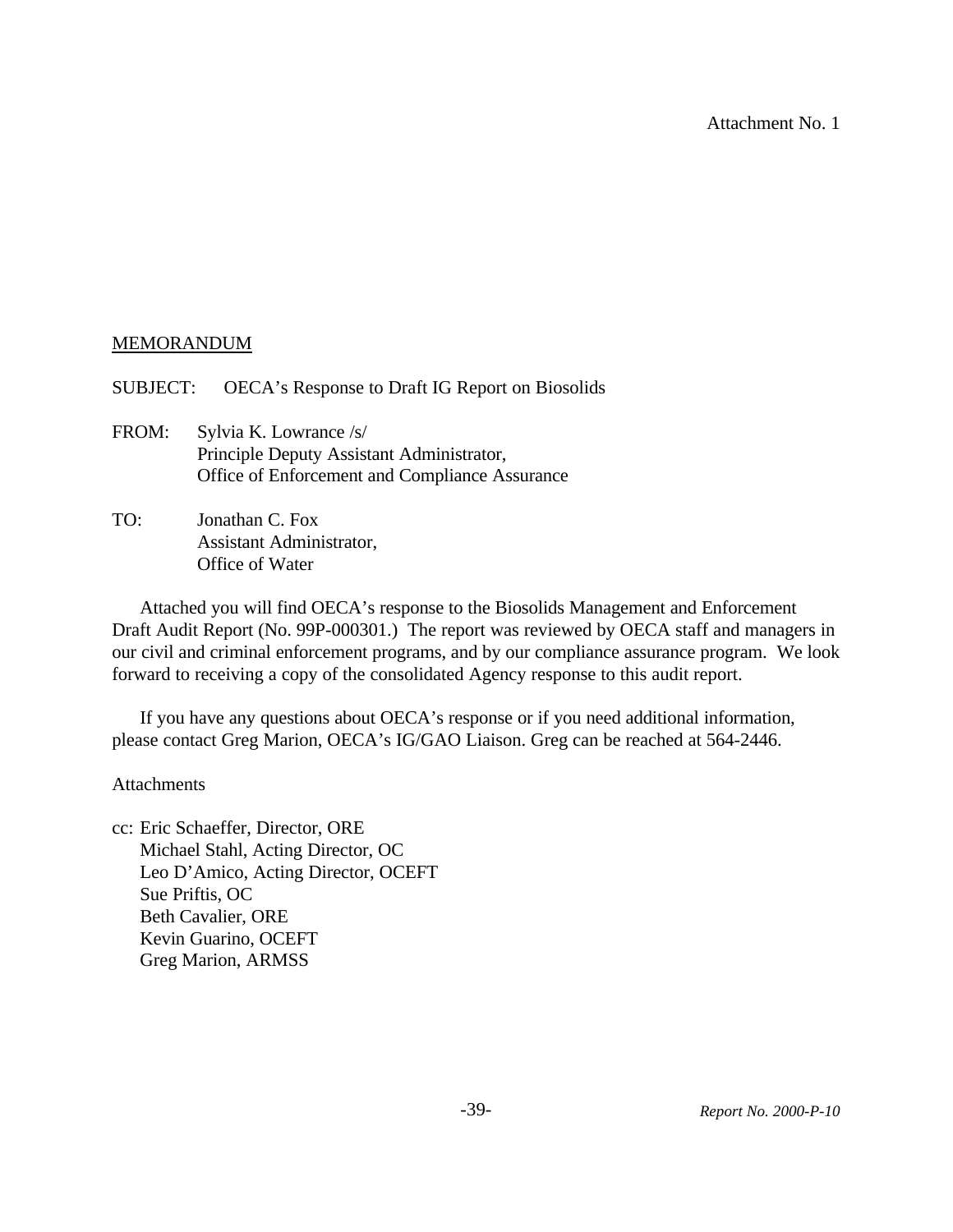### OECA Response to Draft IG's Report on Biosolids Draft Audit Report No. 99P-000301

### 1. OECA Comments on Draft Findings

The draft IG's report characterizes OECA's position on biosolids enforcement resources as follows: "OECA Headquarters does not commit any resources to biosolids enforcement, a decision referred to as 'disinvestment.' OECA explains that there are more regulated communities than can be adequately overseen with its available resources. Rather than spread its limited resources so broadly that only token efforts can be made in several areas, OECA decided to concentrate its efforts in a few areas other than biosolids, where it feels it can make a large impact. OECA considers biosolids to be relatively low risk, and notes that biosolids are not mentioned in OW's Clean Water Action Plan and are not a Memoranda of Agreement (MOA) priority." Draft IG report at page 14.

 Although the cited quotation is basically correct, OECA wishes to amplify the first quoted sentence above ("OECA Headquarters does not commit any resources to biosolids enforcement, a decision referred to as 'disinvestment.'"). It is true that no OECA resources are specifically identified for biosolids enforcement. Given the current budget climate and the reductions that have been sustained in the enforcement program, OECA chooses to devote resources to those areas that represent a higher risk. The attached charts demonstrate the vast size of the regulated universe as compared to the available resources.

However, OECA certainly recognizes that biosolids are part of the core NPDES program and has responded to limited requests for Headquarters assistance from the Regions on biosolids issues and cases (often administrative). The Regions and states may focus on biosolids as part of the base program as they determine is appropriate. OECA has left biosolids enforcement to be determined on a Region by Region basis without an OECA national strategy for the reasons correctly stated above by the draft IG's report.

The disposal and use of biosolids is subject to permits issued under the National Pollution Discharge Elimination System, 33 U.S.C.§1342. Regulations pertaining to biosolids disposal are found at 40 CFR part 503. Biosolids disposal cases are enforced criminally pursuant to 33 U.S.C. §1319(c)(1)(A) and (c)(2)(A). The criminal provisions of the Federal Water Pollution Control Act provide criminal sanctions for the negligent or knowing violation of 33 U.S.C. §1345, relating to the disposal or use of sewage sludge and 33 U.S.C. §1342, relating to violations of National Discharge Elimination System permits.

OECA's Office of Criminal Enforcement, Forensic and Training, Criminal Investigation Division, will review, on a case by case basis, any information relating to violations of laws criminally enforced by the Agency. All allegations of violations of biosolids disposal regulations, as well as any other criminal provision enforced by the Agency will be evaluated using the OCEFT policy memorandum entitled "The Exercise of Investigative Discretion." The prior regulatory history of a potential subject will also be considered. Another factor in determining OCEFT's involvement in a biosolids disposal case would be the potential for violations of the Resource Conservation and Recovery Act in situations where the chemical composition of a biosolid would meet the regulatory definition of a RCRA hazardous waste.

All referrals by the Office of Water and the EPA Regional Offices, relating to alleged violations of the program, will be reviewed by our Area Offices for potential criminal enforcement.

### 2. OECA Response to Draft IG Recommendations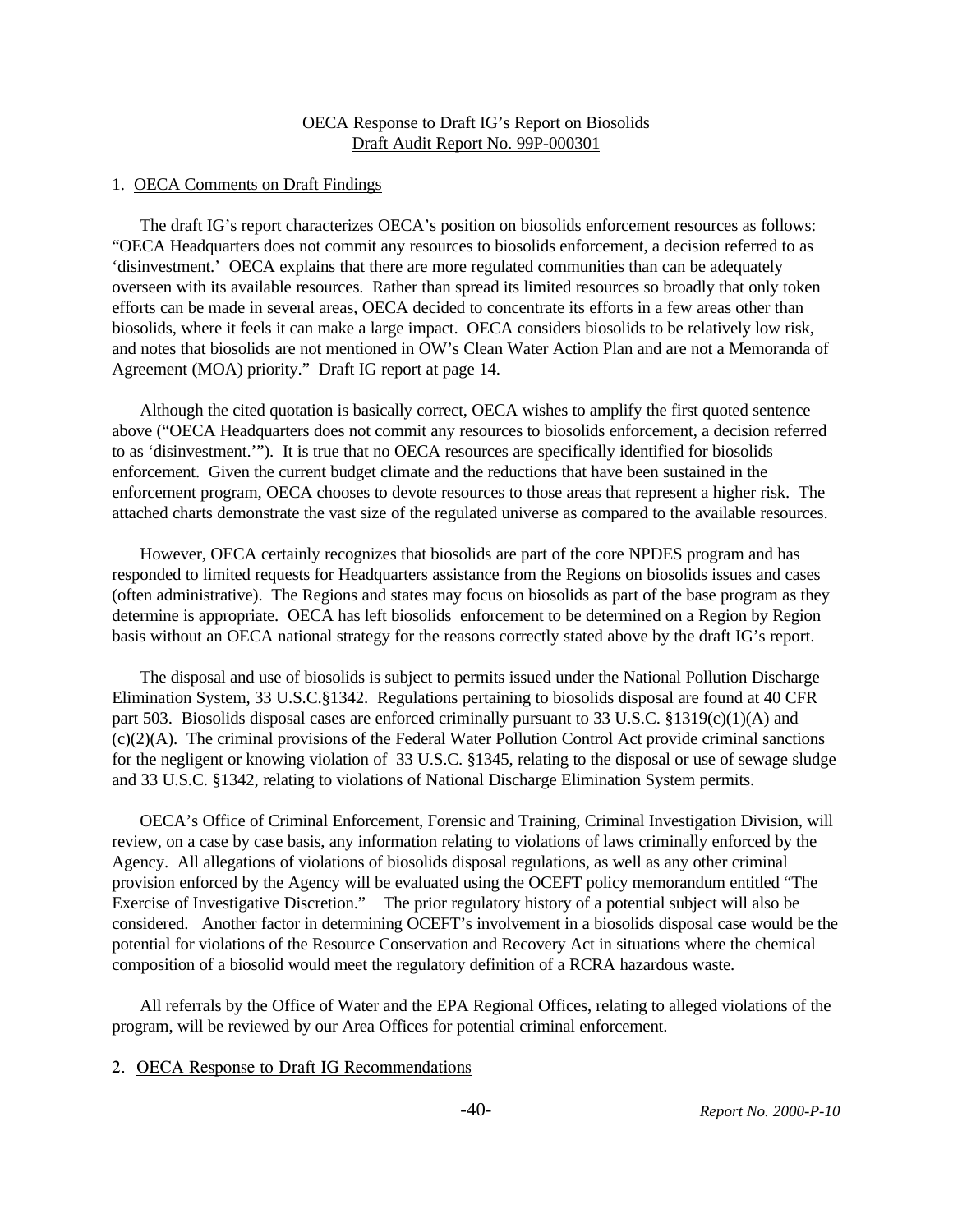The draft IG s report (at page 16) recommends that  $OECA$  (1) publish national criteria for biosolids significant non-compliance, (2) publish national biosolids criteria for timely and appropriate enforcement, (3) provide effective oversight of EPA Regional and State biosolids enforcement efforts, and (4) work with the septage industry and state and local governments so that septage haulers who violate Part 503 receive appropriate penalties, and publicize this information for its deterrent effect."

 OECA does not dispute the value of the above recommendations. However, OECA feels compelled to allocate resources on the basis of relative risk, which drives the establishment of enforcement priorities under the Clean Water Act. As explained during the IG interviews with OECA personnel, enforcement priorities under the Clean Water Act are set out in the FY 2000/2001 OECA Memorandum of Agreement (MOA) Guidance (MOA Guidance) and in the Clean Water Action Plan. The priorities are developed on the basis of risk in consultation with the Regions. The current Clean Water Act enforcement priorities in the MOA Guidance relate to wet weather areas: the Combined Sewer Overflow (CSO) Policy, the Sanitary Sewer Overflow (SSO) Enforcement Management System, the National Concentrated Animal Feeding Operations (CAFOs) Sector Strategy (including the CAFO Implementation Plan), and Storm Water regulations." These Clean Water Act enforcement priorities address areas posing greater environmental risk than biosolids.

 The draft IG report itself acknowledges that resources are based on priorities. The executive summary of the draft report states that We recognize that there may be higher priority needs for OW and OECA resources. OECA has no additional staff resources for FY 2000. In fact, the draft report acknowledges appreciation of the resource constraints that all parties face. Draft IG report at page 16. To do the biosolids enforcement work recommended by the draft IG report would mean diverting staff from the Clean Water Act enforcement priorities described above. Because the priorities are, in the opinion of OECA, addressing areas of higher risk than biosolids, OECA does not respectfully believe it should divert Clean Water Act enforcement resources away from high risk priority areas to biosolids.

However, OECA will continue to respond to limited Regional requests for assistance in biosolids enforcement as part of the core program. In addition, OECA's Office of Compliance is currently developing detailed audit protocols for the NPDES program. These protocols will cover the biosolids program in detail, and may be used by EPA Regional and state personnel, as well as the regulated community to assist them in determining compliance with the biosolids regulations. OECA expects to complete these audit protocols by spring of 2000.

OECA's compliance assistance center, the Local Government Environmental Assistance Network (www.lgean.org) is a resource available to all local governments to assist them with compliance with the biosolids regulations, as well as other regulations. OECA has made this resource available to the Office of Water to assist them in their outreach efforts.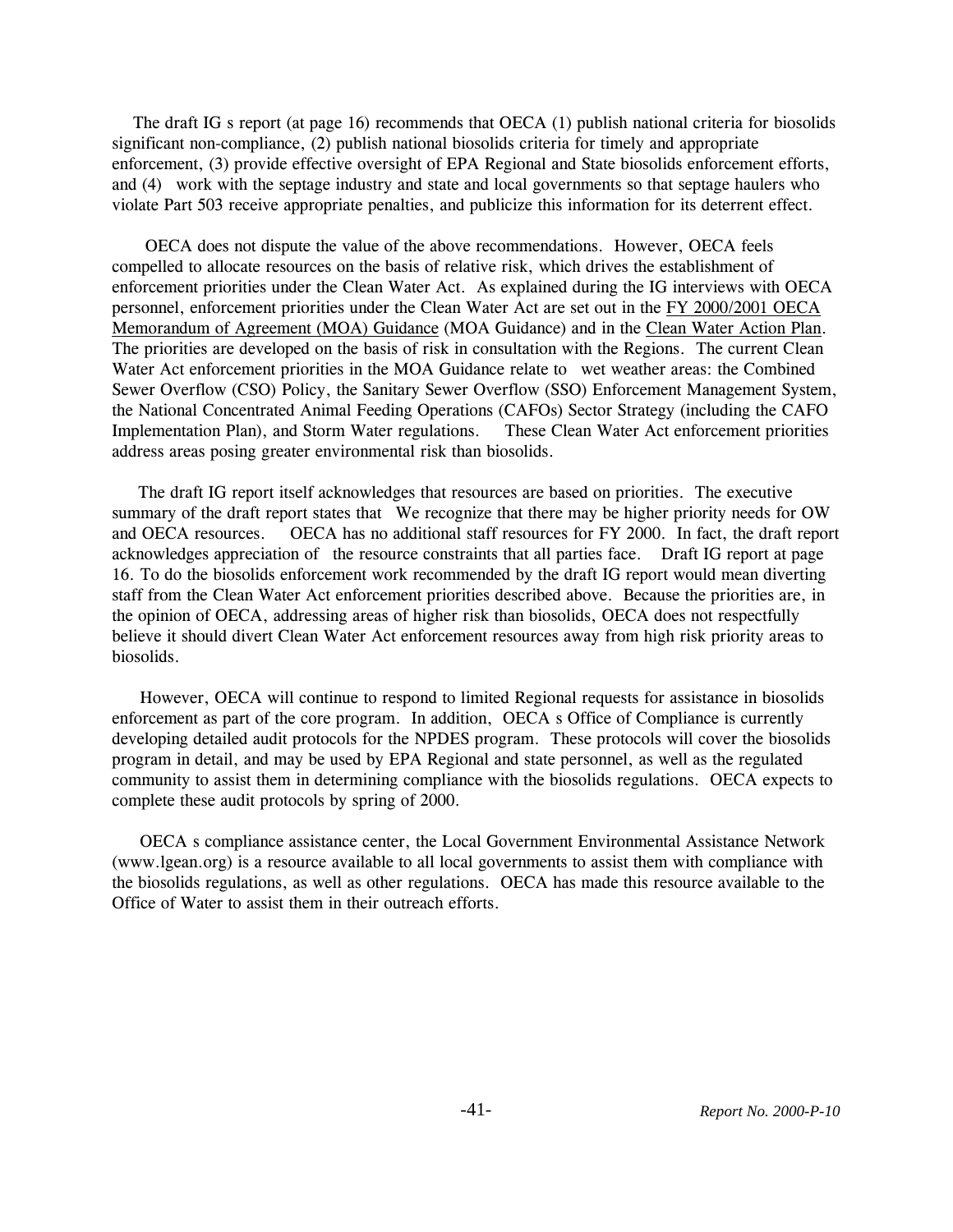

-42- *Report No. 2000-P-10*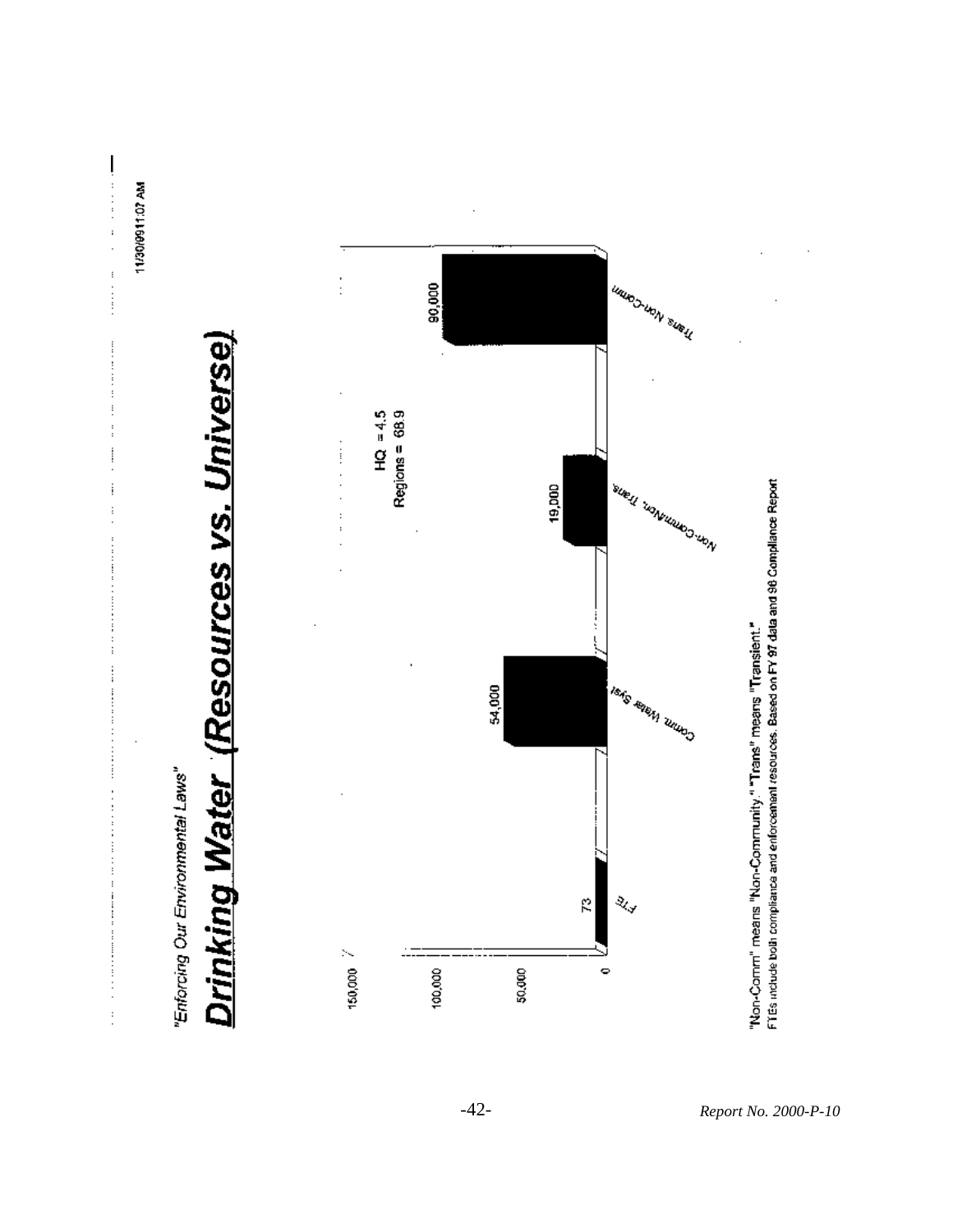

"Enforcing Our Environmental Laws"

12/13/9912:20 PM

FTEs include both compliance and enforcement resources. Based on FY 97 data

 $\overline{\phantom{a}}$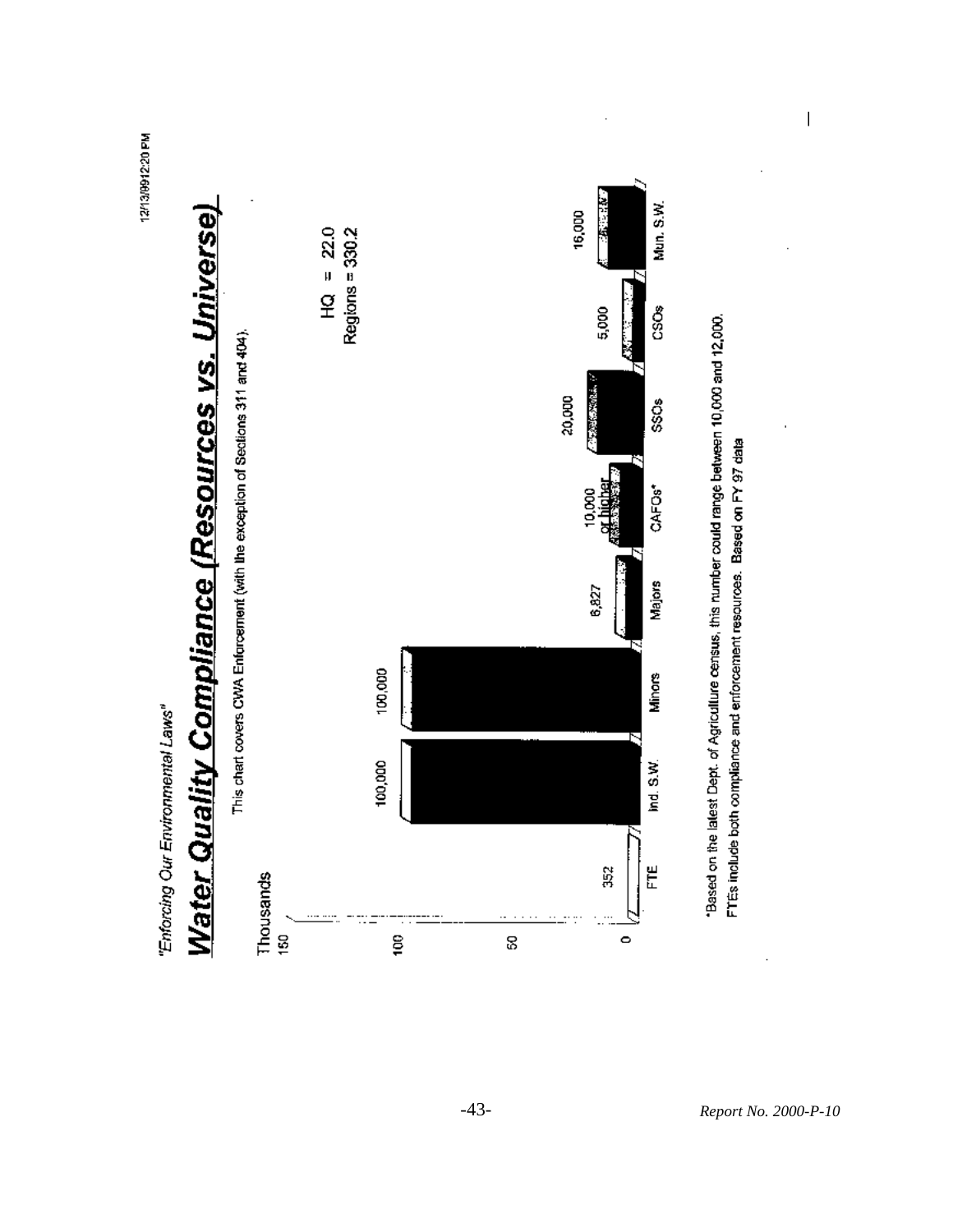### **Attachment No. 2 OW's Comments and Suggestions for Editorial Changes to the OIG Report on Biosolids Management & Enforcement**

- 1. The report needs to include an explanation as to how and why the biosolids measure was included under Goal 2 where it doesn't seem to fit. We offer the following explanation for your consideration. When goals and measures for use under the Strategic Plan developed in response to the Government Performance and Results Act (GPRA) were first being developed, OW proposed a goal/measure related to beneficial use of biosolids because it would support one of OW/OWM's significant activities, and it would serve to reinforce the Agency's Policy on Municipal Sludge Management published in the *Federal Register* on June 12, 1984. Since the goal/measure related to beneficial use of biosolids seemed to more directly support the pollution reduction objectives of Goal 4 of the Strategic Plan, it was originally placed under that Goal. Later on, the biosolids goal/measure was moved to Goal 2 to avoid mingling budgets of two offices (OW & OSWER) under one goal.
- 2. Most Regions know what data they should collect under the 503 reporting process. Some provide specific guidance and or forms/formats to POTWs and others are required to report. For the 1999 report, due on February 19, 2000, some regions are strongly suggesting the use of BDMS for tracking and reporting or providing a reporting form that will make entry of data into BDMS much easier. BDMS has been designed to: (a) accommodate direct data entry by POTWs, other generators, and land appliers, (b) allow tracking of the quality/quantity of biosolids on a field-by-field basis, (c) allow easy analysis of the data, (d) permit data and reports to be submitted to the permitting agency (State or Region) electronically. We will continue to encourage our Regional Offices, the States, and the regulated community to use the BDMS and, to the extent resources allow, will support its upkeep and maintenance until it can be incorporated into GEMS, the successor to the present PCS.
- 3. Page i:
	- 1. First paragraph: First sentence should be revised as follows: Domestic s Sewage sludge is the solid, semi-solid, or liquid by-product generated during the treatment of wastewater domestic sewage at municipal wastewater treatment plants in a treatment works. *The suggested change is more in line with the regulations. The important point is that the regulations apply to privately owned as well as publicly owned treatment facilities treating domestic sewage*.
	- 2. First paragraph: If you accept the suggested change to the first sentence, you can delete second sentence.
	- 3. First paragraph: Revise the  $6<sup>th</sup>$  sentence as follows: EPA encourages land application beneficial use of biosolids, and land application is one of the most common forms of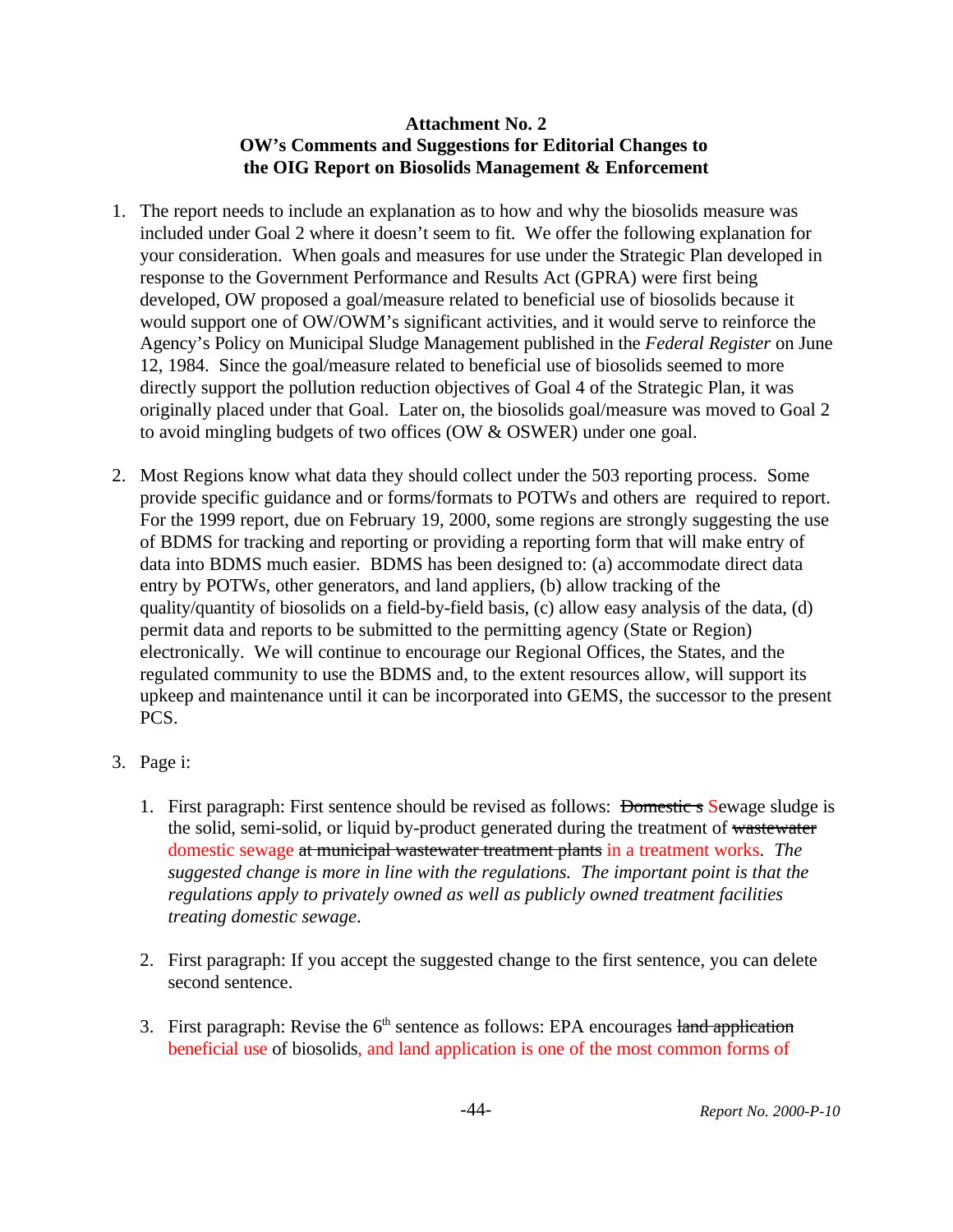beneficial use. rather than landfilling or incineration, and if applied properly, biosolids help condition the soil and provide a beneficial use of waste.

- 4. First paragraph: Revise the  $7<sup>th</sup>$  sentence as follows: Land application means spraying or spreading the material on the surface of the land, injecting it below the surface, or incorporating it into the soil so that the sewage sludge can either condition the soil or fertilize crops or vegetation grown in the soil. *Soil conditioning or fertilization of crops/vegetation is an essential element of land application*.
- 5. Delete the entire  $1<sup>st</sup>$  paragraph in the section entitled "Results in Brief." The second sentence of this paragraph is particularly troublesome in that it might give the uninformed reader the impression that land application practices in accordance with the regulations are not protective of human health and the environment. The real issue, as you correctly state in the following paragraph and in the first paragraph on Page 5 is that EPA and State regulatory agencies cannot provide documentation to determine compliance levels with the Part 503 requirements.
- 4. Page ii:
	- 1. Paragraph that continues from previous page: Add the following sentence to the end of the paragraph: OECA will, however, support the biosolids efforts/initiatives of the Regional offices and will evaluate all referrals it receives for potential criminal enforcement.
- 5. Page 1:
	- 1. 1<sup>st</sup> paragraph in Background section: The first sentence or two must be modified. As currently written, it implies that discharge permits were first required by the 1977 Amendments. Actually, NPDES permits were required by the 1972 Act. You might want to delete the first sentence entirely and explain in a footnote that the CWA refers to the Federal Water Pollution Control Act as amended in 1972, 1977, etc.
	- 2.  $2<sup>nd</sup>$  paragraph in Background section: Revise first sentence or two to convey the correct idea that sewage sludge results from the treatment of domestic sewage in *any* treatment work, whether publicly or privately owned.
	- 3. 3<sup>rd</sup> paragraph in Background section: Total production of biosolids is approximately 7.5 million dry metric tons/year. It is incorrect to imply that all of it originates from POTWs. Also, the official policy of EPA is to encourage "beneficial use," not "land application." (See 1984 Policy Statement.)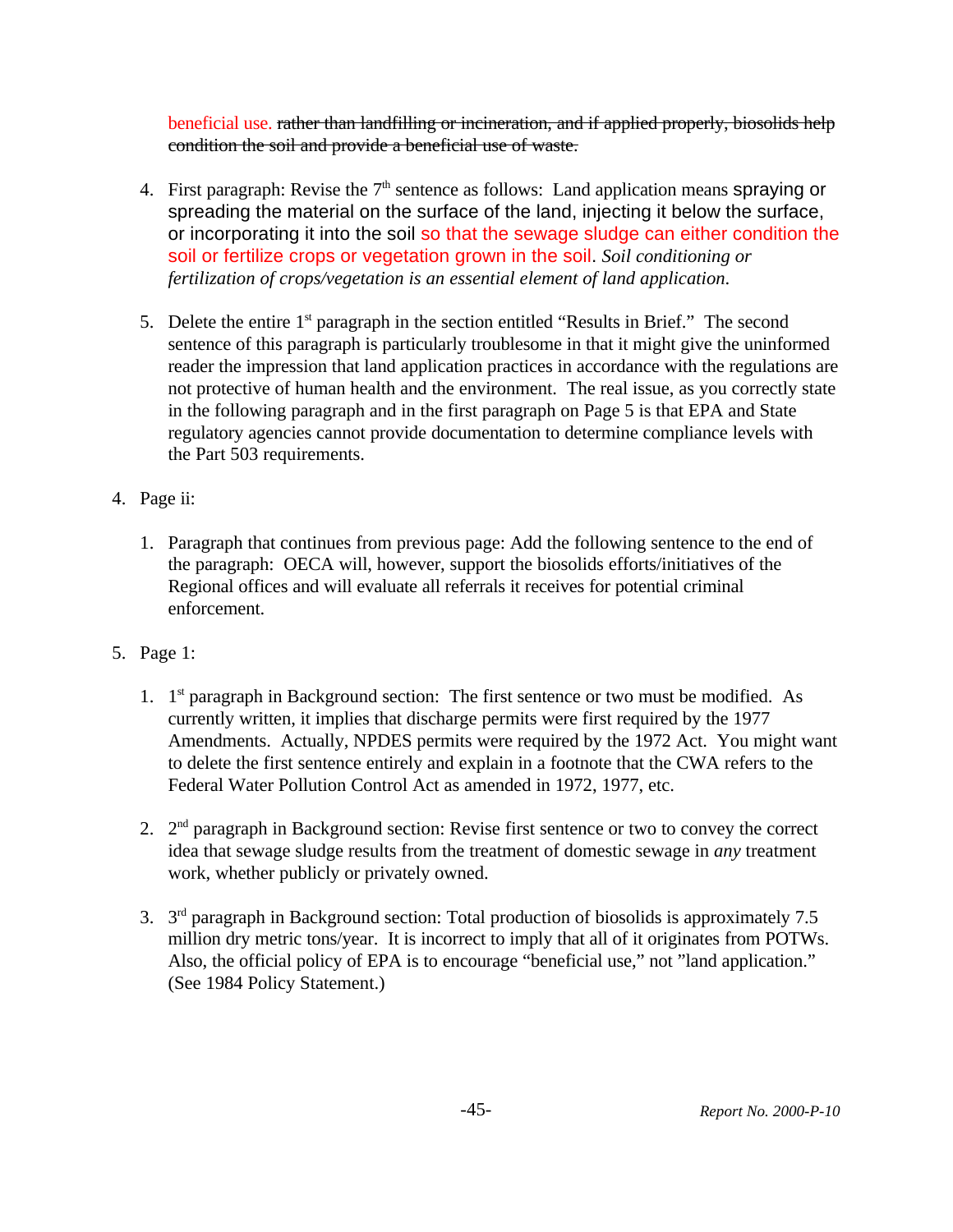- 6. Page 2:
	- 1. 1<sup>st</sup> paragraph: The "definition" of land application provided is incomplete. Revise as follows: "... into the soil so that the sewage sludge can either condition the soil or fertilize crops or vegetation grown in the soil."
	- 2.  $2^{nd}$  paragraph: Revise first sentence as follows: "... quality of the biosolids and the crops grown on or in the soil."
	- 3.  $3<sup>rd</sup>$  paragraph: Record-keeping requirements are not limited to POTWs as the  $2<sup>nd</sup>$  sentence implies.
- 7. Page 5:
	- 1. 1 st paragraph: You need to modify the paragraph slightly because POTWs are not the *only* facilities required to report to the permitting agency. Significant generators and land appliers must also report.
	- 2.  $1<sup>st</sup>$  paragraph: Add the following sentence to the end of the paragraph: OECA will, however, support the biosolids efforts/initiatives of the Regional offices and will evaluate all referrals it receives for potential criminal enforcement.
- 8. Page 6:
	- 1. Please revise the chart to show that Region 2 reviewed 277 reports and that Region 8 reviewed 273 reports.
- 9. Page 7:
	- 1.  $2<sup>nd</sup>$  full paragraph: It's true that most land appliers of sewage sludge are not required to submit reports to the permitting authority, but all are required to maintain records and have the records available virtually on demand.
- 10. Pages 7 & 8:
	- 1. We recommend you add some words to emphasize that some POTWs (e.g. lagoons and small package plants) do not produce sludge/biosolids on a regular basis **and** that there are facilities other than POTWs subject to the regulations.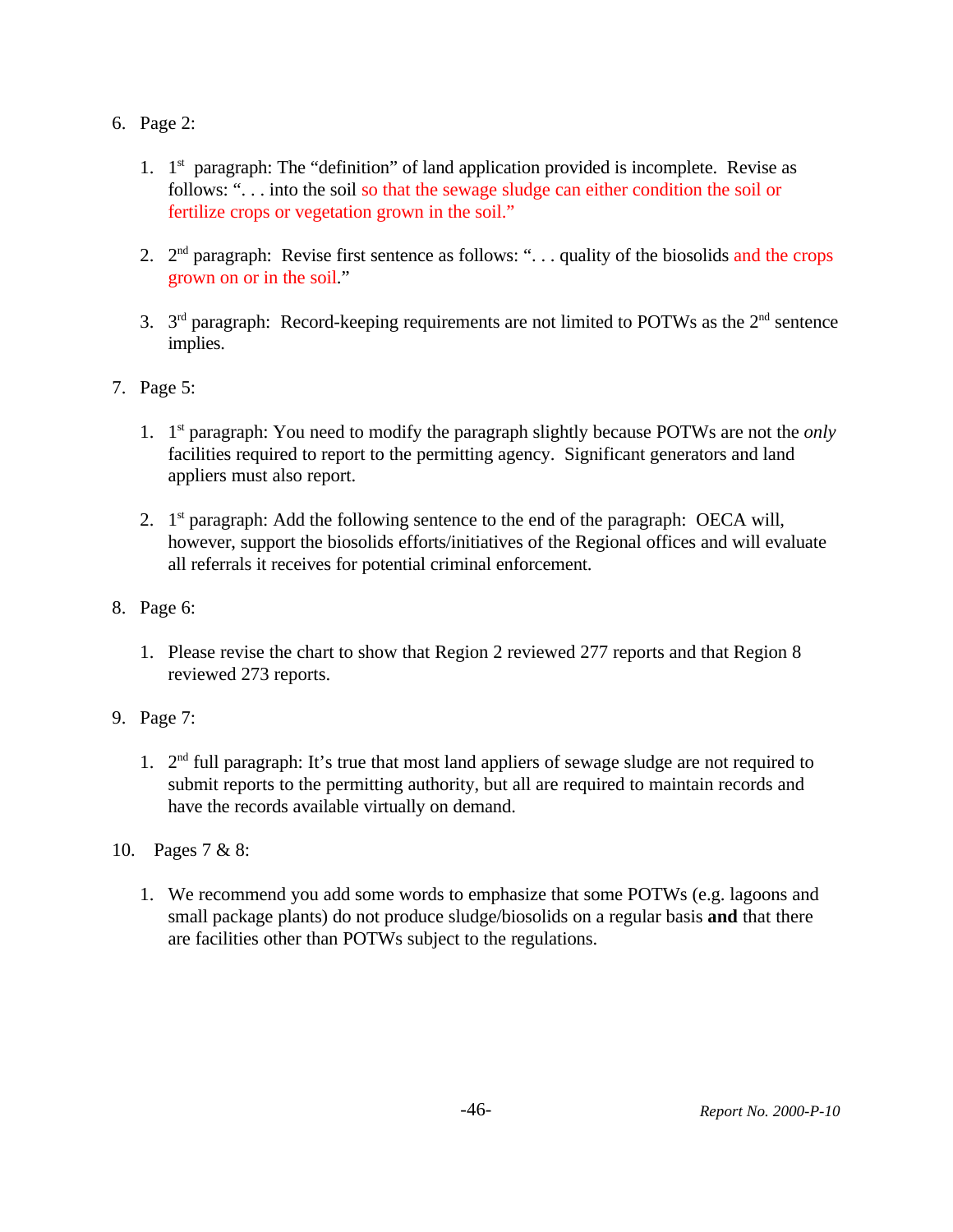- 11. Page 10:
	- 1. 1<sup>st</sup> paragraph: We suggest you revise the last sentence to read that septage haulers are required to keep records even though they may not need to submit reports to the permitting authority.
- 12. Page 15:
	- 1. First paragraph: You might want to note that Congress has provided another \$900,000 for the National Biosolids Partnership in FY 2000.